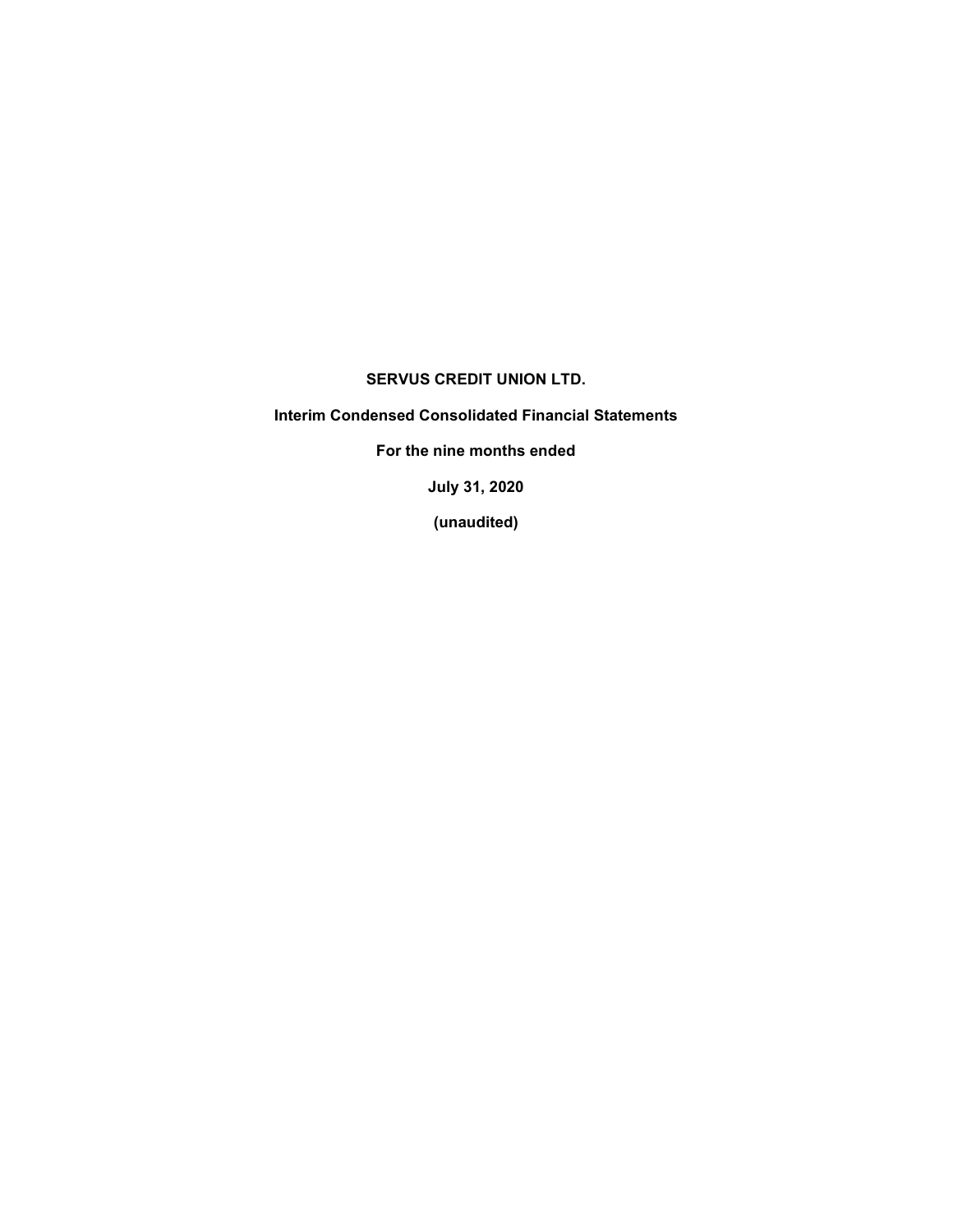# **SERVUS CREDIT UNION LTD.** Interim Condensed Consolidated Financial Statements (unaudited)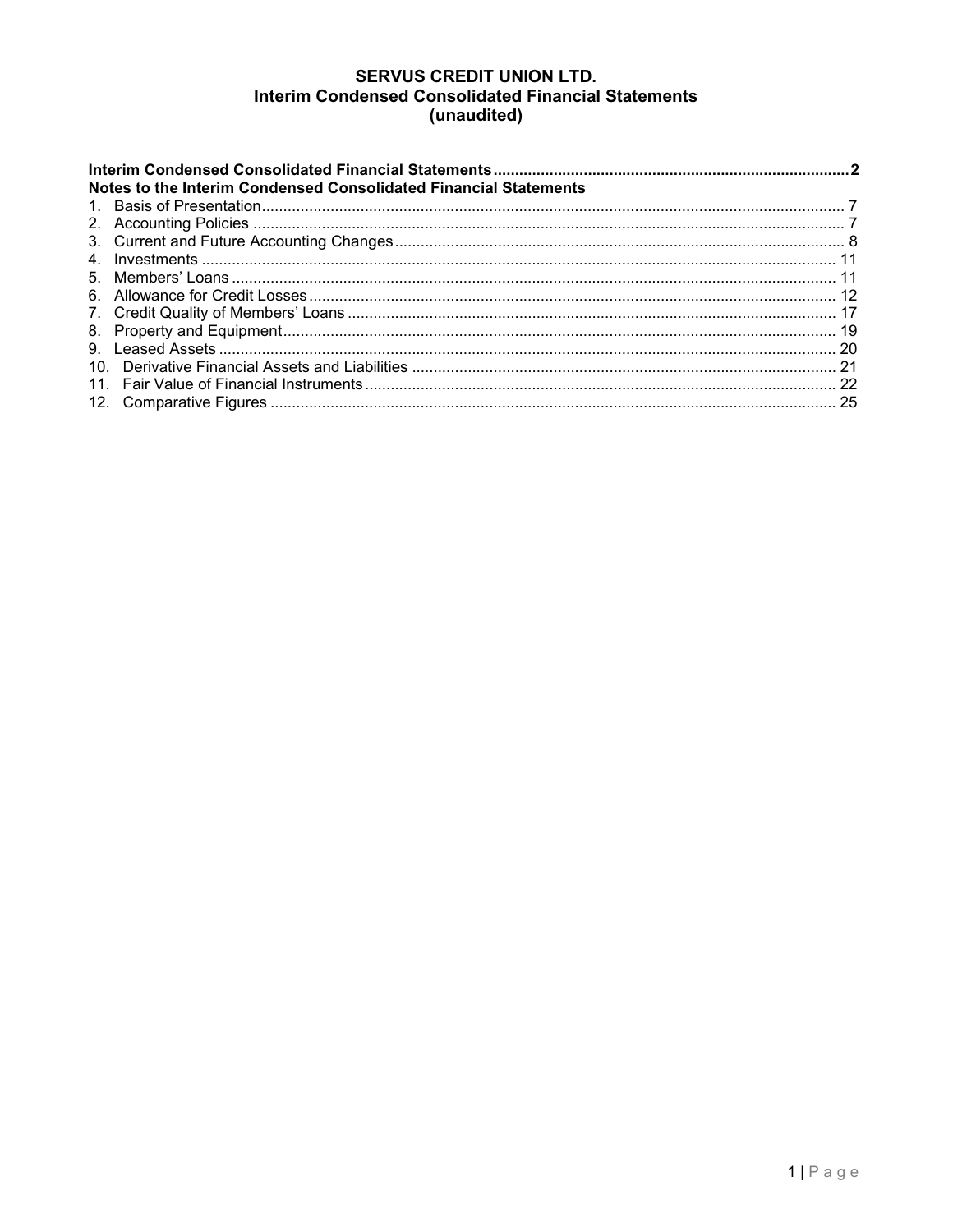## SERVUS CREDIT UNION LTD. Interim Condensed Consolidated Statement of Financial Position (Canadian \$ thousands) (unaudited)

| <b>Interim Condensed Consolidated Statement of Financial Position</b> | <b>SERVUS CREDIT UNION LTD.</b><br>(Canadian \$ thousands)<br>(unaudited) |                     |                     |
|-----------------------------------------------------------------------|---------------------------------------------------------------------------|---------------------|---------------------|
|                                                                       | Notes                                                                     | July 31<br>2020     | October 31<br>2019  |
| <b>Assets</b>                                                         |                                                                           |                     |                     |
| Cash and cash equivalents                                             | \$                                                                        | 160,738 \$          | 107,760             |
| Investments                                                           | 4                                                                         | 1,869,887           | 1,198,908           |
| Members' loans                                                        | 5                                                                         | 14,742,343          | 14,541,959          |
| Income taxes receivable                                               |                                                                           |                     | 7,651               |
| Assets held for sale                                                  |                                                                           | 9,132               | 12,811              |
| Other assets                                                          |                                                                           | 35,940              | 31,600              |
| Property and equipment                                                | 8                                                                         | 135,518             | 139,815             |
| Leased assets                                                         | 9                                                                         | 53,629              |                     |
| Investment property                                                   |                                                                           | 3,927               | 4,617               |
| Derivative financial assets                                           | 10                                                                        | 13,684              | 8,239               |
|                                                                       |                                                                           |                     |                     |
| Investment in associate                                               |                                                                           | 197,151             | 193,795             |
| Intangible assets                                                     |                                                                           | 57,598              | 60,430              |
| <b>Total assets</b>                                                   |                                                                           | 17,279,547          | 16,307,585          |
| <b>Liabilities</b>                                                    |                                                                           |                     |                     |
| <b>Borrowings</b>                                                     |                                                                           | 200,000             | 200,000             |
| Securitization liabilities                                            |                                                                           | 1,268,702           | 1,144,015           |
| Members' deposits                                                     |                                                                           | 13,891,176          | 13, 131, 397        |
| Trade payables and other liabilities                                  |                                                                           | 185,748             | 194,424             |
| Lease liabilities                                                     |                                                                           |                     | 639                 |
|                                                                       |                                                                           | 57,993              | 124                 |
| Income taxes payable                                                  |                                                                           | 5,066               |                     |
| Allowance for off balance sheet credit instruments                    | 5,6                                                                       | 11,150              | 6,064               |
| Derivative financial liabilities                                      | 10                                                                        | 4,984               | 8,893               |
| Investment shares                                                     |                                                                           | 435                 | 418                 |
| Defined benefit plans                                                 |                                                                           | 7,590               | 7,555               |
| Deferred income tax liabilities                                       |                                                                           | 9,836               | 11,742              |
| <b>Total liabilities</b>                                              |                                                                           | 15,642,680          | 14,705,271          |
| <b>Equity</b>                                                         |                                                                           |                     |                     |
| Share capital                                                         |                                                                           | 664,342             | 681,848             |
|                                                                       |                                                                           |                     | 909,369             |
| Retained earnings                                                     |                                                                           | 959,398             |                     |
| Accumulated other comprehensive income<br><b>Total equity</b>         |                                                                           | 13,127<br>1,636,867 | 11,097<br>1,602,314 |
|                                                                       |                                                                           |                     |                     |
| <b>Total liabilities and equity</b>                                   | \$                                                                        | 17,279,547 \$       | 16,307,585          |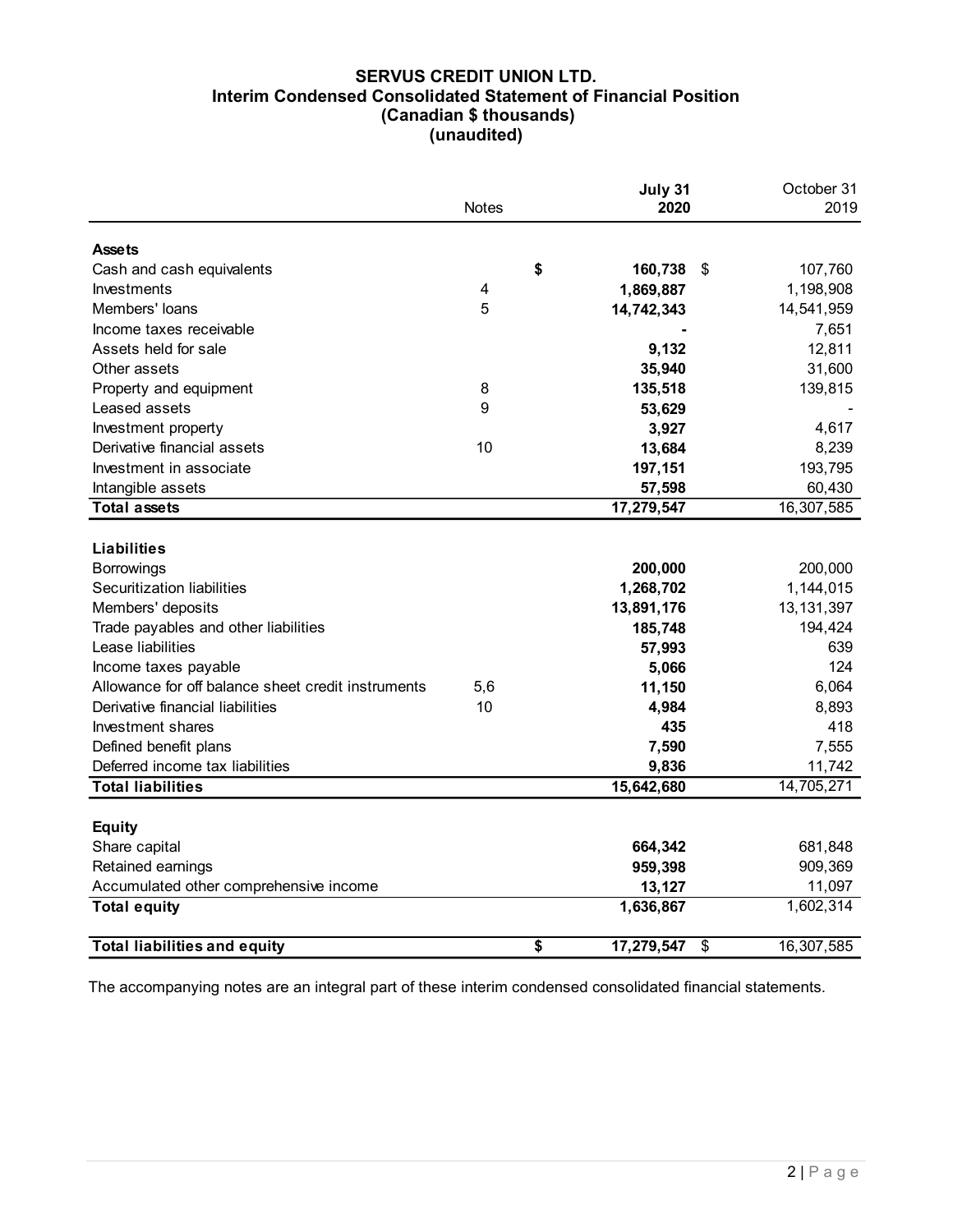## SERVUS CREDIT UNION LTD. Interim Condensed Consolidated Statement of Income (Canadian \$ thousands) (unaudited)

|                                                                         | (unaudited) | (Canadian \$ thousands) | <b>SERVUS CREDIT UNION LTD.</b><br><b>Interim Condensed Consolidated Statement of Income</b> |                       |                  |
|-------------------------------------------------------------------------|-------------|-------------------------|----------------------------------------------------------------------------------------------|-----------------------|------------------|
|                                                                         |             | Three months            | Three months                                                                                 | Nine months           | Nine months      |
|                                                                         |             | ended                   | ended                                                                                        | ended                 | ended            |
|                                                                         |             | July 31                 | July 31                                                                                      | July 31               | July 31          |
|                                                                         | Notes       | 2020                    | 2019                                                                                         | 2020                  | 2019             |
| Interest income                                                         |             |                         |                                                                                              |                       |                  |
| Members' loans                                                          | \$          | 134,189 \$              | 149,014 \$                                                                                   | 425,153 \$            | 440,331          |
| Investments                                                             |             | 3,204                   | 5,415                                                                                        | 23,365                | 21,922           |
| <b>Total interest income</b>                                            |             | 137,393                 | 154,429                                                                                      | 448,518               | 462,253          |
|                                                                         |             |                         |                                                                                              |                       |                  |
| Interest expense                                                        |             |                         |                                                                                              |                       |                  |
| Members' deposits                                                       |             | 33,949                  | 47,007                                                                                       | 122,361               | 136,686          |
| Other interest expense                                                  |             | 7,993                   | 8,371                                                                                        | 23,898                | 26,139           |
| <b>Total interest expense</b>                                           |             | 41,942                  | 55,378                                                                                       | 146,259               | 162,825          |
|                                                                         |             |                         |                                                                                              |                       |                  |
| Net interest income                                                     |             | 95,451                  | 99,051                                                                                       | 302,259               | 299,428          |
| Other income                                                            |             | 26,858                  | 33,529                                                                                       | 87,442                | 91,789           |
| Share of profits from associate<br>Net interest income and other income |             | 2,041<br>124,350        | 1,778<br>134,358                                                                             | 5,629<br>395,330      | 6,017<br>397,234 |
|                                                                         |             |                         |                                                                                              |                       |                  |
| Provision for credit losses                                             | $\,6$       | 15,431                  | 6,429                                                                                        | 42,052                | 11,810           |
| Net interest income after                                               |             |                         |                                                                                              |                       |                  |
| provision for credit losses                                             |             | 108,919                 | 127,929                                                                                      | 353,278               | 385,424          |
|                                                                         |             |                         |                                                                                              |                       |                  |
| <b>Operating expenses</b>                                               |             |                         |                                                                                              |                       |                  |
| Personnel                                                               |             | 52,031                  | 47,526                                                                                       | 156,456               | 148,847          |
| General                                                                 |             | 17,601                  | 16,788                                                                                       | 58,406                | 55,444           |
| Occupancy <sup>(1)</sup>                                                |             | 4,463                   | 5,534                                                                                        | 13,067                | 16,185           |
| Member security                                                         |             | 2,430                   | 3,590                                                                                        | 7,122                 | 10,710           |
| Depreciation <sup>(2)</sup>                                             |             | 4,343                   | 2,955                                                                                        | 13,135                | 9,109            |
| Organization                                                            |             | 1,313                   | 1,400                                                                                        | 4,224                 | 3,614            |
| Impairment of assets                                                    |             | 148                     | 142                                                                                          | 670                   | 388              |
| Amortization                                                            |             | 2,767                   | 2,636                                                                                        | 8,327                 | 7,778            |
| <b>Total operating expenses</b>                                         |             | 85,096                  | 80,571                                                                                       | 261,407               | 252,075          |
|                                                                         |             |                         |                                                                                              |                       |                  |
| Income before patronage allocation                                      |             |                         |                                                                                              |                       |                  |
| to members and income taxes                                             |             | 23,823                  | 47,358                                                                                       | 91,871                | 133,349          |
|                                                                         |             |                         |                                                                                              |                       |                  |
| Patronage allocation to members                                         |             | 8,451                   | 8,453                                                                                        | 25,243                | 25,291           |
| Income before income taxes                                              |             | 15,372                  | 38,905                                                                                       | 66,628                | 108,058          |
|                                                                         |             |                         |                                                                                              |                       |                  |
| Income taxes                                                            |             | 4,167                   | 7,249                                                                                        | 16,599<br>$50,029$ \$ | 25,955           |
| Net income                                                              | \$          | $11,205$ \$             | $31,656$ \$                                                                                  |                       | 82,103           |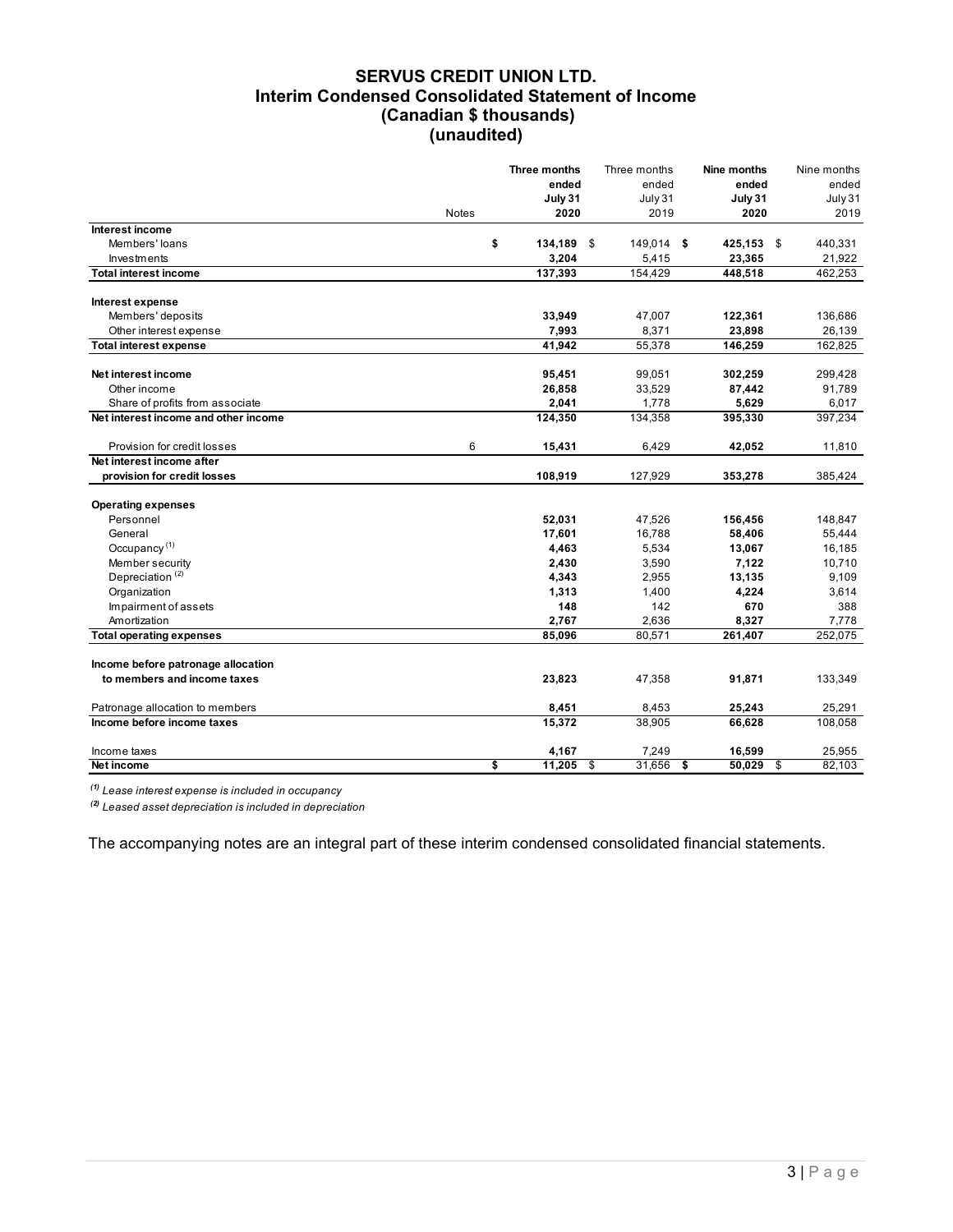## SERVUS CREDIT UNION LTD. Interim Condensed Consolidated Statement of Comprehensive Income (Canadian \$ thousands) (unaudited)

| Interim Condensed Consolidated Statement of Comprehensive Income                            | <b>SERVUS CREDIT UNION LTD.</b><br>(Canadian \$ thousands) |                         |                  |                  |                  |                  |
|---------------------------------------------------------------------------------------------|------------------------------------------------------------|-------------------------|------------------|------------------|------------------|------------------|
|                                                                                             |                                                            |                         |                  |                  |                  |                  |
|                                                                                             |                                                            |                         |                  |                  |                  |                  |
|                                                                                             |                                                            |                         |                  |                  |                  |                  |
|                                                                                             |                                                            |                         |                  |                  |                  |                  |
|                                                                                             |                                                            |                         |                  |                  |                  |                  |
|                                                                                             |                                                            |                         |                  |                  |                  |                  |
|                                                                                             |                                                            |                         |                  |                  |                  |                  |
|                                                                                             |                                                            |                         |                  |                  |                  |                  |
|                                                                                             | (unaudited)                                                |                         |                  |                  |                  |                  |
|                                                                                             |                                                            |                         |                  |                  |                  |                  |
|                                                                                             |                                                            |                         | Three months     | Three months     | Nine months      | Nine months      |
|                                                                                             |                                                            |                         | ended<br>July 31 | ended<br>July 31 | ended<br>July 31 | ended<br>July 31 |
|                                                                                             | <b>Notes</b>                                               |                         | 2020             | 2019             | 2020             | 2019             |
| Net income                                                                                  |                                                            | \$                      | $11,205$ \$      | 31,656<br>- \$   | 50,029 \$        | 82,103           |
| Other comprehensive income for the year, net of tax:                                        |                                                            |                         |                  |                  |                  |                  |
| Items that may be reclassified subsequently to profit or loss:                              |                                                            |                         |                  |                  |                  |                  |
| Unrealized gain and reclassification adjustments on fair value through                      |                                                            |                         |                  |                  |                  | 1,756            |
| other comprehensive income securities (1)                                                   |                                                            |                         |                  |                  |                  |                  |
| Reclassification of net gains to net income (2)                                             |                                                            |                         |                  |                  |                  | (114)            |
| Share of other comprehensive (loss) income from associate                                   |                                                            |                         |                  |                  |                  |                  |
| Actuarial (loss) gain on defined benefit pension plans <sup>(3)</sup>                       |                                                            |                         |                  |                  | (278)            | 92               |
|                                                                                             |                                                            |                         |                  |                  |                  |                  |
| Items that will not be reclassified to profit or loss:                                      |                                                            |                         |                  |                  |                  |                  |
| Share of other comprehensive income from associate                                          |                                                            |                         |                  |                  |                  |                  |
| Unrealized gain and reclassification adjustments on fair value through                      |                                                            |                         | 1,479            | 507              | 2,308            | 2,564            |
| other comprehensive income securities (4)                                                   |                                                            |                         |                  |                  |                  |                  |
| Total other comprehensive income                                                            |                                                            | \$                      | $1,479$ \$       | 507<br>-S        | 2,030<br>\$      | 4,298            |
| Total comprehensive income                                                                  |                                                            | $\overline{\mathbf{s}}$ | 12,684<br>\$     | 32,163<br>- \$   | 52,059<br>\$     | 86,401           |
| Total comprehensive income                                                                  |                                                            |                         |                  |                  |                  |                  |
| Comprehensive income attributable to members                                                |                                                            |                         | 12,684           | 32,160           | 52,059           | 86,371           |
|                                                                                             |                                                            |                         |                  | 3                |                  | 30               |
| Comprehensive income attributable to non-controlling interest<br>Total comprehensive income |                                                            | s.                      | 12,684<br>- \$   | $32,163$ \$      | $52,059$ \$      | 86,401           |

 $(1)$  Net of income tax expense for the nine months ended July 31st of \$0, 2019 - \$649

 $^{(2)}$  Net of income tax expense transferred for the nine months ended July 31st of \$0, 2019 - \$42

<sup>(3)</sup> Net of income tax (recovery) expense for the nine months ended July 31st of  $$(83)$ , 2019 -  $$34$ 

(4) Net of income tax expense (recovery) for the three months ended July 31st of \$442, 2019 - \$(498), for the nine months ended July 31st of \$689, 2019 - \$263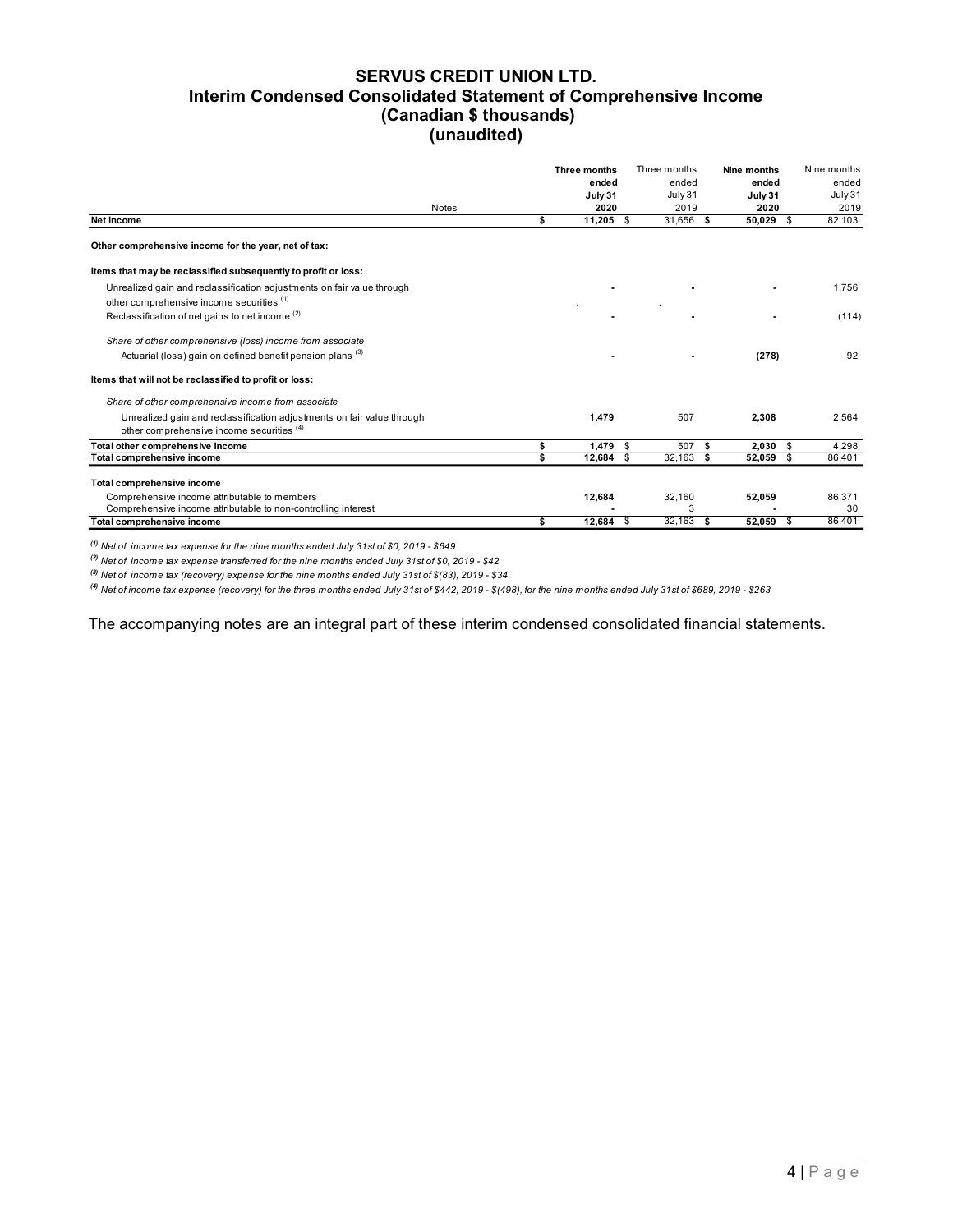## SERVUS CREDIT UNION LTD. Interim Condensed Consolidated Statement of Changes in Equity (Canadian \$ thousands) (unaudited)

| Interim Condensed Consolidated Statement of Changes in Equity    |              |                          | <b>SERVUS CREDIT UNION LTD.</b> |                        |                                            |                                |                     |
|------------------------------------------------------------------|--------------|--------------------------|---------------------------------|------------------------|--------------------------------------------|--------------------------------|---------------------|
|                                                                  |              |                          |                                 |                        |                                            |                                |                     |
|                                                                  |              |                          |                                 |                        |                                            |                                |                     |
|                                                                  |              |                          |                                 |                        |                                            |                                |                     |
|                                                                  |              |                          |                                 |                        |                                            |                                |                     |
|                                                                  |              |                          |                                 |                        |                                            |                                |                     |
|                                                                  |              |                          |                                 |                        |                                            |                                |                     |
|                                                                  |              |                          |                                 |                        |                                            |                                |                     |
|                                                                  |              |                          |                                 |                        |                                            |                                |                     |
|                                                                  |              |                          |                                 |                        |                                            |                                |                     |
|                                                                  |              |                          |                                 |                        |                                            |                                |                     |
|                                                                  |              |                          | (Canadian \$ thousands)         |                        |                                            |                                |                     |
|                                                                  |              | (unaudited)              |                                 |                        |                                            |                                |                     |
|                                                                  |              |                          |                                 |                        |                                            |                                |                     |
|                                                                  |              |                          |                                 |                        | Accumulated                                |                                |                     |
|                                                                  |              |                          |                                 |                        | Other                                      | Non-                           |                     |
|                                                                  |              | Common                   | Investment                      | Retained               | Comprehensive                              | controlling                    | Total               |
| Balance at October 31, 2018 as previously reported               | Notes<br>\$  | Shares<br>550,767<br>-\$ | Shares<br>119,508<br>\$         | Earnings<br>833,009 \$ | Income<br>$7,217$ \$                       | Interest<br>974<br>\$          | Equity<br>1,511,475 |
| Impact of adoption of IFRS 9                                     |              |                          |                                 | (6, 134)               |                                            | $\overline{\phantom{a}}$       | (6, 134)            |
| Balance at November 1, 2018                                      |              | 550,767                  | 119,508                         | 826,875                | 7,217                                      | 974                            | 1,505,341           |
| Changes in equity                                                |              |                          |                                 |                        |                                            |                                |                     |
| Issues of share capital                                          |              | 20,085                   | $\overline{\phantom{a}}$        | ÷,                     | $\overline{a}$                             | $\overline{\phantom{a}}$       | 20,085              |
| Redemption of share capital<br>Net income                        |              | (29, 027)                | (3,628)<br>$\overline{a}$       | 82,073                 | $\overline{a}$<br>$\overline{\phantom{a}}$ | $\overline{\phantom{a}}$<br>30 | (32, 655)<br>82,103 |
| Fair value adjustment for investments                            |              |                          |                                 |                        | 1,756                                      | ÷,                             | 1,756               |
| Transfer from AOCI to P&L on MBS bond sale                       |              |                          | L,                              | ÷,                     | (114)                                      | $\overline{\phantom{a}}$       | (114)               |
| Share of other comprehensive income from associate               |              |                          | $\overline{a}$                  | $\overline{a}$         | 2,656                                      | $\overline{a}$                 | 2,656               |
|                                                                  |              | 541,825 \$               | 115,880<br>\$                   | 908,948                | 11,515 \$<br>\$                            | 1,004<br>\$                    | 1,579,172           |
|                                                                  | \$           |                          |                                 |                        |                                            |                                |                     |
| Balance at July 31, 2019                                         |              |                          |                                 |                        |                                            |                                |                     |
|                                                                  |              |                          |                                 |                        | Accumulated<br>Other                       | Non-                           |                     |
|                                                                  |              | Common                   | Investment                      |                        | Retained Comprehensive                     | controlling                    | Total               |
|                                                                  | <b>Notes</b> | <b>Shares</b>            | <b>Shares</b>                   | <b>Earnings</b>        | Income                                     | Interest $(1)$                 | <b>Equity</b>       |
| Balance at November 1, 2019                                      | \$           | 560,793 \$               | 121,055 \$                      | 909,369 \$             | $11,097$ \$                                | $\blacksquare$                 | 1,602,314           |
| Changes in equity                                                |              |                          |                                 |                        |                                            |                                |                     |
| Issues of share capital                                          |              | 14,746                   | $\overline{a}$                  |                        | ٠<br>$\overline{a}$                        |                                | 14,746              |
| Redemption of share capital                                      |              | (27, 395)                | (4, 857)                        |                        |                                            |                                | (32, 252)           |
| Net income<br>Share of other comprehensive income from associate |              |                          |                                 | 50,029                 | 2,030                                      |                                | 50,029<br>2,030     |

|                                                    |       |                          |               |              | Accumulated                   |                          |                          |           |
|----------------------------------------------------|-------|--------------------------|---------------|--------------|-------------------------------|--------------------------|--------------------------|-----------|
|                                                    |       |                          |               |              |                               | Other                    | Non-                     |           |
|                                                    |       | Common                   | Investment    |              | <b>Retained Comprehensive</b> |                          | controlling              | Total     |
|                                                    | Notes | <b>Shares</b>            | <b>Shares</b> | Earnings     | Income                        |                          | Interest $(1)$           | Equity    |
| Balance at November 1, 2019                        |       | 560,793 \$               | 121,055       | $909,369$ \$ |                               | 11,097 \$                | ۰                        | 1,602,314 |
| Changes in equity                                  |       |                          |               |              |                               |                          |                          |           |
| Issues of share capital                            |       | 14,746                   |               | ۰            |                               | $\overline{\phantom{a}}$ | $\overline{\phantom{a}}$ | 14,746    |
| Redemption of share capital                        |       | (27, 395)                | (4, 857)      |              |                               | $\overline{\phantom{a}}$ |                          | (32, 252) |
| Net income                                         |       | $\overline{\phantom{a}}$ |               | 50.029       |                               | $\overline{\phantom{a}}$ | $\overline{\phantom{a}}$ | 50,029    |
| Share of other comprehensive income from associate |       |                          |               |              |                               | 2,030                    |                          | 2,030     |
| Balance at July 31, 2020                           |       | 548,144 \$               | 116.198       | 959,398 \$   |                               | $13,127$ \$              | ۰                        | 1,636,867 |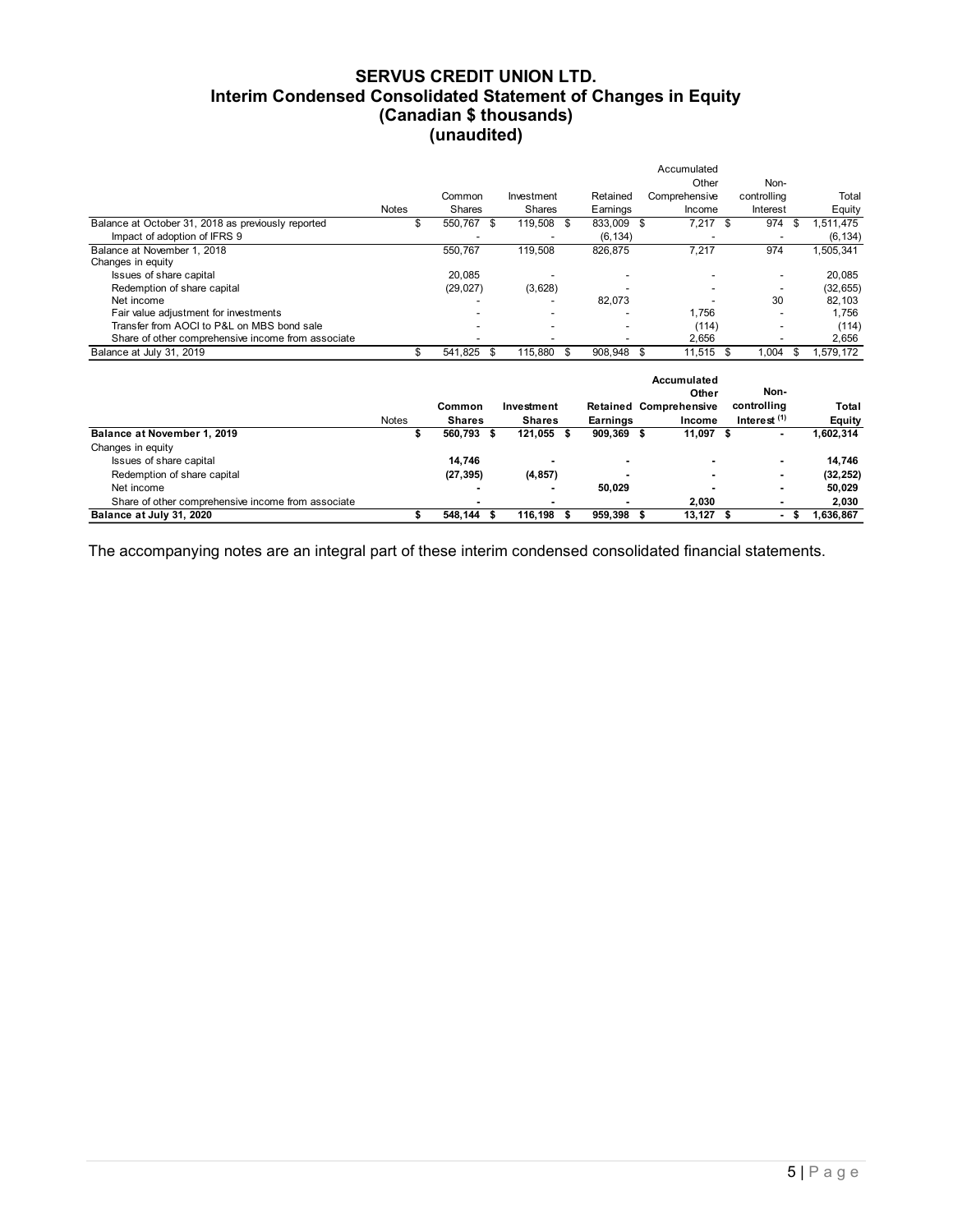# SERVUS CREDIT UNION LTD. Interim Condensed Consolidated Statement of Cash Flows (Canadian \$ thousands) (unaudited)

|                                                                                                           |              | Nine months | Nine months  |
|-----------------------------------------------------------------------------------------------------------|--------------|-------------|--------------|
|                                                                                                           |              | ended       | ended        |
|                                                                                                           |              | July 31     | July 31      |
|                                                                                                           | <b>Notes</b> | 2020        | 2019         |
| Cash flows from (used in) operating activities                                                            |              |             |              |
| Net income                                                                                                | \$           | 50,029      | \$<br>82,103 |
| Adjustments for non-cash items and others                                                                 |              |             |              |
| Net interest income                                                                                       |              | (302, 259)  | (299, 428)   |
| Provision for credit losses                                                                               |              | 42,052      | 11,810       |
| Share of profits from investment in associate                                                             |              | (5,629)     | (6, 017)     |
|                                                                                                           |              |             |              |
| Depreciation and amortization                                                                             |              | 21,462      | 16,887       |
| Impairment of assets                                                                                      |              | 670         | 388          |
| Gain from amalgamations                                                                                   |              |             | (3, 815)     |
| Loss on leased assets                                                                                     |              | 33          |              |
| Loss (gain) on assets held for sale                                                                       |              | 110         | (41)         |
| Loss (gain) on disposal of property and equipment                                                         |              | 414         | (9)          |
| Loss on disposal of intangible assets                                                                     |              | 140         |              |
| Income taxes                                                                                              |              | 16,599      | 25,955       |
| Adjustments for net changes in operating assets and liabilities                                           |              |             |              |
| Change in members' loans                                                                                  |              | (200, 907)  | (183, 841)   |
| Change in members' deposits                                                                               |              | 766,274     | 197,312      |
| Change in assets held for sale                                                                            |              | (10, 752)   | (16, 997)    |
| Change in derivatives                                                                                     |              | (9, 354)    | (5, 581)     |
| Net change in other assets, provisions, and trade                                                         |              |             |              |
| payables and other liabilities                                                                            |              | (29, 575)   | (19,989)     |
| Income taxes paid, net                                                                                    |              | (5, 912)    | (17, 508)    |
| Interest received                                                                                         |              | 411,354     | 460,906      |
| Interest paid                                                                                             |              | (152, 754)  | (148, 725)   |
| Net cash from operating activities                                                                        |              | 591,995     | 93,410       |
|                                                                                                           |              |             |              |
| Cash flows from (used in) investing activities                                                            |              |             |              |
| Additions to intangible assets                                                                            |              | (5,748)     | (4,083)      |
| Additions to property and equipment, and                                                                  |              |             |              |
|                                                                                                           |              |             |              |
| investment property                                                                                       |              | (6, 259)    | (5, 535)     |
| Proceeds on disposal of property and equipment, and                                                       |              |             |              |
| investment property                                                                                       |              | 308         | 367          |
| Proceeds on disposal of assets held for sale                                                              |              | 15,106      | 13,735       |
| Purchase of Alberta Central shares                                                                        |              | (963)       | (3,940)      |
| Distributions from Alberta Central                                                                        |              | 5,872       | 5,160        |
| Investments                                                                                               |              | (670, 258)  | (25, 915)    |
| Net cash used in investing activities                                                                     |              | (661, 942)  | (20, 211)    |
|                                                                                                           |              |             |              |
| Cash flows from (used in) financing activities                                                            |              |             |              |
| Advances of securitization liabilities                                                                    |              | 462,673     | 201,211      |
| Repayment of securitization liabilities                                                                   |              | (318, 377)  | (288, 609)   |
| Repayment of principal portion of lease liabilities                                                       |              | (3,865)     | (168)        |
| Shares issued                                                                                             |              | 14,746      | 20,085       |
| Shares redeemed                                                                                           |              | (32, 252)   | (32, 655)    |
| Net cash from (used in) financing activities                                                              |              | 122,925     | (100, 136)   |
|                                                                                                           |              |             |              |
| Increase (decrease) in cash and cash equivalents                                                          |              | 52,978      | (26, 937)    |
| Cash and cash equivalents, beginning of period                                                            |              | 107,760     | 123,612      |
| Cash and cash equivalents, end of period                                                                  | \$           | 160,738     | \$<br>96,675 |
| The accompanying notes are an integral part of these interim condensed consolidated financial statements. |              |             |              |
|                                                                                                           |              |             |              |
|                                                                                                           |              |             | $6 P$ age    |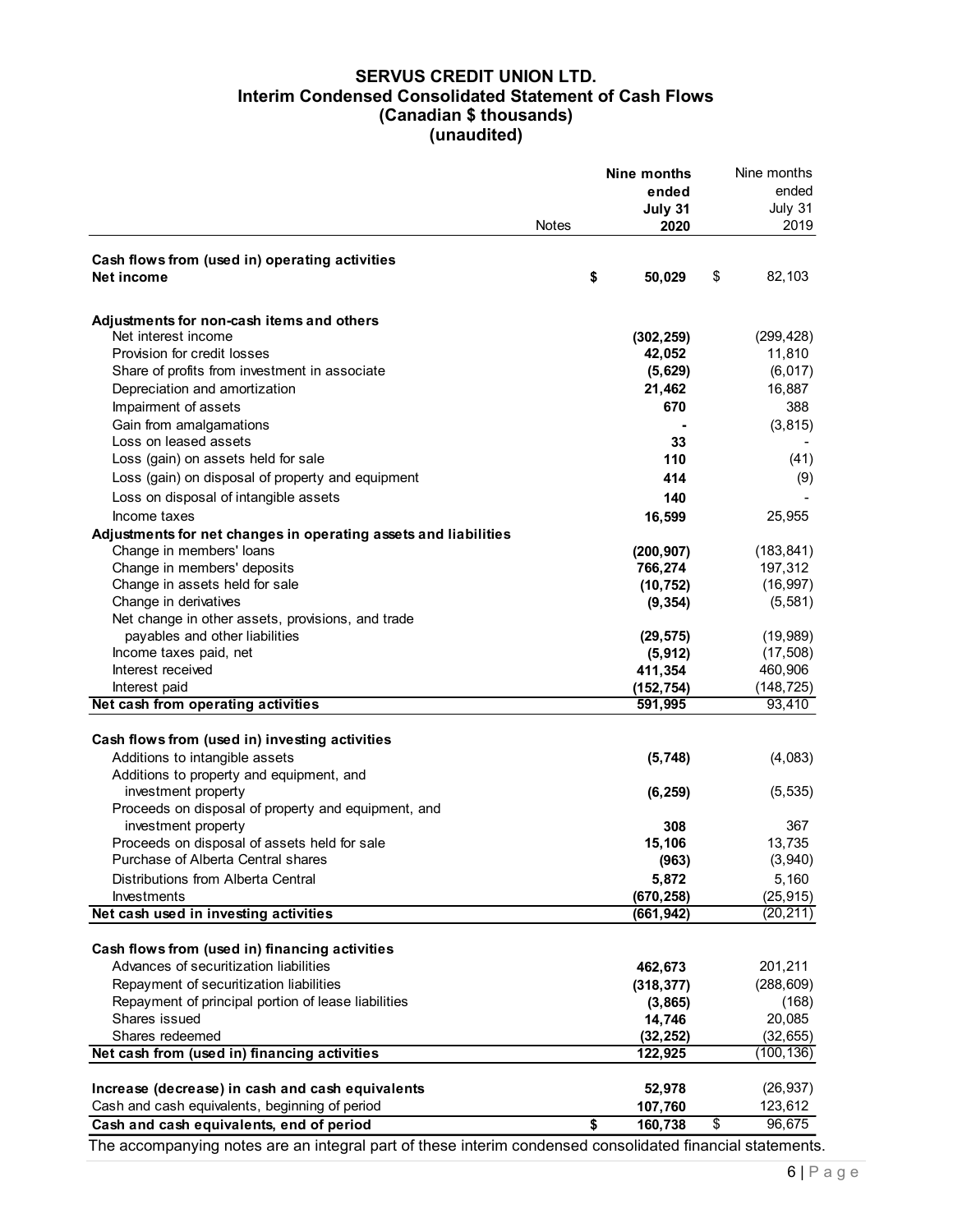#### 1. BASIS OF PRESENTATION

These interim condensed consolidated financial statements are prepared in accordance with International Accounting Standard (IAS) 34 Interim Financial Reporting as issued by the International Accounting Standards Board (IASB). The interim condensed consolidated financial statements do not include all of the information required for full annual financial statements and should be read in conjunction with Servus Credit Union Ltd. ("Servus" or the "Credit Union") 2019 audited annual consolidated financial statements.

These interim condensed consolidated financial statements were approved by the Audit and Finance Committee on September 24, 2020.

#### Significant Accounting Estimates, Assumptions and Critical Judgements

The preparation of the interim condensed consolidated financial statements requires management to exercise estimates, assumptions and critical judgements that affect the application of accounting policies and the reported amounts of assets, liabilities, income, expenses and related disclosures. Estimates and underlying assumptions required under IFRS are best estimates undertaken in accordance with the applicable standards and are reviewed on a continuous basis. Estimates, assumptions and critical judgements have been used in the following areas: income taxes; deferred tax assets and liabilities; classification and valuation of financial instruments; impairment of non-financial and financial assets; expected credit losses; measurement of provisions; the useful lives of property, equipment, and intangible assets; whether an agreement includes a lease, consolidation of structured entities; credit card points liability; accounting for investment in associate; defined benefit plans; and the fair value less costs to sell for assets held for sale. Actual results may differ significantly from these estimates, and the impact of any such differences will be recorded in future periods.

The global pandemic declared by the World Health Organization on March 11<sup>th</sup>, 2020 due to the outbreak of COVID-19 has cast uncertainty on the estimates, assumptions, and critical judgements exercised by management. The full extent of the impact of the pandemic, including government and /or regulatory responses, will have on the Canadian (specifically Albertan) economy is highly uncertain and difficult to predict at this time. In addition to the pandemic, extremely low oil prices, disputes among oil producing countries and completion of pipelines has added to the uncertainty that Alberta may still have a higher than normal unemployment rate once the pandemic has passed. The Credit Union has put in place relief measures for personal and business members who are having trouble meeting their financial obligations, including loan deferrals.

The main effects of the COVID-19 pandemic on the Credit Union's profit and loss and financial position as at July 31, 2020 are reduced margin due to lower interest rates and economic uncertainty requiring management to make significant judgements to estimate the allowance for expected credit losses, which increased compared to the previous quarter. Refer to Note 6 for more information.

#### 2. ACCOUNTING POLICIES

In addition to the accounting policies disclosed in the Servus' 2019 annual consolidated financial statements, the following policies are required to be applied for the period ended July 31, 2020:

#### Leases

#### The Credit Union as a Lessee

Leases are arrangements containing identified assets that the lessee has the right to control, obtain substantially all economic benefit and the right to direct use of the asset.

The leased asset is equal to the value of the lease liability with adjustments for incentives received, initial direct costs, and an estimate of costs to restore the asset to the condition required by the contract. The lease liability is calculated as the present value of the lease payments taking into consideration all allowable adjustments, such as a penalty for termination or exercise price of a purchase option.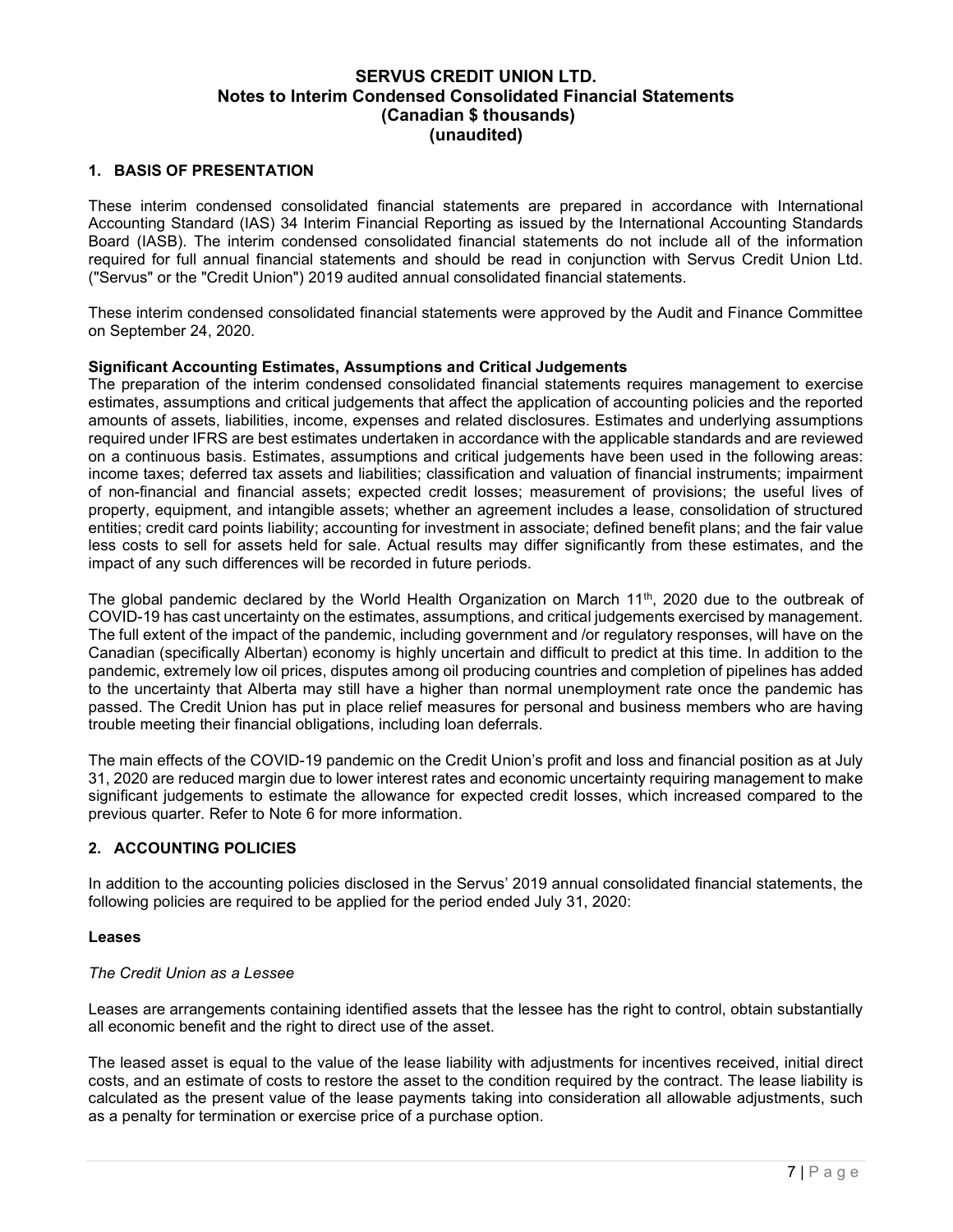#### 2. ACCOUNTING POLICIES (CONTINUED)

Subsequent to initial recognition, leased assets are depreciated on a straight-line basis over the shorter of the asset's estimated useful life and the lease term, in accordance with the accounting policy for property and equipment. Leased land is also depreciated over the lease term. Depreciation expense is recognized on the leased asset and interest expense on the lease liability is recorded in occupancy expenses.

The discount rate used in calculating the present value of the lease payment is either the interest rate implicit in the lease, if it is practicable to determine, or the incremental borrowing rate.

The classes of leases currently held by the Credit Union are: land, building, other equipment (signage and vehicles), and computer equipment.

The Credit Union typically exercises all extension options on leases. For this reason, the leased asset and liability include all extension options that are expected to be exercised in each individual lease. Due to the nature of business and the work required to set up a branch, contracts with an extension are preferable to maintain the same location and presence in the community long term. While this is the standard application on Credit Union lease options, a reassessment is required when there is a significant event or change.

#### The Credit Union as a Lessor

Leases in which the Credit Union does not transfer substantially all the risks and rewards of the asset are classified as operating lease. Rentals received under operating leases are recognized in other income on a straight-linebasis over the term of the lease. Lease incentives provided are recognized on a straight-line basis over the term of the lease.

#### 3. CURRENT AND FUTURE ACCOUNTING CHANGES

#### Adoption of Standards in the Current Year

#### IFRS 16 Leases

On November 1, 2019 ("date of transition"), the Credit Union adopted IFRS 16 Leases (IFRS 16), which replaced the guidance from IAS 17 Leases. Adopting IFRS 16 has resulted in significant changes to accounting policies for the definition of a lease, recognition and calculation of a right-of-use-asset ("leased asset") and lease liability.

IFRS 16 does not require restatement of comparative period financial information. The Credit Union has elected to not restate comparative period financial information, as allowed by the selection of the modified retrospective approach for the transition. As part of the modified retrospective approach, the leased asset was made equal to the lease liability, with adjustments for accounts receivable related to tenant inducement and accounts payable related to accrued rent, which resulted in no adjustment to the retained earnings when IFRS 16 was adopted.

The Credit Union elected to not reassess current contracts for active leases prior to IFRS 16. If a contract was assessed as a lease prior to IFRS 16, it will remain a lease at transition to IFRS 16. IFRS 16 requirements will be applied to contracts that are entered into or changed after the transition date. Practical expedients the Credit Union adopted include relying on the previous assessments for onerous contracts at transition, using hindsight to determine lease terms, and excluding initial direct costs for leases that are active at transition. Finance costs will be recorded under occupancy expenses.

The weighted average incremental borrowing rate applied to lease liabilities on November 1, 2019 was 4.13%.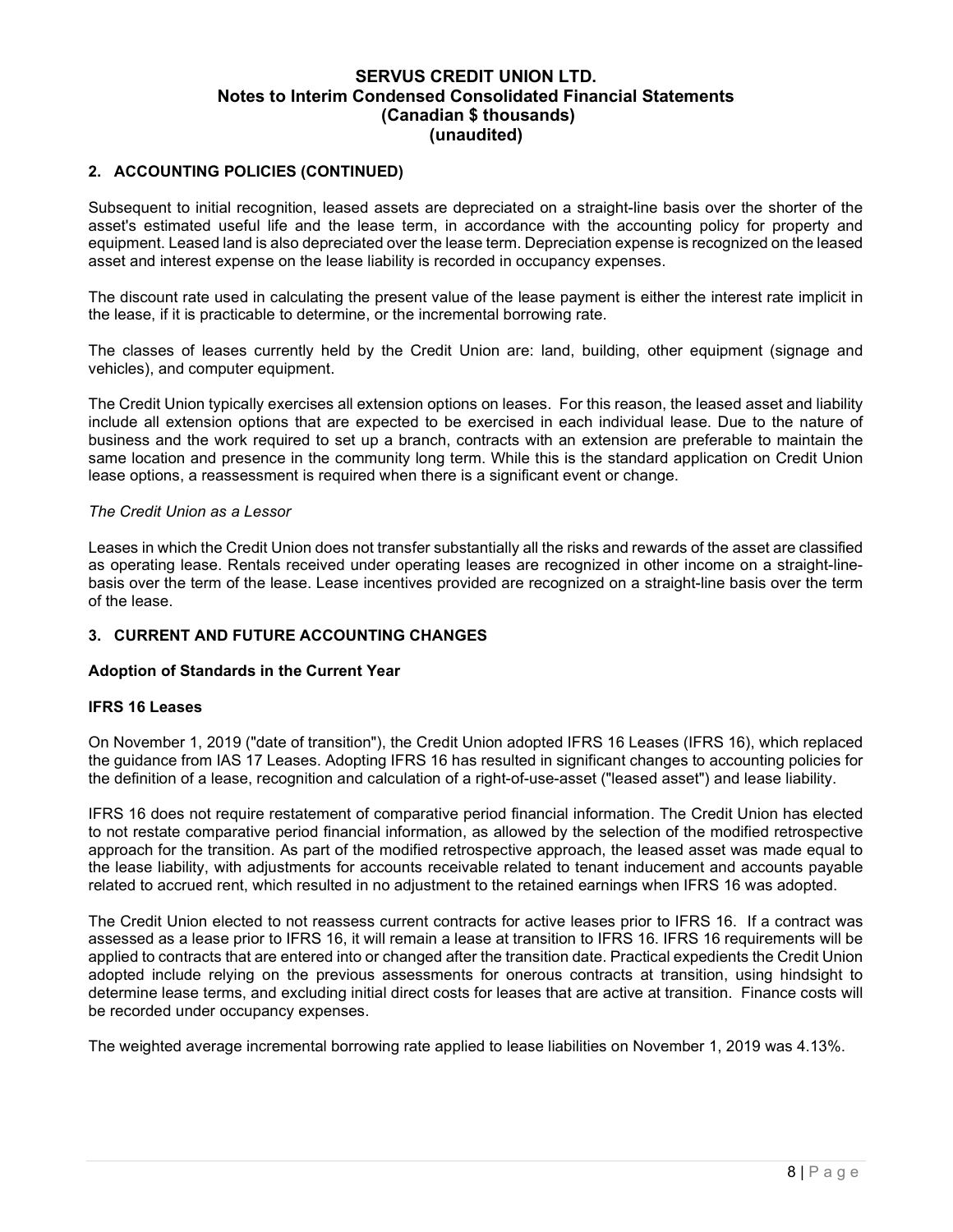## 3 . CURRENT AND FUTURE ACCOUNTING CHANGES (CONTINUED)

| <b>SERVUS CREDIT UNION LTD.</b><br>Notes to Interim Condensed Consolidated Financial Statements<br>(Canadian \$ thousands)<br>(unaudited)                                                            |                  |
|------------------------------------------------------------------------------------------------------------------------------------------------------------------------------------------------------|------------------|
| 3. CURRENT AND FUTURE ACCOUNTING CHANGES (CONTINUED)                                                                                                                                                 |                  |
| The following table reconciles the Credit Union's operating lease commitments at October 31, 2019, to the lease<br>liabilities recognized on the initial application of IFRS 16 at November 1, 2019. |                  |
|                                                                                                                                                                                                      | Total            |
| Operating lease commitments disclosed as at October 31, 2019                                                                                                                                         | \$<br>45, 127    |
| Add: extension and termination options reasonably certain to be exercised                                                                                                                            | 29,396           |
| Adjustment related to the effect of discounting cash flows as at November 1, 2019 (4.13%)                                                                                                            |                  |
| Add: financing lease liabilities recognized as at October 31, 2019                                                                                                                                   | (16, 267)<br>639 |

| <b>Notes to Interim Condensed Consolidated Financial Statements</b>                                                                                                                                                                                             | <u>JERVUJ UREDII UNIUN LID.</u><br>(Canadian \$ thousands)<br>(unaudited) |                                  |                           |                                |                            |                            |                            |
|-----------------------------------------------------------------------------------------------------------------------------------------------------------------------------------------------------------------------------------------------------------------|---------------------------------------------------------------------------|----------------------------------|---------------------------|--------------------------------|----------------------------|----------------------------|----------------------------|
| 3. CURRENT AND FUTURE ACCOUNTING CHANGES (CONTINUED)                                                                                                                                                                                                            |                                                                           |                                  |                           |                                |                            |                            |                            |
| The following table reconciles the Credit Union's operating lease commitments at October 31, 2019, to the lease<br>liabilities recognized on the initial application of IFRS 16 at November 1, 2019.                                                            |                                                                           |                                  |                           |                                |                            |                            | Total                      |
| Operating lease commitments disclosed as at October 31, 2019                                                                                                                                                                                                    |                                                                           |                                  |                           |                                |                            | \$                         | 45, 127                    |
| Add: extension and termination options reasonably certain to be exercised                                                                                                                                                                                       |                                                                           |                                  |                           |                                |                            |                            | 29,396                     |
| Adjustment related to the effect of discounting cash flows as at November 1, 2019 (4.13%)                                                                                                                                                                       |                                                                           |                                  |                           |                                |                            |                            | (16, 267)                  |
| Add: financing lease liabilities recognized as at October 31, 2019                                                                                                                                                                                              |                                                                           |                                  |                           |                                |                            |                            | 639                        |
| Lease liabilities recognized as at November 1, 2019                                                                                                                                                                                                             |                                                                           |                                  |                           |                                |                            | \$                         | 58,895                     |
| The table below reflects the impact of IFRS 16 on implementation at November 1, 2019 on the interim condensed<br>consolidated statement of financial position.                                                                                                  |                                                                           |                                  | As at October<br>31, 2019 |                                |                            |                            | As at November<br>1, 2019  |
|                                                                                                                                                                                                                                                                 |                                                                           |                                  | IAS 17 Amount             |                                |                            |                            | Change IFRS 16 Amount      |
| <b>Assets</b><br>Other assets <sup>(1)</sup><br>Leased assets<br><b>Total assets</b><br><b>Liabilities</b>                                                                                                                                                      |                                                                           | \$                               | 31,600                    | 31,600 \$                      | 191 \$<br>54,736<br>54,927 |                            | 31,791<br>54,736<br>86,527 |
| Trade payables and other liabilities (2)                                                                                                                                                                                                                        |                                                                           |                                  | 194,424                   |                                | (3,329)                    |                            | 191,095                    |
| Lease liabilities                                                                                                                                                                                                                                               |                                                                           |                                  | 639                       |                                | 58,256                     |                            | 58,895                     |
| <b>Total liabilities</b>                                                                                                                                                                                                                                        |                                                                           |                                  | 195,063                   |                                | 54,927                     |                            | 249,990                    |
| $\overline{^{(1)}}$ Change related to tenant inducement<br><sup>(2)</sup> Change related to accrued rent<br>The following table reflects the impact of IFRS 16 on the interim condensed consolidated statement of income for<br>the period ended July 31, 2020: |                                                                           |                                  |                           |                                |                            |                            |                            |
|                                                                                                                                                                                                                                                                 |                                                                           | Reporting under<br><b>IAS 17</b> |                           | Increase/<br>(decrease)        |                            | Reporting under<br>IFRS 16 |                            |
| Occupancy expense<br>Depreciation expense - leased assets                                                                                                                                                                                                       | \$                                                                        | $5,683$ \$                       |                           | $(5,679)$ \$<br>4,575<br>1,817 |                            | 4<br>4,575<br>1,817        |                            |
| Lease interest expense                                                                                                                                                                                                                                          |                                                                           |                                  |                           |                                |                            |                            |                            |
| Income taxes<br><b>Total impact</b>                                                                                                                                                                                                                             | \$                                                                        | 1,392<br>7,075 \$                |                           | 174<br>887 \$                  |                            | 1,566<br>7,962             |                            |

|                                      | Reporting under<br><b>IAS 17</b> | lncrease/<br>(decrease) | Reporting under<br>IFRS 16 |
|--------------------------------------|----------------------------------|-------------------------|----------------------------|
| Occupancy expense                    | $5,683$ \$                       | $(5,679)$ \$            |                            |
| Depreciation expense - leased assets | $\overline{\phantom{a}}$         | 4,575                   | 4,575                      |
| Lease interest expense               | ۰                                | 1,817                   | 1,817                      |
| Income taxes                         | 1,392                            | 174                     | 1,566                      |
| <b>Total impact</b>                  | 7,075 \$                         | 887                     | 7,962                      |

In May 2020, the IASB issued COVID-19-Related Rent Concessions (Amendments to IFRS 16), which provide lessees with an exemption from assessing whether a COVID 19-related rent concession granted until June 2021 is a lease modification. Lessees that apply the exemption must disclose that fact and apply the exemption retrospectively in accordance with IAS 8 Accounting Policies, Changes in Accounting Estimates and Errors, but prior period figures are not required to be restated.

The Credit Union has early adopted this amendment and has no COVID-19 related rent concessions, therefore there is no impact on the Credit Union's financial statements.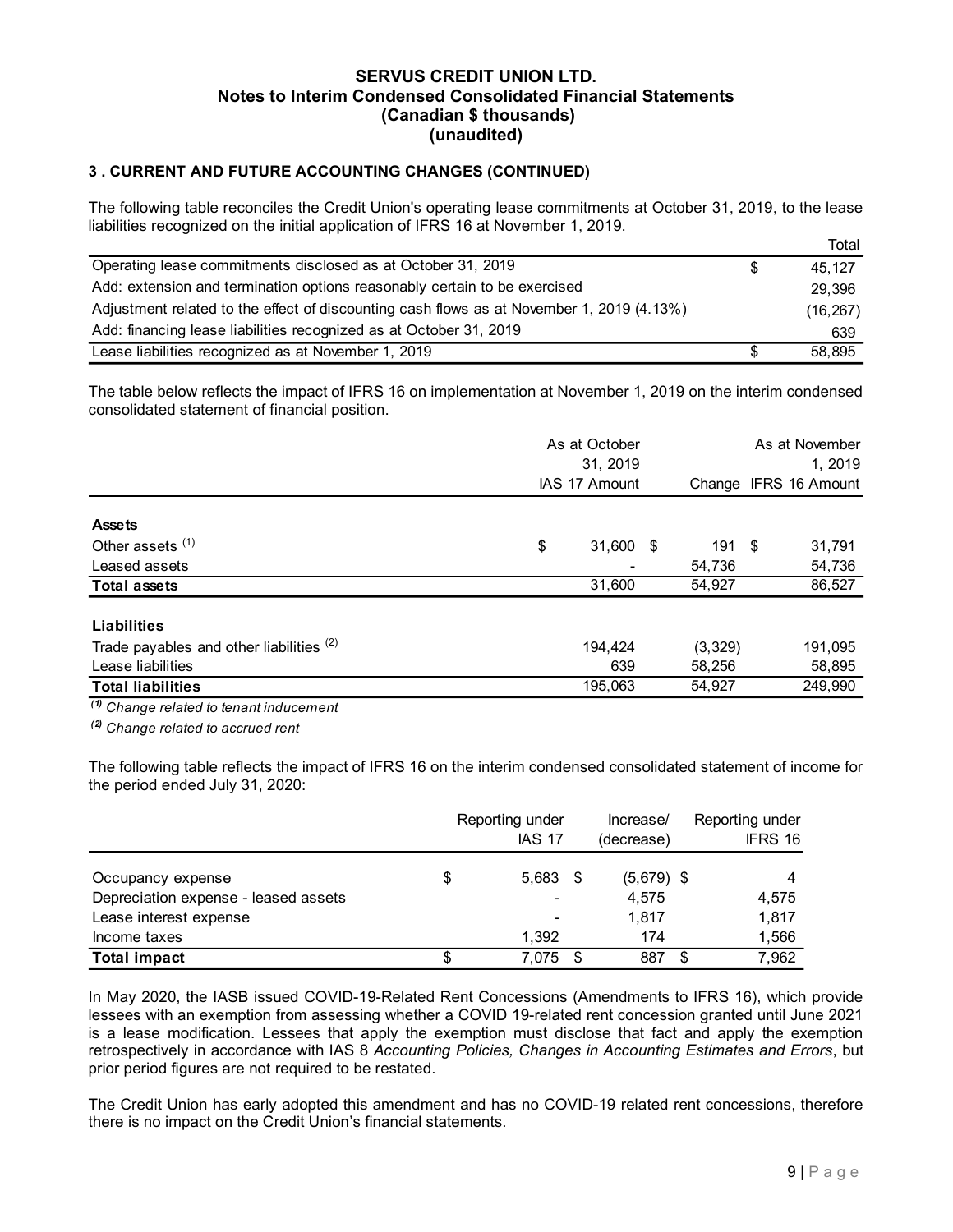## 3. CURRENT AND FUTURE ACCOUNTING CHANGES (CONTINUED)

#### Future Accounting Changes

In addition to future accounting changes disclosed in the 2019 audited annual consolidated financial statements, the following amendments to existing accounting standards have been issued but are not yet effective on July 31, 2020. The Credit Union is currently assessing the impact of adopting the following standards.

#### Effective for the Credit Union — January 1, 2021

#### Interest Rate Benchmark Interbank Offered Rate Reform Phase 2

In April 2020, the IASB published proposals for amendments to IFRS 9 Financial Instruments, IAS 39 Financial Instruments: Recognition and Measurement, IFRS 7 Financial Instruments: Disclosures, IFRS 4 Insurance Contracts, and IFRS 16 Leases. The amendments provide guidance to address issues that may affect financial reporting after the reform of an interest rate benchmark, including its replacement with alternative benchmark rates. The proposed amendments relate to the modification of financial assets and financial liabilities, including lease liabilities, specific hedge accounting requirements, and disclosure requirements applying IFRS 7 to accompany the Board's proposals for classification and measurements and hedge accounting.

#### Effective for the Credit Union — January 1, 2022

#### Annual Improvements to IFRS Standards 2018–2020

In May 2020, the IASB issued Annual Improvements to IFRS Standards 2018–2020, amending a number of standards as part of their annual improvements project. The amendment made to IFRS 9 Financial Instruments clarifies which fees are included when applying the "10% test" to assess whether a financial liability is derecognized. To enhance clarity of the treatment of lease incentives under IFRS 16 Leases, Illustrative Example 13 has been amended to remove the illustration of the reimbursements made by the lessor for leasehold improvements.

#### IAS 16 Property, Plant and Equipment

In May 2020, the IASB issued Property, Plant and Equipment – Proceeds before Intended Use (Amendments to IAS 16). The amendment prohibits deducting from the cost of property, plant, and equipment any proceeds from selling items produced while readying the assets for use. Instead, the proceeds from selling such items, and the cost of producing those items, must be recognized in profit or loss.

#### IAS 37 Provisions, Contingent Liabilities and Contingent Assets

In May 2020, the IASB issued Onerous Contracts – Cost of Fulfilling a Contract (Amendments to IAS 37). The amendment clarifies that the cost of fulfilling a contract is included for the purposes of determining whether a contract is onerous or not. Costs that relate directly to a contract can either be incremental costs of fulfilling that contract or an allocation of other costs that relate of fulfilling the contract.

#### Effective for the Credit Union — January 1, 2023

#### IAS 1 Presentation of Financial Statements

In July 2020, the IASB issued amendments to IAS 1 to defer the effective date of the January 2020 amendments from January 1, 2022 to January 1, 2023.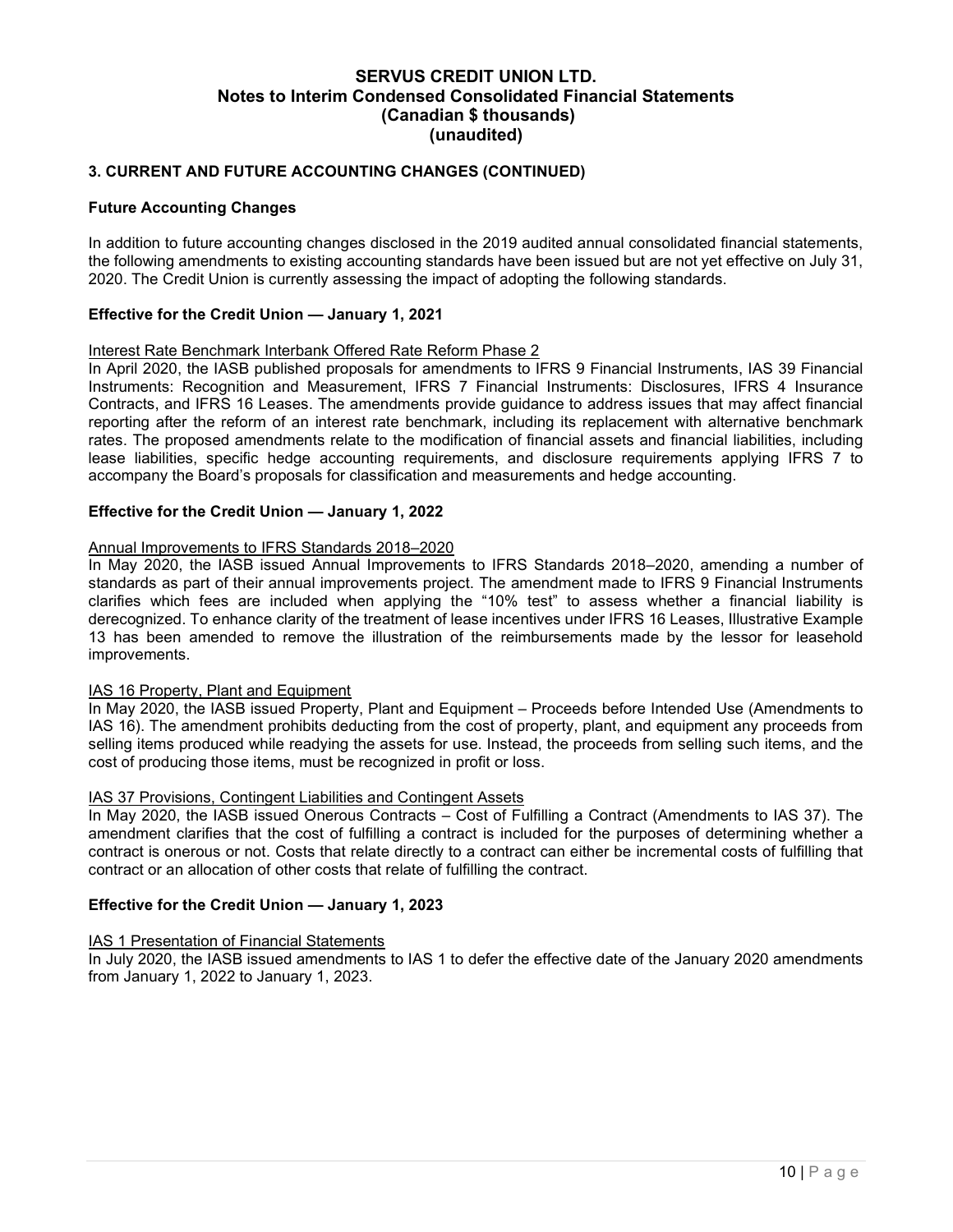#### 4. INVESTMENTS

| <b>Notes to Interim Condensed Consolidated Financial Statements</b><br>(Canadian \$ thousands)<br>(unaudited)<br>4. INVESTMENTS<br>As at<br>As at<br>October 31<br>July 31<br>2020<br>2019<br>1,191,203<br>Term deposits with Alberta Central<br>1,516,932<br>\$<br>\$<br>Term deposits with other financial institutions<br>350,000<br>5,472<br>275<br>276<br>Other<br>1,196,950<br>1,867,208<br>Accrued interest<br>1,960<br>2,682<br>1,198,910<br>1,869,890<br>ECL allowance on investments<br>(3)<br>(2)<br>$1,869,887$ \$<br>1,198,908<br><b>Total</b><br>\$<br>5. MEMBERS' LOANS |                                              |   |               | <b>SERVUS CREDIT UNION LTD.</b> |       |                |               |                  |
|----------------------------------------------------------------------------------------------------------------------------------------------------------------------------------------------------------------------------------------------------------------------------------------------------------------------------------------------------------------------------------------------------------------------------------------------------------------------------------------------------------------------------------------------------------------------------------------|----------------------------------------------|---|---------------|---------------------------------|-------|----------------|---------------|------------------|
|                                                                                                                                                                                                                                                                                                                                                                                                                                                                                                                                                                                        |                                              |   |               |                                 |       |                |               |                  |
|                                                                                                                                                                                                                                                                                                                                                                                                                                                                                                                                                                                        |                                              |   |               |                                 |       |                |               |                  |
|                                                                                                                                                                                                                                                                                                                                                                                                                                                                                                                                                                                        |                                              |   |               |                                 |       |                |               |                  |
|                                                                                                                                                                                                                                                                                                                                                                                                                                                                                                                                                                                        |                                              |   |               |                                 |       |                |               |                  |
|                                                                                                                                                                                                                                                                                                                                                                                                                                                                                                                                                                                        |                                              |   |               |                                 |       |                |               |                  |
|                                                                                                                                                                                                                                                                                                                                                                                                                                                                                                                                                                                        |                                              |   |               |                                 |       |                |               |                  |
|                                                                                                                                                                                                                                                                                                                                                                                                                                                                                                                                                                                        |                                              |   |               |                                 |       |                |               |                  |
|                                                                                                                                                                                                                                                                                                                                                                                                                                                                                                                                                                                        |                                              |   |               |                                 |       |                |               |                  |
|                                                                                                                                                                                                                                                                                                                                                                                                                                                                                                                                                                                        |                                              |   |               |                                 |       |                |               |                  |
|                                                                                                                                                                                                                                                                                                                                                                                                                                                                                                                                                                                        |                                              |   |               |                                 |       |                |               |                  |
|                                                                                                                                                                                                                                                                                                                                                                                                                                                                                                                                                                                        |                                              |   |               |                                 |       |                |               |                  |
|                                                                                                                                                                                                                                                                                                                                                                                                                                                                                                                                                                                        |                                              |   |               |                                 |       |                |               |                  |
|                                                                                                                                                                                                                                                                                                                                                                                                                                                                                                                                                                                        |                                              |   |               |                                 |       |                |               |                  |
|                                                                                                                                                                                                                                                                                                                                                                                                                                                                                                                                                                                        |                                              |   |               |                                 |       |                |               |                  |
|                                                                                                                                                                                                                                                                                                                                                                                                                                                                                                                                                                                        |                                              |   |               |                                 |       |                |               |                  |
|                                                                                                                                                                                                                                                                                                                                                                                                                                                                                                                                                                                        |                                              |   |               |                                 |       |                |               |                  |
|                                                                                                                                                                                                                                                                                                                                                                                                                                                                                                                                                                                        |                                              |   |               |                                 |       |                |               |                  |
|                                                                                                                                                                                                                                                                                                                                                                                                                                                                                                                                                                                        |                                              |   |               |                                 |       |                |               |                  |
| The following table presents the carrying amount of loans and the exposure amount for off-balance sheet items                                                                                                                                                                                                                                                                                                                                                                                                                                                                          |                                              |   |               |                                 |       |                |               |                  |
| according to the stage in which they are classified as well as the allowance for credit losses.                                                                                                                                                                                                                                                                                                                                                                                                                                                                                        |                                              |   |               |                                 |       |                | Allowance for |                  |
| <b>Total Net of</b><br>Performing<br>Impaired                                                                                                                                                                                                                                                                                                                                                                                                                                                                                                                                          |                                              |   | Stage 1       | Stage 2                         |       |                |               |                  |
| Stage 3<br><b>Credit Losses</b><br><b>Total</b><br>Allowance                                                                                                                                                                                                                                                                                                                                                                                                                                                                                                                           | Residential mortgages                        | S | 7,720,563 \$  | 640,459 \$                      |       |                |               | 8,379,416        |
| As at July 31, 2020<br>26,043 \$<br>8,387,065 \$<br>7,649 \$                                                                                                                                                                                                                                                                                                                                                                                                                                                                                                                           | Commercial and agriculture                   |   | 5,026,957     | 133,826                         |       |                | 36,347        | 5,220,379        |
| 95,943<br>5,256,726                                                                                                                                                                                                                                                                                                                                                                                                                                                                                                                                                                    |                                              |   |               |                                 |       |                |               |                  |
| Consumer loans and credit card<br>1,047,624<br>108,831<br>1,142,548<br>5,753<br>1,162,208<br>19,660<br>\$<br>- 5                                                                                                                                                                                                                                                                                                                                                                                                                                                                       |                                              |   |               |                                 |       |                |               |                  |
| <b>Total members' loans</b><br>13,795,144 \$<br>883,116 \$<br>127,739<br>14,805,999 \$<br>14,742,343<br>63,656 \$                                                                                                                                                                                                                                                                                                                                                                                                                                                                      | As at July 31, 2020<br>Residential mortgages | ¢ | $2.017610$ \$ | $15.851$ \$                     | 12296 | $2.034.690$ \$ |               | 431 \$ 2.034.259 |

#### 5. MEMBERS' LOANS

| <b>4. INVESTMENTS</b>                                                                                         |    |                     |                 |             |                        |                      |                     |
|---------------------------------------------------------------------------------------------------------------|----|---------------------|-----------------|-------------|------------------------|----------------------|---------------------|
|                                                                                                               |    |                     |                 | As at       | As at                  |                      |                     |
|                                                                                                               |    |                     |                 | July 31     | October 31             |                      |                     |
|                                                                                                               |    |                     |                 | 2020        | 2019                   |                      |                     |
|                                                                                                               |    |                     |                 |             |                        |                      |                     |
| Term deposits with Alberta Central                                                                            |    |                     | 1,516,932<br>\$ | -\$         | 1,191,203              |                      |                     |
| Term deposits with other financial institutions                                                               |    |                     | 350,000         |             | 5,472                  |                      |                     |
| Other                                                                                                         |    |                     |                 | 276         | 275                    |                      |                     |
|                                                                                                               |    |                     | 1,867,208       |             | 1,196,950              |                      |                     |
| Accrued interest                                                                                              |    |                     |                 | 2,682       | 1,960                  |                      |                     |
|                                                                                                               |    |                     | 1,869,890       |             | 1,198,910              |                      |                     |
| ECL allowance on investments                                                                                  |    |                     |                 | (3)         | (2)                    |                      |                     |
| Total                                                                                                         |    |                     | 1,869,887<br>\$ | \$1,198,908 |                        |                      |                     |
|                                                                                                               |    |                     |                 |             |                        |                      |                     |
| 5. MEMBERS' LOANS                                                                                             |    |                     |                 |             |                        |                      |                     |
|                                                                                                               |    |                     |                 |             |                        |                      |                     |
| The following table presents the carrying amount of loans and the exposure amount for off-balance sheet items |    |                     |                 |             |                        |                      |                     |
| according to the stage in which they are classified as well as the allowance for credit losses.               |    |                     |                 |             |                        |                      |                     |
|                                                                                                               |    |                     |                 |             |                        |                      |                     |
|                                                                                                               |    |                     | Performing      | Impaired    |                        | Allowance for        | <b>Total Net of</b> |
| As at July 31, 2020                                                                                           |    | Stage 1             | Stage 2         | Stage 3     | Total                  | <b>Credit Losses</b> | Allowance           |
| Residential mortgages                                                                                         | S  | 7,720,563 \$        | 640,459 \$      | 26,043 \$   | 8,387,065 \$           | 7,649 \$             | 8,379,416           |
| Commercial and agriculture                                                                                    |    | 5,026,957           | 133,826         | 95,943      | 5,256,726              | 36,347               | 5,220,379           |
| Consumer loans and credit card                                                                                |    | 1,047,624           | 108,831         | 5,753       | 1,162,208              | 19,660               | 1,142,548           |
| <b>Total members' loans</b>                                                                                   | \$ | 13,795,144 \$       | 883,116 \$      | 127,739     | 14,805,999 \$          | 63,656 \$            | 14,742,343          |
|                                                                                                               |    |                     |                 |             |                        |                      |                     |
| As at July 31, 2020                                                                                           |    |                     |                 |             |                        |                      |                     |
| Residential mortgages                                                                                         | S  | 2,017,610 \$        | $15,851$ \$     | $1,229$ \$  | 2,034,690 \$           | 431 \$               | 2,034,259           |
| Commercial and agriculture                                                                                    |    | 1,108,359           | 6,668           | 753         | 1,115,780              | 1,395                | 1,114,385           |
| Consumer loans and credit card                                                                                |    | 1,050,891<br>49,482 | 22,061          | 715         | 1,073,667              | 9,168<br>156         | 1,064,499<br>49,326 |
| Loan commitments and guarantees *<br>Total off balance sheet credit instruments \$                            |    | 4,226,342 \$        | 44,580 \$       | $2,697$ \$  | 49,482<br>4,273,619 \$ | $11,150$ \$          | 4,262,469           |
|                                                                                                               |    |                     |                 |             |                        |                      |                     |
| *collectively assessed                                                                                        |    |                     |                 |             |                        |                      |                     |
|                                                                                                               |    |                     |                 |             |                        |                      |                     |
|                                                                                                               |    |                     | Performing      | Impaired    |                        | Allowance for        | Total Net of        |
|                                                                                                               |    | Stage 1             | Stage 2         | Stage 3     | Total                  | <b>Credit Losses</b> | Allowance           |
| As at October 31, 2019                                                                                        |    |                     |                 |             |                        |                      |                     |
| Residential mortgages                                                                                         | \$ | 7,591,041 \$        | 702,643 \$      | 15,829 \$   | 8,309,513 \$           | $4,927$ \$           | 8,304,586           |
| Commercial and agriculture                                                                                    |    | 4,826,939           | 110,927         | 84,117      | 5,021,983              | 18,860               | 5,003,123           |
| Consumer loans and credit card                                                                                |    | 1,111,651           | 130,332         | 7,354       | 1,249,337              | 15,087               | 1,234,250           |
| Total members' loans                                                                                          | \$ | 13,529,631 \$       | 943,902 \$      | 107,300 \$  | 14,580,833 \$          | 38,874 \$            | 14,541,959          |
| As at October 31, 2019                                                                                        |    |                     |                 |             |                        |                      |                     |
| Residential mortgages                                                                                         | \$ | 1,428,179 \$        | 16,165 \$       | $1,153$ \$  | 1,445,497 \$           | 180 \$               | 1,445,317           |
| Commercial and agriculture                                                                                    |    | 1,038,165           | 5,740           | 249         | 1,044,154              | 683                  | 1,043,471           |
| Consumer loans and credit card                                                                                |    | 1,047,694           | 21,611          | 913         | 1,070,218              | 5,089                | 1,065,129           |
| Loan commitments and guarantees *                                                                             |    | 46,463              |                 |             | 46,463                 | 112                  | 46,351              |
| Total off balance sheet credit instruments                                                                    | \$ | $3,560,501$ \$      | 43,516 \$       | $2,315$ \$  | 3,606,332 \$           | $6,064$ \$           | 3,600,268           |

|                                               | Stage 1             |            | Stage 2    | Stage 3     | Total         | <b>Credit Losses</b> |            | Allowance    |
|-----------------------------------------------|---------------------|------------|------------|-------------|---------------|----------------------|------------|--------------|
| As at July 31, 2020                           |                     |            |            |             |               |                      |            |              |
| Residential mortgages                         | \$<br>7,720,563 \$  |            | 640,459 \$ | $26,043$ \$ | 8,387,065 \$  | $7,649$ \$           |            | 8,379,416    |
| Commercial and agriculture                    | 5,026,957           |            | 133,826    | 95,943      | 5,256,726     | 36,347               |            | 5,220,379    |
| Consumer loans and credit card                | 1,047,624           |            | 108,831    | 5,753       | 1,162,208     | 19,660               |            | 1,142,548    |
| <b>Total members' loans</b>                   | \$<br>13,795,144 \$ |            | 883,116 \$ | 127,739 \$  | 14,805,999 \$ | 63,656<br>- \$       | 14,742,343 |              |
| As at July 31, 2020                           |                     |            |            |             |               |                      |            |              |
| Residential mortgages                         | \$<br>2,017,610 \$  |            | 15,851 \$  | $1,229$ \$  | 2,034,690 \$  | 431<br>- \$          |            | 2,034,259    |
| Commercial and agriculture                    | 1,108,359           |            | 6,668      | 753         | 1,115,780     | 1,395                |            | 1,114,385    |
| Consumer loans and credit card                | 1,050,891           |            | 22,061     | 715         | 1,073,667     | 9,168                |            | 1,064,499    |
| Loan commitments and quarantees *             | 49,482              |            |            |             | 49,482        | 156                  |            | 49,326       |
| Total off balance sheet credit instruments \$ | 4,226,342 \$        |            | 44,580 \$  | $2,697$ \$  | 4,273,619 \$  | $11,150$ \$          |            | 4,262,469    |
| *collectively assessed                        |                     |            |            |             |               |                      |            |              |
|                                               |                     | Performing |            | Impaired    |               | Allowance for        |            | Total Net of |
|                                               | Stage 1             |            | Stage 2    | Stage 3     | Total         | <b>Credit Losses</b> |            | Allowance    |
| As at October 31, 2019                        |                     |            |            |             |               |                      |            |              |
| Residential mortgages                         | \$<br>7,591,041 \$  |            | 702,643 \$ | 15,829 \$   | 8,309,513 \$  | $4,927$ \$           |            | 8,304,586    |
| Commercial and agriculture                    | 4,826,939           |            | 110,927    | 84,117      | 5,021,983     | 18,860               |            | 5,003,123    |
| Consumer loans and credit card                | 1,111,651           |            | 130,332    | 7,354       | 1,249,337     | 15,087               |            | 1,234,250    |
| Total members' loans                          | \$<br>13,529,631 \$ |            | 943,902 \$ | 107,300 \$  | 14,580,833 \$ | 38,874 \$            |            | 14,541,959   |
| As at October 31, 2019                        |                     |            |            |             |               |                      |            |              |
| Residential mortgages                         | \$<br>1,428,179 \$  |            | 16.165 \$  | $1,153$ \$  | 1.445.497 \$  | 180<br>\$            |            | 1.445.317    |
| Commercial and agriculture                    | 1,038,165           |            | 5,740      | 249         | 1,044,154     | 683                  |            | 1,043,471    |
| Consumer loans and credit card                | 1,047,694           |            | 21,611     | 913         | 1,070,218     | 5,089                |            | 1,065,129    |
| Loan commitments and guarantees *             | 46,463              |            |            |             | 46,463        | 112                  |            | 46,351       |
|                                               | \$<br>3,560,501 \$  |            | 43,516 \$  | $2,315$ \$  | 3,606,332 \$  | $6,064$ \$           |            | 3,600,268    |
| Total off balance sheet credit instruments    |                     |            |            |             |               |                      |            |              |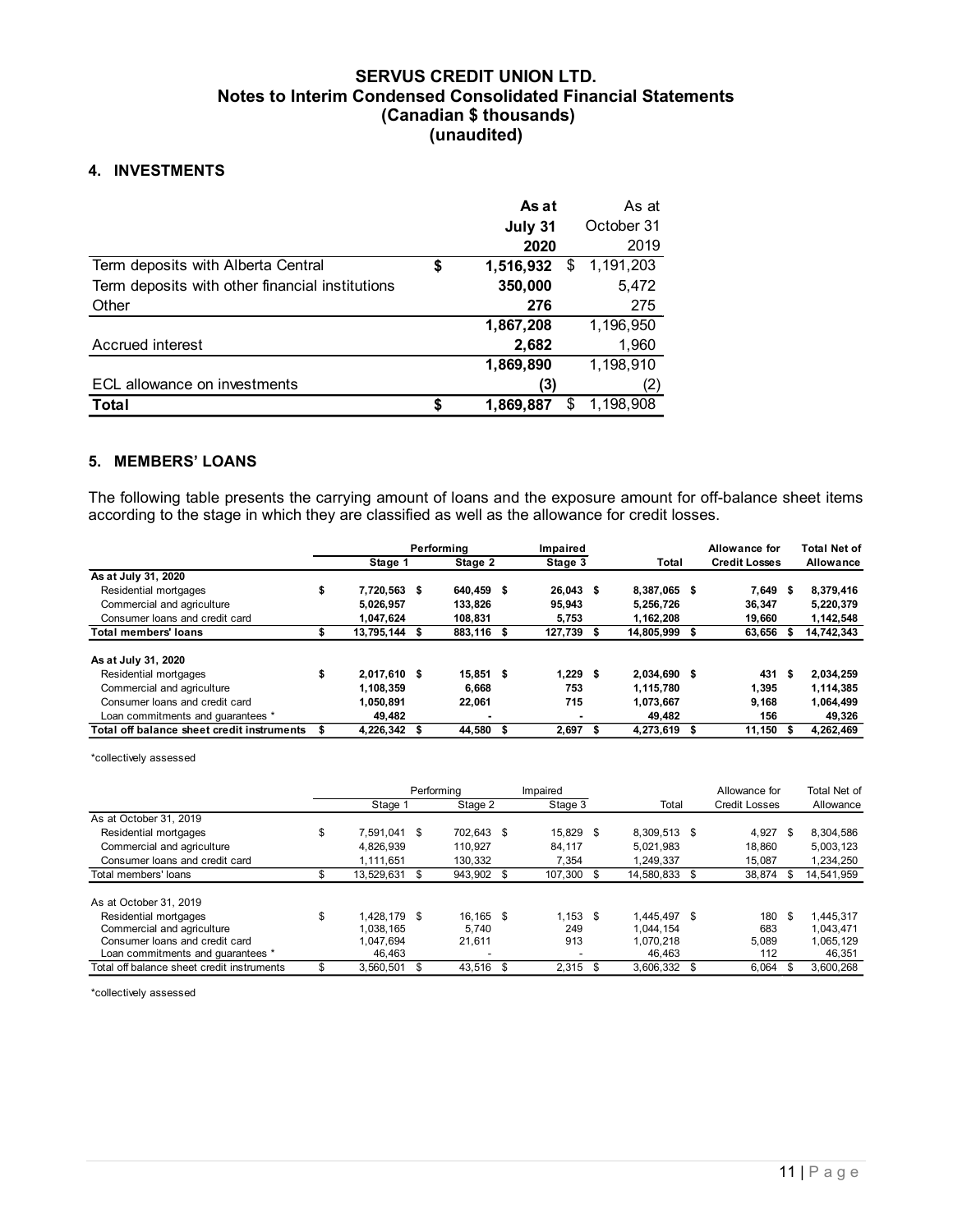#### 6. ALLOWANCE FOR CREDIT LOSSES

#### Key Data and Assumptions

Estimating the allowance for credit losses is based on a set of assumptions and methodologies placed around credit risk and future looking macroeconomic indicators and therefore requires significant judgement. As discussed in Note 1 the COVID-19 pandemic has created global uncertainty. This event is unprecedented, and its length and resolution are unknown. In addition to the pandemic, a large decrease in oil prices along with oversupply from other oil producing countries had further negative impacts to Alberta's economy. Management has made more complex and subjective judgements to estimate the expected credit losses at July 31, 2020.

The main areas that this uncertainty affects is in the assessment of whether there is a significant increase in credit risk on deferred loans, the probability that a member will default on a loan (PD), forecasted future looking macroeconomic indicators (FLI) and the weightings to be used on the base, best and worst case scenarios for the FLIs.

The Credit Union uses a model created by Central 1 (the model) to estimate the expected credit loss. Central 1 updates the FLIs used in the model to reflect the current economic situation by forecasting 20 quarters out. These estimates changed significantly from January 31, 2020 due to the pandemic. As this event is unprecedented, significant judgement was required to create these estimates.

The macroeconomic factors that affect the Credit Union ECL calculations are: Alberta unemployment rates, Alberta Housing Price Index and three-month Bank of Canada bond/Bankers' Acceptance rates. Each factor is forecast in a base case, a best case and a worst case scenario. These scenarios are weighted, and the weighted average is used to build the estimate for expected credit losses.

Management had to use judgement in several areas to assess if the estimate the model calculated was reasonable or if an overlay was needed, to increase or decrease the allowance. This is assessed each quarterly reporting period. The negative effects of the global economic shut down, increased unemployment and the crash of oil prices had to be weighed against the more positive aspects of government support programs, government loan programs, loan deferrals, and utility deferrals. In the prior quarter, management increased the allowance with a \$4.2 million overlay on the commercial book. At July 31, 2020 this increased slightly to \$4.3 million.

When there is a significant increase in credit risk, a member loan will move to a higher stage and a higher ECL will be calculated. Loans that have been deferred could be considered to have a significant increase in credit risk, however guidance provided by standard setters and regulators have indicated that receiving a deferral should not be the only reason a loan would move to the next stage. Management has followed this guidance and not considered the deferral of loans, by itself, to be an indication of significant increase in credit risk so there is no movement of stages. The majority of these deferrals will be ending in the fourth quarter.

The calculations around PD, FLIs, and weighting of scenarios are tied together. In the model, PD is adjusted through adjusting the FLI forecasts. At Q2, management ran several sensitivities on the FLIs and scenario weightings, including adjusting unemployment forecasts for Alberta to show higher unemployment percentages over the next few quarters and a much longer recovery period. The economic uncertainty created challenges for management to find consistent information to base the scenarios on. At July 31, 2020, the uncertainly and lack of consistent information still exist, as a result, management has continued to use the forecasts provided by Central 1's economists within the model as this is the best information available.

The weighting of the macroeconomic factors was also assessed. The typical weighting used in the model is 80% base, 10% best and 10% worst case (80/10/10) as the base case is forecasted as what the economists feel is the most likely scenario. The FLI forecasts updated in June 2020 show a longer, drawn out recovery. Management has assessed that Alberta is likely to have a much longer recovery period than the rest of Canada due to uncertainties around COVID-19 and unemployment related to oil price and therefore increased the weightings chosen for use in the model at April 30, 2020 to 45% base, 10% best and 45% worst case (45/10/45). The same weightings have been used for July 31, 2020. In the chart below, the 12 month and 5 year average forecasts show the impact of the current economy on the FLI since October 31, 2019 and the previous quarter.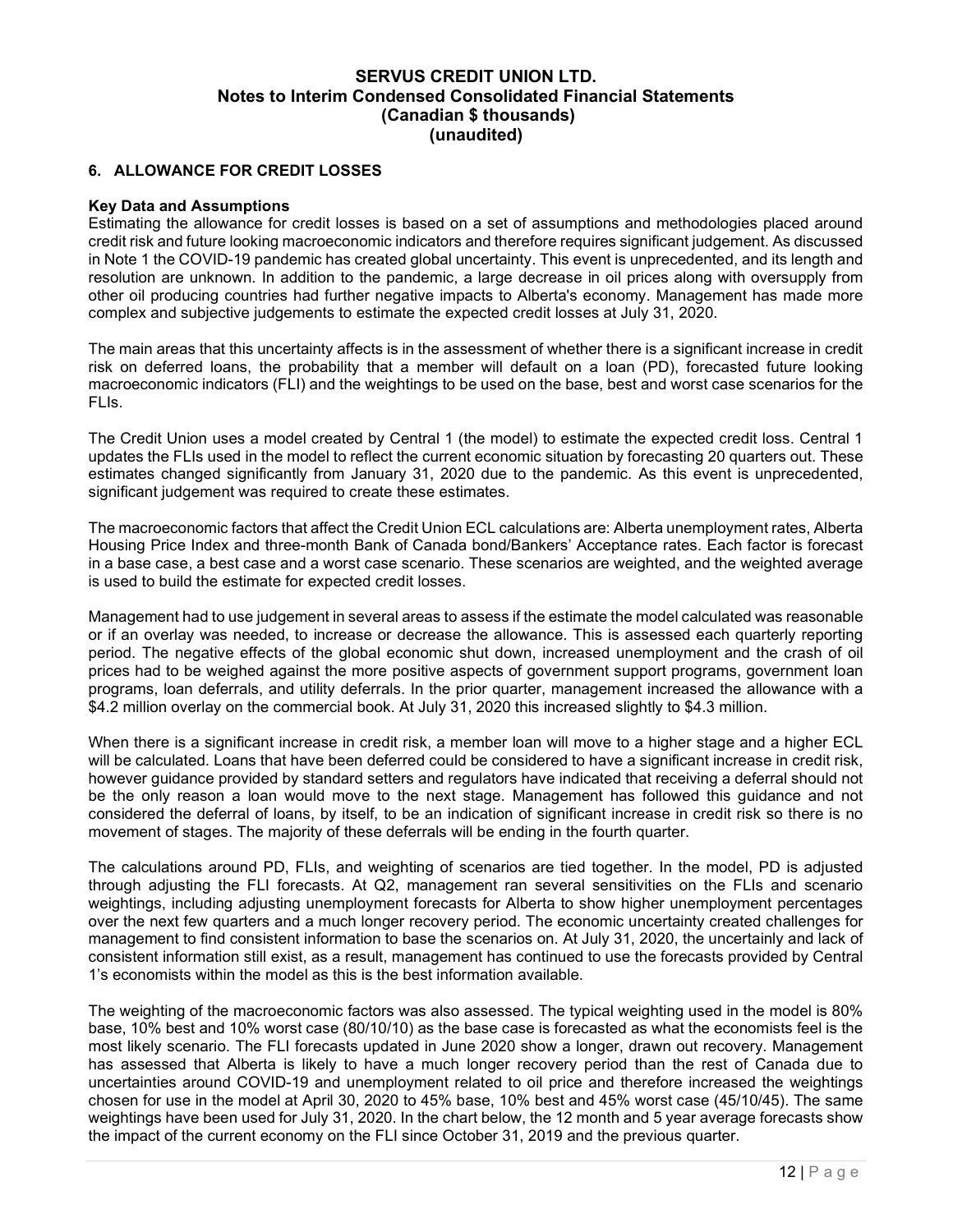## 6. ALLOWANCE FOR CREDIT LOSSES (CONTINUED)

|                                                                              |                                                                     |                                |                           | <b>SERVUS CREDIT UNION LTD.</b> |                     |                         |                                |          |
|------------------------------------------------------------------------------|---------------------------------------------------------------------|--------------------------------|---------------------------|---------------------------------|---------------------|-------------------------|--------------------------------|----------|
|                                                                              | <b>Notes to Interim Condensed Consolidated Financial Statements</b> |                                |                           |                                 |                     |                         |                                |          |
|                                                                              |                                                                     |                                |                           | (Canadian \$ thousands)         |                     |                         |                                |          |
|                                                                              |                                                                     |                                | (unaudited)               |                                 |                     |                         |                                |          |
|                                                                              |                                                                     |                                |                           |                                 |                     |                         |                                |          |
| 6. ALLOWANCE FOR CREDIT LOSSES (CONTINUED)                                   |                                                                     |                                |                           |                                 |                     |                         |                                |          |
|                                                                              |                                                                     |                                |                           |                                 |                     |                         |                                |          |
|                                                                              |                                                                     |                                | 12 Month Average Forecast |                                 |                     | 5 Year Average Forecast |                                |          |
|                                                                              | As at                                                               | Base Case Best Case Worst Case |                           |                                 |                     |                         | Base Case Best Case Worst Case |          |
| 3 Month GOC Bond Rate*                                                       |                                                                     |                                |                           |                                 |                     |                         |                                |          |
|                                                                              | October 31, 2019                                                    | 1.40                           | 2.06                      | 0.44                            | 1.58                | 3.38                    | 0.58                           |          |
|                                                                              | April 30, 2020                                                      | 0.49                           | 0.66                      | 0.48                            | 1.21                | 1.88                    | 0.45                           |          |
| 3 Month BA Rate**                                                            | July 31, 2020                                                       | 0.25                           | 0.25                      | 0.25                            | 0.61                | 0.80                    | 0.31                           |          |
|                                                                              | October 31, 2019                                                    | 1.67                           | 2.33                      | 0.72                            | 1.85                | 3.63                    | 0.86                           |          |
|                                                                              | April 30, 2020                                                      | 0.82                           | 1.00                      | 0.80                            | 1.53                | 2.19                    | 0.73                           |          |
|                                                                              | July 31, 2020                                                       | 0.62                           | 0.55                      | 0.70                            | 1.05                | 1.14                    | 0.78                           |          |
| Unemployment Rate                                                            |                                                                     |                                |                           |                                 |                     |                         |                                |          |
|                                                                              | October 31, 2019                                                    | 6.90                           | 4.70                      | 8.94                            | 6.20                | 3.96                    | 8.40                           |          |
|                                                                              | April 30, 2020                                                      | 13.13                          | 12.33                     | 14.63                           | 7.90                | 6.86                    | 9.85                           |          |
|                                                                              | July 31, 2020                                                       | 11.98                          | 9.93                      | 13.32                           | 7.87                | 5.73                    | 9.49                           |          |
| Housing Price Index (HPI)                                                    | October 31, 2019                                                    | 189.48                         | 192.74                    | 178.88                          | 196.02              | 205.57                  | 177.40                         |          |
|                                                                              | April 30, 2020                                                      | 175.60                         | 183.00                    | 168.07                          | 173.84              | 192.48                  | 163.22                         |          |
|                                                                              | July 31, 2020                                                       | 178.69                         | 192.64                    | 170.15                          | 180.67              | 209.06                  | 165.82                         |          |
|                                                                              |                                                                     |                                |                           |                                 |                     |                         |                                |          |
| *GOC - Government of Canada                                                  |                                                                     |                                |                           |                                 |                     |                         |                                |          |
| **BA-Bankers' Acceptance                                                     |                                                                     |                                |                           |                                 |                     |                         |                                |          |
|                                                                              |                                                                     |                                |                           |                                 |                     |                         |                                |          |
| The following table presents the changes in the allowance for credit losses. |                                                                     |                                |                           |                                 |                     |                         |                                |          |
|                                                                              |                                                                     |                                |                           |                                 |                     |                         |                                |          |
|                                                                              |                                                                     | Residential                    |                           | <b>Commercial and</b>           | <b>Consumer and</b> |                         | Collectively                   |          |
|                                                                              |                                                                     | <b>Mortgages</b>               |                           | <b>Agriculture</b>              | <b>Credit Card</b>  |                         | Assessed <sup>(1)</sup>        | Total    |
| As at November 1, 2019                                                       |                                                                     | \$                             | $5,107$ \$                | 19,543 \$                       | 20,176 \$           |                         | $112$ \$                       | 44,938   |
| Recoveries of previous loan<br>write-offs                                    |                                                                     |                                |                           | 259                             | 3,659               |                         | $\overline{\phantom{a}}$       | 3,918    |
| Provision charged to                                                         |                                                                     |                                |                           |                                 |                     |                         |                                |          |
| net income                                                                   |                                                                     |                                | 4,948                     | 19,788                          | 17,271              |                         | 44                             | 42,051   |
|                                                                              |                                                                     | 10,055                         |                           | 39,590                          | 41,106              |                         | $\overline{156}$               | 90,907   |
|                                                                              |                                                                     |                                |                           |                                 |                     |                         |                                | (16.101) |

|                                                                                 | April 30, 2020   | 0.82   |                          | 1.00   | 0.80                          |      | 1.53                               | 2.19   | 0.73                                    |     |              |
|---------------------------------------------------------------------------------|------------------|--------|--------------------------|--------|-------------------------------|------|------------------------------------|--------|-----------------------------------------|-----|--------------|
|                                                                                 | July 31, 2020    | 0.62   |                          | 0.55   | 0.70                          |      | 1.05                               | 1.14   | 0.78                                    |     |              |
| <b>Unemployment Rate</b>                                                        |                  |        |                          |        |                               |      |                                    |        |                                         |     |              |
|                                                                                 | October 31, 2019 | 6.90   |                          | 4.70   | 8.94                          |      | 6.20                               | 3.96   | 8.40                                    |     |              |
|                                                                                 | April 30, 2020   | 13.13  |                          | 12.33  | 14.63                         |      | 7.90                               | 6.86   | 9.85                                    |     |              |
|                                                                                 | July 31, 2020    | 11.98  |                          | 9.93   | 13.32                         |      | 7.87                               | 5.73   | 9.49                                    |     |              |
| Housing Price Index (HPI)                                                       |                  |        |                          |        |                               |      |                                    |        |                                         |     |              |
|                                                                                 | October 31, 2019 | 189.48 |                          | 192.74 | 178.88                        |      | 196.02                             | 205.57 | 177.40                                  |     |              |
|                                                                                 | April 30, 2020   | 175.60 |                          | 183.00 | 168.07                        |      | 173.84                             | 192.48 | 163.22                                  |     |              |
|                                                                                 | July 31, 2020    | 178.69 |                          | 192.64 | 170.15                        |      | 180.67                             | 209.06 | 165.82                                  |     |              |
| *GOC - Government of Canada                                                     |                  |        |                          |        |                               |      |                                    |        |                                         |     |              |
| **BA - Bankers' Acceptance                                                      |                  |        |                          |        |                               |      |                                    |        |                                         |     |              |
| The following table presents the changes in the allowance for credit losses.    |                  |        |                          |        |                               |      |                                    |        |                                         |     |              |
|                                                                                 |                  |        | <b>Residential</b>       |        | <b>Commercial and</b>         |      | <b>Consumer and</b>                |        | <b>Collectively</b>                     |     |              |
|                                                                                 |                  |        | <b>Mortgages</b>         |        | <b>Agriculture</b>            |      | <b>Credit Card</b>                 |        | Assessed <sup>(1)</sup>                 |     | <b>Total</b> |
| As at November 1, 2019                                                          |                  | \$     | $5,107$ \$               |        | 19,543 \$                     |      | 20,176 \$                          |        | $112$ \$                                |     | 44,938       |
| Recoveries of previous loan                                                     |                  |        |                          |        |                               |      |                                    |        |                                         |     |              |
| write-offs                                                                      |                  |        |                          |        | 259                           |      | 3,659                              |        |                                         |     | 3,918        |
| Provision charged to                                                            |                  |        |                          |        |                               |      |                                    |        |                                         |     |              |
| net income                                                                      |                  |        | 4,948                    |        | 19,788                        |      | 17,271                             |        | 44                                      |     | 42,051       |
|                                                                                 |                  |        | 10,055                   |        | 39,590                        |      | 41,106                             |        | 156                                     |     | 90,907       |
| Loans written off                                                               |                  |        | (1, 975)                 |        | (1, 848)                      |      | (12, 278)                          |        |                                         |     | (16, 101)    |
| As at July 31, 2020                                                             |                  | \$     | $8,080$ \$               |        | 37,742 \$                     |      | 28,828 \$                          |        | 156                                     | -\$ | 74,806       |
| Presented on Interim Condensed Consolidated Statement of Financial Position as: |                  |        |                          |        |                               |      |                                    |        |                                         |     |              |
| Netted with members' loans                                                      |                  |        | 7,649                    |        | 36,347                        |      | 19,660                             |        |                                         |     | 63,656       |
| Off balance sheet credit instruments <sup>(2)</sup>                             |                  |        | 431                      |        | 1,395                         |      | 9,168                              |        | 156                                     |     | 11,150       |
| Total                                                                           |                  | \$     | $8,080$ \$               |        | 37,742 \$                     |      | 28,828                             | \$     | 156                                     | \$  | 74,806       |
|                                                                                 |                  |        | Residential<br>Mortgages |        | Commercial and<br>Agriculture |      | Consumer and<br><b>Credit Card</b> |        | Collectively<br>Assessed <sup>(1)</sup> |     | Total        |
| As at November 1, 2018                                                          |                  | \$     | 3,407                    | \$     | 22,526                        | - \$ | 23,841 \$                          |        | 140                                     | \$  | 49,914       |
| Edson Credit Union amalgamation                                                 |                  |        |                          |        |                               |      |                                    |        |                                         |     |              |
| adjustment                                                                      |                  |        |                          |        |                               |      | 10                                 |        |                                         |     | 10           |
| Recoveries of previous loan                                                     |                  |        |                          |        |                               |      |                                    |        |                                         |     |              |
| write-offs                                                                      |                  |        | 1                        |        | 224                           |      | 5,706                              |        |                                         |     | 5,931        |
| Provision charged to                                                            |                  |        |                          |        |                               |      |                                    |        |                                         |     |              |
| net income                                                                      |                  |        | 4,480                    |        | 2,660                         |      | 12,705                             |        | (28)                                    |     | 19,817       |
|                                                                                 |                  |        | 7,888                    |        | 25,410                        |      | 42,262                             |        | 112                                     |     | 75,672       |
| Loans written off                                                               |                  |        | (2,781)                  |        | (5,867)                       |      | (22,086)                           |        |                                         |     | (30, 734)    |
| As at October 31, 2019                                                          |                  | \$     | 5,107                    | \$     | 19,543                        | \$   | 20,176                             | \$     | 112                                     | \$  | 44,938       |
| Presented on Interim Condensed Consolidated Statement of Financial Position as: |                  |        |                          |        |                               |      |                                    |        |                                         |     |              |

|                                                                                 | mu ıyuyuu        | rynomano        |                    |                         |              |
|---------------------------------------------------------------------------------|------------------|-----------------|--------------------|-------------------------|--------------|
| As at November 1, 2019                                                          | \$<br>$5,107$ \$ | 19,543 \$       | 20,176 \$          | 112                     | \$<br>44,938 |
| Recoveries of previous loan                                                     |                  |                 |                    |                         |              |
| write-offs                                                                      |                  | 259             | 3,659              |                         | 3,918        |
| Provision charged to                                                            |                  |                 |                    |                         |              |
| net income                                                                      | 4,948            | 19,788          | 17,271             | 44                      | 42,051       |
|                                                                                 | 10,055           | 39,590          | 41,106             | 156                     | 90,907       |
| Loans written off                                                               | (1, 975)         | (1, 848)        | (12, 278)          |                         | (16, 101)    |
| As at July 31, 2020                                                             | \$<br>$8,080$ \$ | 37,742 \$       | 28,828 \$          | 156                     | \$<br>74,806 |
| Presented on Interim Condensed Consolidated Statement of Financial Position as: |                  |                 |                    |                         |              |
| Netted with members' loans                                                      | 7,649            | 36,347          | 19,660             |                         | 63,656       |
| Off balance sheet credit instruments <sup>(2)</sup>                             | 431              | 1,395           | 9,168              | 156                     | 11,150       |
| Total                                                                           | \$<br>$8,080$ \$ | 37,742 \$       | 28,828 \$          | 156                     | \$74,806     |
|                                                                                 |                  |                 |                    |                         |              |
|                                                                                 | Residential      | Commercial and  | Consumer and       | Collectively            |              |
|                                                                                 | Mortgages        | Agriculture     | <b>Credit Card</b> | Assessed <sup>(1)</sup> | Total        |
| As at November 1, 2018                                                          | \$<br>3,407      | \$<br>22,526 \$ | 23,841             | \$<br>140               | \$49,914     |
| Edson Credit Union amalgamation                                                 |                  |                 |                    |                         |              |
| adjustment                                                                      |                  |                 | 10                 |                         | 10           |
| Recoveries of previous loan                                                     |                  |                 |                    |                         |              |
| write-offs                                                                      |                  | 224             | 5,706              |                         | 5,931        |
| Provision charged to                                                            |                  |                 |                    |                         |              |
| net income                                                                      | 4,480            | 2,660           | 12,705             | (28)                    | 19,817       |
|                                                                                 | 7,888            | 25,410          | 42,262             | 112                     | 75,672       |
| Loans written off                                                               | (2,781)          | (5, 867)        | (22,086)           |                         | (30, 734)    |
| As at October 31, 2019                                                          | \$<br>$5,107$ \$ | 19,543 \$       | 20,176 \$          | 112                     | \$<br>44,938 |
| Presented on Interim Condensed Consolidated Statement of Financial Position as: |                  |                 |                    |                         |              |
| Netted with members' loans                                                      | 4,927            | 18,860          | 15,087             |                         | 38,874       |
| Off balance sheet credit instruments <sup>(2)</sup>                             | 180              | 683             | 5,089              | 112                     | 6,064        |
| Total                                                                           | \$<br>$5,107$ \$ | $19,543$ \$     | 20,176 \$          | 112                     | \$<br>44,938 |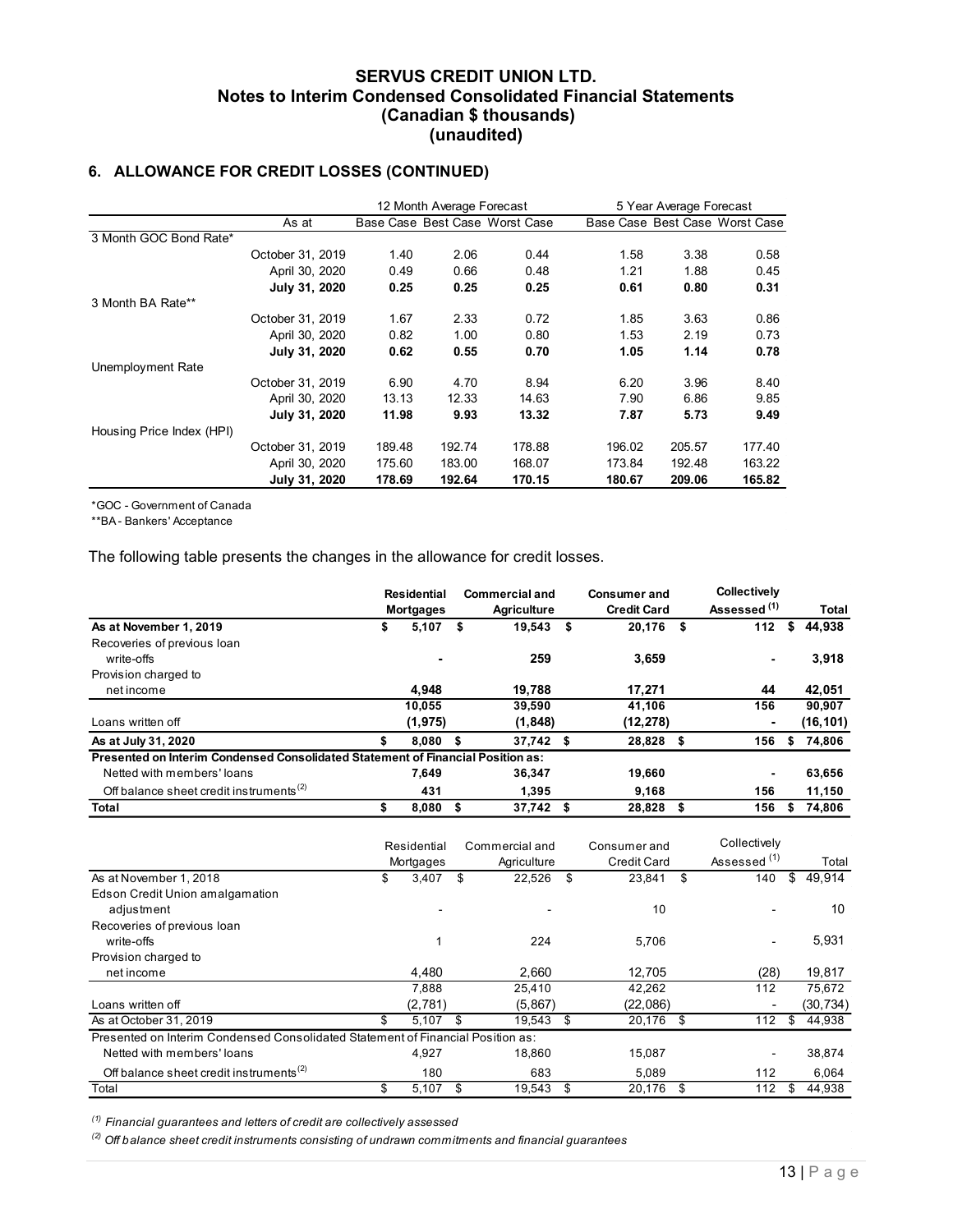# SERVUS CREDIT UNION LTD. Notes to Interim Condensed Consolidated Financial Statements (Canadian \$ thousands) (unaudited) SERVUS CREDIT UNION LTD.<br>
Notes to Interim Condensed Consolidated Financial Statements<br>
(Canadiat § thousands)<br>
3. ALLOWANCE FOR CREDIT LOSSES (CONTINUED)<br>
The provision charged to net income for July 31, 2020 is:<br>
Loans<br> SERVUS CREDIT UNION LTD.<br>
INVERTIGO CONSOLIGATED (Canadian \$ thousands)<br>
(Unaudited)<br>
S. ALLOWANCE FOR CREDIT LOSSES (CONTINUED)<br>
The provision charged to net income for July 31, 2020 is:<br>
Loans<br>
Investments<br>
Investments<br>

## 6. ALLOWANCE FOR CREDIT LOSSES (CONTINUED)

| <b>Provision for credit losses</b> | 42.052 |
|------------------------------------|--------|
| Investments                        |        |
| Loans                              | 42.051 |

#### Residential Mortgages

| Notes to Interim Condensed Consolidated Financial Statements                                                    | <b>SERVUS CREDIT UNION LTD.</b> | (Canadian \$ thousands)<br>(unaudited) |        |            |                |          |
|-----------------------------------------------------------------------------------------------------------------|---------------------------------|----------------------------------------|--------|------------|----------------|----------|
| 6. ALLOWANCE FOR CREDIT LOSSES (CONTINUED)                                                                      |                                 |                                        |        |            |                |          |
| The provision charged to net income for July 31, 2020 is:                                                       |                                 |                                        |        |            |                |          |
| Loans                                                                                                           |                                 | 42,051<br>\$                           |        |            |                |          |
| Investments                                                                                                     |                                 |                                        |        |            |                |          |
| <b>Provision for credit losses</b>                                                                              |                                 | \$                                     | 42,052 |            |                |          |
|                                                                                                                 |                                 |                                        |        |            |                |          |
| The following tables reconcile the opening and closing allowances for loans, by stage, for each major category: |                                 |                                        |        |            |                |          |
|                                                                                                                 |                                 |                                        |        |            |                |          |
| <b>Residential Mortgages</b>                                                                                    |                                 |                                        |        |            |                |          |
|                                                                                                                 |                                 |                                        |        | Performing | Impaired       |          |
|                                                                                                                 |                                 | Stage 1                                |        | Stage 2    | Stage 3        | Total    |
| As at November 1, 2019                                                                                          | \$                              | $1,547$ \$                             |        | $2,679$ \$ | 881 \$         | 5,107    |
| Transfers                                                                                                       |                                 |                                        |        |            |                |          |
| Stage 1 $(1)$                                                                                                   |                                 | 278                                    |        | (276)      | (2)            |          |
| Stage 2 $(1)$                                                                                                   |                                 | (1, 152)                               |        | 1,267      | (115)          |          |
| Stage $3^{(1)}$                                                                                                 |                                 | (630)                                  |        | (1,025)    | 1,655          |          |
| New originations <sup>(2)</sup>                                                                                 |                                 | 338                                    |        | 574        | ٠              | 912      |
| Repayments <sup>(3)</sup>                                                                                       |                                 | (147)                                  |        | (241)      | (222)          | (610)    |
| Remeasurements <sup>(4)</sup>                                                                                   |                                 | 2,187                                  |        | 956        | 1,503          | 4,646    |
| Loans written off                                                                                               |                                 |                                        |        |            | (1, 975)       | (1, 975) |
| As at July 31, 2020                                                                                             | Ъ                               | 2,421                                  | - \$   | $3,934$ \$ | $1,725$ \$     | 8,080    |
| Presented on Interim Condensed Consolidated Statement of Financial Position as:                                 |                                 |                                        |        |            |                |          |
| Members' loans                                                                                                  |                                 | 2,095                                  |        | 3,837      | 1,717          | 7,649    |
| Off balance sheet credit instruments                                                                            |                                 | 326                                    |        | 97         | 8              | 431      |
| <b>Total</b>                                                                                                    | \$                              | $2,421$ \$                             |        | $3,934$ \$ | $1,725$ \$     | 8,080    |
|                                                                                                                 |                                 |                                        |        |            |                |          |
|                                                                                                                 |                                 |                                        |        | Performing | Impaired       |          |
|                                                                                                                 |                                 | Stage 1                                |        | Stage 2    | Stage 3        | Total    |
| As at November 1, 2018                                                                                          | \$                              | $1,025$ \$                             |        | $1,927$ \$ | $455$ \$       | 3,407    |
| Transfers                                                                                                       |                                 |                                        |        |            |                |          |
| Stage 1 (1)                                                                                                     |                                 | 268                                    |        | (264)      | (4)            |          |
| Stage 2 <sup>(1)</sup>                                                                                          |                                 | (1, 571)                               |        | 1,691      | (120)          |          |
| Stage $3^{(1)}$                                                                                                 |                                 | (203)                                  |        | (948)      | 1,151          |          |
| New originations <sup>(2)</sup>                                                                                 |                                 | 265                                    |        | 486        | $\blacksquare$ | 751      |

| Repayments <sup>(3)</sup>                                                       | (147)            |      | (241)      |      | (222)      | (610)       |
|---------------------------------------------------------------------------------|------------------|------|------------|------|------------|-------------|
| Remeasurements <sup>(4)</sup>                                                   | 2,187            |      | 956        |      | 1,503      | 4,646       |
| Loans written off                                                               |                  |      |            |      | (1, 975)   | (1, 975)    |
| As at July 31, 2020                                                             | 2,421            | -\$  | $3,934$ \$ |      | $1,725$ \$ | 8,080       |
| Presented on Interim Condensed Consolidated Statement of Financial Position as: |                  |      |            |      |            |             |
| Members' loans                                                                  | 2,095            |      | 3,837      |      | 1,717      | 7,649       |
| Off balance sheet credit instruments                                            | 326              |      | 97         |      | 8          | 431         |
| <b>Total</b>                                                                    | \$<br>2,421      | - \$ | 3,934      | - \$ | $1,725$ \$ | 8,080       |
|                                                                                 |                  |      | Performing |      | Impaired   |             |
|                                                                                 | Stage 1          |      | Stage 2    |      | Stage 3    | Total       |
| As at November 1, 2018                                                          | \$<br>$1,025$ \$ |      | $1,927$ \$ |      | $455$ \$   | 3,407       |
| <b>Transfers</b>                                                                |                  |      |            |      |            |             |
| Stage $1^{(1)}$                                                                 | 268              |      | (264)      |      | (4)        |             |
| Stage $2^{(1)}$                                                                 | (1, 571)         |      | 1,691      |      | (120)      |             |
| Stage $3^{(1)}$                                                                 | (203)            |      | (948)      |      | 1,151      |             |
| New originations <sup>(2)</sup>                                                 | 265              |      | 486        |      |            | 751         |
| Repayments <sup>(3)</sup>                                                       | (533)            |      | (1, 383)   |      | (1, 723)   | (3,639)     |
| Remeasurements <sup>(4)</sup>                                                   | 2,296            |      | 1,170      |      | 3,902      | 7,368       |
| Loans written off                                                               |                  |      |            |      | (2,781)    | (2,781)     |
| Recoveries                                                                      |                  |      |            |      |            |             |
| As at October 31, 2019                                                          | \$<br>1,547      | -\$  | 2,679      | -\$  | 881        | \$<br>5,107 |
| Presented on Interim Condensed Consolidated Statement of Financial Position as: |                  |      |            |      |            |             |
| Members' loans                                                                  | 1,428            |      | 2,622      |      | 877        | 4,927       |
| Off balance sheet credit instruments                                            | 119              |      | 57         |      |            | 180         |
| Total                                                                           | \$<br>$1,547$ \$ |      | 2,679      | -\$  | 881        | \$<br>5,107 |

 $<sup>(4)</sup>$  Represents the change in the allowance due to changes in economic factors, risk and model parameters</sup>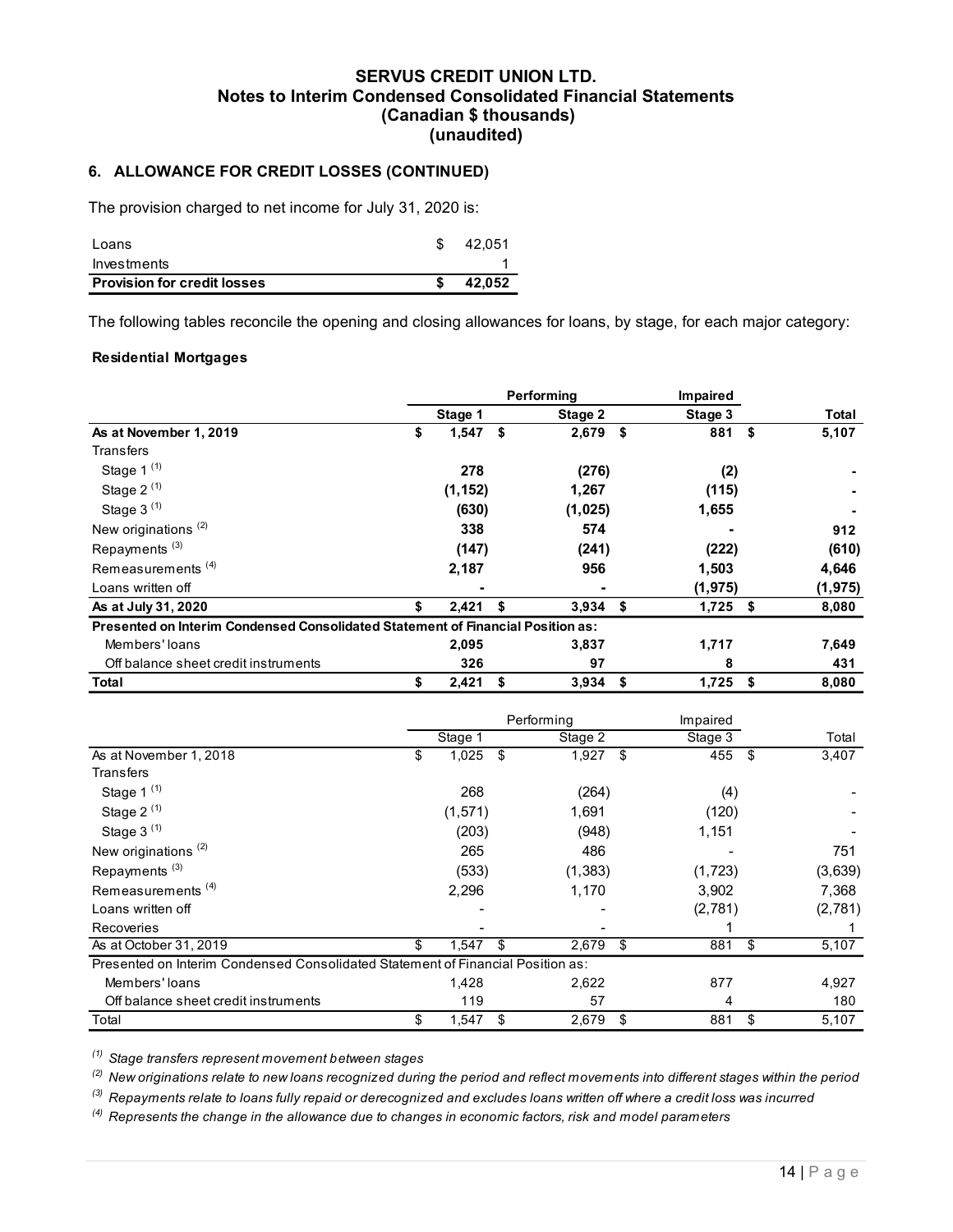# 6. ALLOWANCE FOR CREDIT LOSSES (CONTINUED)

#### Commercial and Agriculture

| Notes to Interim Condensed Consolidated Financial Statements                    | <b>SERVUS CREDIT UNION LTD.</b> | (Canadian \$ thousands) |            |             |              |
|---------------------------------------------------------------------------------|---------------------------------|-------------------------|------------|-------------|--------------|
| 6. ALLOWANCE FOR CREDIT LOSSES (CONTINUED)                                      |                                 | (unaudited)             |            |             |              |
| <b>Commercial and Agriculture</b>                                               |                                 |                         |            |             |              |
|                                                                                 |                                 |                         | Performing | Impaired    |              |
|                                                                                 |                                 | Stage 1                 | Stage 2    | Stage 3     | <b>Total</b> |
| As at November 1, 2019                                                          | \$                              | $3,226$ \$              | $1,321$ \$ | 14,996 \$   | 19,543       |
| Transfers                                                                       |                                 |                         |            |             |              |
| Stage 1 <sup>(1)</sup>                                                          |                                 | 244                     | (129)      | (115)       |              |
| Stage $2^{(1)}$                                                                 |                                 | (1, 241)                | 2,620      | (1, 379)    |              |
| Stage $3^{(1)}$                                                                 |                                 | (12, 108)               | (2, 195)   | 14,303      |              |
| New originations <sup>(2)</sup>                                                 |                                 | 1,239                   | 48         | 116         | 1,403        |
| Repayments <sup>(3)</sup>                                                       |                                 | (322)                   | (1, 314)   | (480)       | (2, 116)     |
| Remeasurements <sup>(4)</sup>                                                   |                                 | 16,375                  | 7,204      | (3,078)     | 20,501       |
| Loans written off                                                               |                                 |                         |            | (1, 848)    | (1, 848)     |
| Recoveries                                                                      |                                 |                         |            | 259         | 259          |
| As at July 31, 2020                                                             | \$                              | $7,413$ \$              | $7,555$ \$ | $22,774$ \$ | 37,742       |
| Presented on Interim Condensed Consolidated Statement of Financial Position as: |                                 |                         |            |             |              |
| Members' loans<br>Off balance sheet credit instruments                          |                                 | 6,191                   | 7,530      | 22,626      | 36,347       |
|                                                                                 |                                 | 1,222<br>$7,413$ \$     | 25         | 148         | 1,395        |
| <b>Total</b>                                                                    | \$                              |                         | $7,555$ \$ | 22,774 \$   | 37,742       |
|                                                                                 |                                 |                         | Performing | Impaired    |              |
|                                                                                 |                                 | Stage 1                 | Stage 2    | Stage 3     | Total        |
| As at November 1, 2018                                                          | \$                              | $2,811$ \$              | $565$ \$   | $19,150$ \$ | 22,526       |
| Transfers                                                                       |                                 |                         |            |             |              |
| Stage 1 <sup>(1)</sup>                                                          |                                 | 99                      | (94)       | (5)         |              |
| Stage 2 $(1)$                                                                   |                                 | (489)                   | 1,529      | (1,040)     |              |
| Stage 3 $(1)$                                                                   |                                 | (6, 752)                | (4, 809)   | 11,561      |              |
| New originations <sup>(2)</sup>                                                 |                                 | 958                     | 18         | 93          | 1.069        |
|                                                                                 |                                 |                         |            |             |              |

| Remeasurements <sup>(4)</sup>                                                   | 16,375           | 7,204      | (3,078)         | 20,501   |
|---------------------------------------------------------------------------------|------------------|------------|-----------------|----------|
| Loans written off                                                               |                  |            | (1, 848)        | (1, 848) |
| Recoveries                                                                      |                  |            | 259             | 259      |
| As at July 31, 2020                                                             | \$<br>$7,413$ \$ | $7,555$ \$ | $22,774$ \$     | 37,742   |
| Presented on Interim Condensed Consolidated Statement of Financial Position as: |                  |            |                 |          |
| Members' loans                                                                  | 6,191            | 7,530      | 22,626          | 36,347   |
| Off balance sheet credit instruments                                            | 1,222            | 25         | 148             | 1,395    |
| <b>Total</b>                                                                    | \$<br>$7,413$ \$ | 7,555      | \$<br>22,774 \$ | 37,742   |
|                                                                                 |                  | Performing | Impaired        |          |
|                                                                                 | Stage 1          | Stage 2    | Stage 3         | Total    |
| As at November 1, 2018                                                          | \$<br>$2,811$ \$ | 565 \$     | 19,150 \$       | 22,526   |
| Transfers                                                                       |                  |            |                 |          |
| Stage 1 $(1)$                                                                   | 99               | (94)       | (5)             |          |
| Stage 2 $(1)$                                                                   | (489)            | 1,529      | (1,040)         |          |
| Stage $3^{(1)}$                                                                 | (6, 752)         | (4,809)    | 11,561          |          |
| New originations <sup>(2)</sup>                                                 | 958              | 18         | 93              | 1,069    |
| Repayments <sup>(3)</sup>                                                       | (985)            | (372)      | (7, 244)        | (8,601)  |
| Remeasurements <sup>(4)</sup>                                                   | 7,584            | 4,484      | (1,876)         | 10,192   |
| Loans written off                                                               |                  |            | (5,867)         | (5,867)  |
| Recoveries                                                                      |                  |            | 224             | 224      |
| As at October 31, 2019                                                          | \$<br>$3,226$ \$ | $1,321$ \$ | 14,996 \$       | 19,543   |
| Presented on Interim Condensed Consolidated Statement of Financial Position as: |                  |            |                 |          |
| Members' loans                                                                  | 2,668            | 1,300      | 14,892          | 18,860   |
| Off balance sheet credit instruments                                            | 558              | 21         | 104             | 683      |
| Total                                                                           | \$<br>$3,226$ \$ | $1,321$ \$ | 14,996 \$       | 19,543   |

 $(4)$  Represents the change in the allowance due to changes in economic factors, risk and model parameters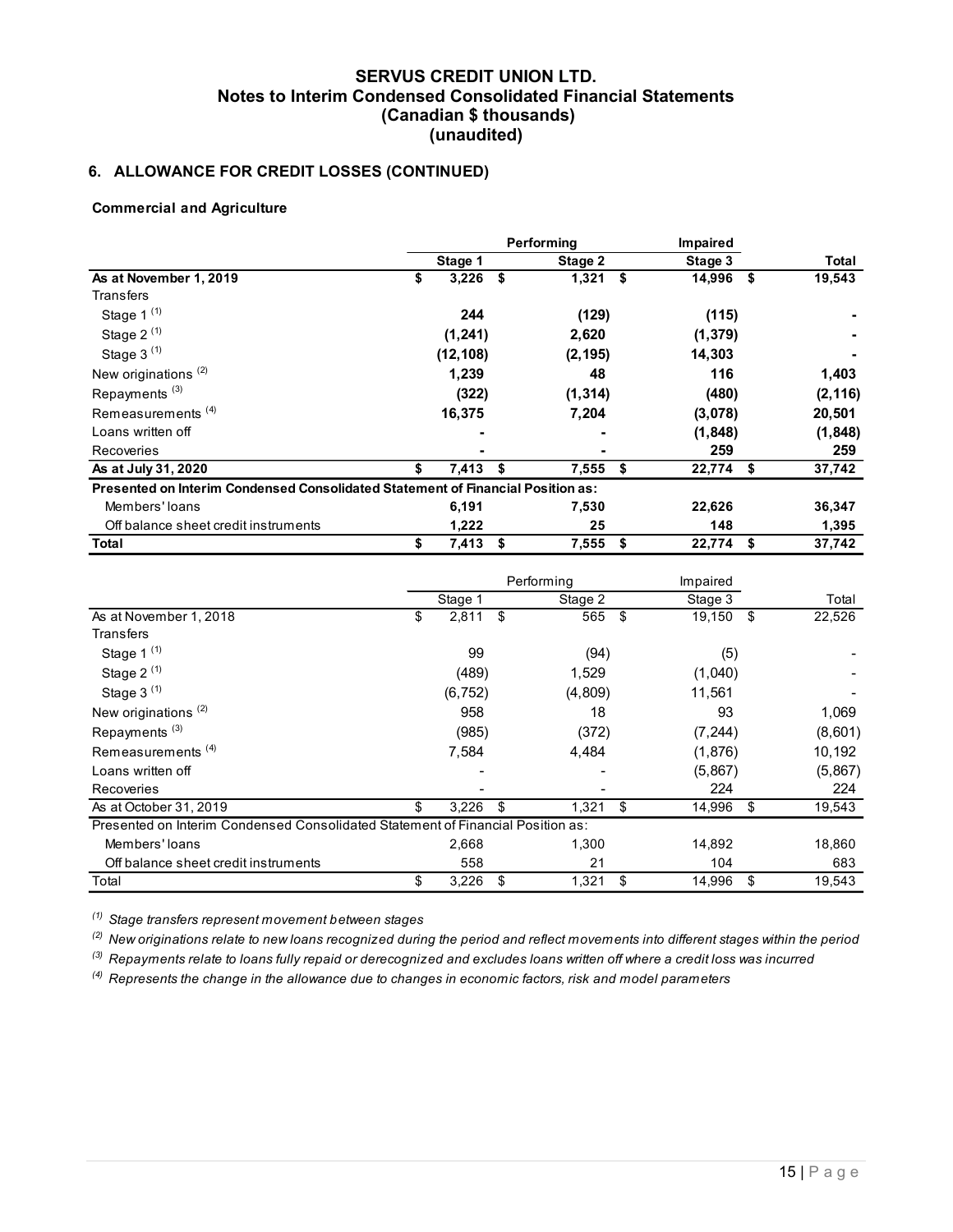# 6. ALLOWANCE FOR CREDIT LOSSES (CONTINUED)

#### Consumer and Credit Card

| Notes to Interim Condensed Consolidated Financial Statements                    | <b>SERVUS CREDIT UNION LTD.</b> | (Canadian \$ thousands) |     |                        |                       |              |
|---------------------------------------------------------------------------------|---------------------------------|-------------------------|-----|------------------------|-----------------------|--------------|
|                                                                                 |                                 | (unaudited)             |     |                        |                       |              |
| 6. ALLOWANCE FOR CREDIT LOSSES (CONTINUED)                                      |                                 |                         |     |                        |                       |              |
| <b>Consumer and Credit Card</b>                                                 |                                 |                         |     |                        |                       |              |
|                                                                                 |                                 |                         |     | Performing             | Impaired              |              |
|                                                                                 |                                 | Stage 1                 |     | Stage 2                | Stage 3               | <b>Total</b> |
| As at November 1, 2019                                                          | \$                              | $7,162$ \$              |     | $9,433$ \$             | $3,581$ \$            | 20,176       |
| Transfers                                                                       |                                 |                         |     |                        |                       |              |
| Stage 1 <sup>(1)</sup>                                                          |                                 | 752                     |     | (710)                  | (42)                  |              |
| Stage $2^{(1)}$                                                                 |                                 | (3, 595)                |     | 4,103                  | (508)                 |              |
| Stage $3^{(1)}$                                                                 |                                 | (1, 713)                |     | (4, 586)               | 6,299                 |              |
| New originations <sup>(2)</sup>                                                 |                                 | 2,379                   |     | 733                    |                       | 3,112        |
| Repayments <sup>(3)</sup>                                                       |                                 | (525)                   |     | (480)                  | (1,920)               | (2, 925)     |
| Remeasurements <sup>(4)</sup>                                                   |                                 | 9,088                   |     | 3,991                  | 4,005                 | 17,084       |
| Loans written off                                                               |                                 |                         |     |                        | (12, 278)             | (12, 278)    |
| Recoveries                                                                      |                                 |                         |     |                        | 3,659                 | 3,659        |
| As at July 31, 2020                                                             | Ŝ.                              | 13,548                  | -\$ | $12,484$ \$            | $2,796$ \$            | 28,828       |
| Presented on Interim Condensed Consolidated Statement of Financial Position as: |                                 |                         |     |                        |                       |              |
| Members' loans                                                                  |                                 | 6,960                   |     | 9,945                  | 2,755                 | 19,660       |
| Off balance sheet credit instruments                                            |                                 | 6,588                   |     | 2,539                  | 41                    | 9,168        |
| <b>Total</b>                                                                    | \$                              | $13,548$ \$             |     | $12,484$ \$            | 2,796 \$              | 28,828       |
|                                                                                 |                                 |                         |     |                        |                       |              |
|                                                                                 |                                 |                         |     | Performing             | Impaired              | Total        |
| As at November 1, 2018                                                          | \$                              | Stage 1<br>$7,316$ \$   |     | Stage 2<br>$10,701$ \$ | Stage 3<br>$5,824$ \$ | 23,841       |
| Edson CU opening adjustment                                                     |                                 | $10\,$                  |     |                        |                       | $10$         |
| Transfers                                                                       |                                 |                         |     |                        |                       |              |
| Stage 1 <sup>(1)</sup>                                                          |                                 | 1,091                   |     | (1,068)                | (23)                  |              |
|                                                                                 |                                 |                         |     |                        |                       |              |
| Stage 2 $(1)$                                                                   |                                 | (7, 539)                |     | 8,310                  | (771)                 |              |
| Stage $3^{(1)}$                                                                 |                                 | (1, 456)                |     | (9, 847)               | 11,303                |              |

| Loans written off                                                               |                  |             | (12, 278)  | (12, 278) |
|---------------------------------------------------------------------------------|------------------|-------------|------------|-----------|
| Recoveries                                                                      |                  |             | 3,659      | 3,659     |
| As at July 31, 2020                                                             | \$<br>13,548 \$  | $12,484$ \$ | $2,796$ \$ | 28,828    |
| Presented on Interim Condensed Consolidated Statement of Financial Position as: |                  |             |            |           |
| Members' loans                                                                  | 6.960            | 9,945       | 2,755      | 19,660    |
| Off balance sheet credit instruments                                            | 6,588            | 2,539       | 41         | 9,168     |
| Total                                                                           | \$<br>13,548 \$  | $12,484$ \$ | $2,796$ \$ | 28,828    |
|                                                                                 |                  |             |            |           |
|                                                                                 |                  | Performing  | Impaired   |           |
|                                                                                 | Stage 1          | Stage 2     | Stage 3    | Total     |
| As at November 1, 2018                                                          | \$<br>$7,316$ \$ | $10,701$ \$ | $5,824$ \$ | 23,841    |
| Edson CU opening adjustment                                                     | 10               |             |            | 10        |
| <b>Transfers</b>                                                                |                  |             |            |           |
| Stage 1 $(1)$                                                                   | 1,091            | (1,068)     | (23)       |           |
| Stage 2 $(1)$                                                                   | (7, 539)         | 8,310       | (771)      |           |
| Stage $3^{(1)}$                                                                 | (1, 456)         | (9, 847)    | 11,303     |           |
| New originations <sup>(2)</sup>                                                 | 3,136            | 627         | 14         | 3,777     |
| Repayments <sup>(3)</sup>                                                       | (7,083)          | (9, 255)    | (11, 554)  | (27, 892) |
| Remeasurements <sup>(4)</sup>                                                   | 11,687           | 9,965       | 15,168     | 36,820    |
| Loans written off                                                               |                  |             | (22,086)   | (22,086)  |
| Recoveries                                                                      |                  |             | 5,706      | 5,706     |
| As at October 31, 2019                                                          | \$<br>$7,162$ \$ | $9,433$ \$  | $3,581$ \$ | 20,176    |
| Presented on Interim Condensed Consolidated Statement of Financial Position as: |                  |             |            |           |
| Members' loans                                                                  | 3,825            | 7,786       | 3,476      | 15,087    |
| Off balance sheet credit instruments                                            | 3.337            | 1.647       | 105        | 5,089     |
| Total                                                                           | \$<br>$7,162$ \$ | $9,433$ \$  | $3,581$ \$ | 20,176    |

 $(4)$  Represents the change in the allowance due to changes in economic factors, risk and model parameters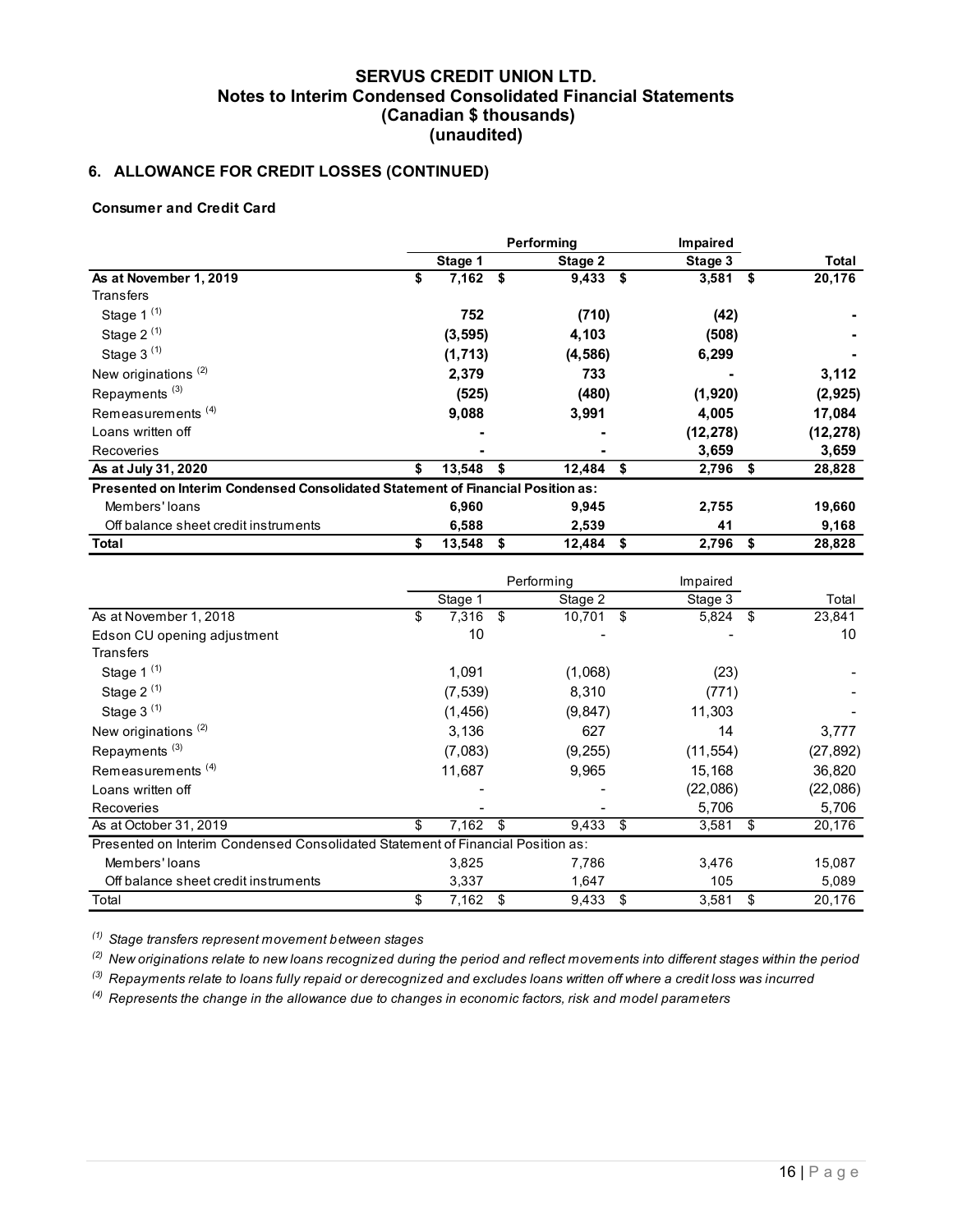## 7. CREDIT QUALITY OF MEMBERS' LOANS

|                                                                                                         | <b>Notes to Interim Condensed Consolidated Financial Statements</b> | <b>SERVUS CREDIT UNION LTD.</b><br>(Canadian \$ thousands)<br>(unaudited) |                            |                     |                             |
|---------------------------------------------------------------------------------------------------------|---------------------------------------------------------------------|---------------------------------------------------------------------------|----------------------------|---------------------|-----------------------------|
| 7. CREDIT QUALITY OF MEMBERS' LOANS                                                                     |                                                                     |                                                                           |                            |                     |                             |
| The following table presents the gross carrying amount of loans subject to impairment by risk category. |                                                                     |                                                                           |                            |                     |                             |
|                                                                                                         |                                                                     |                                                                           | Residential Commercial and | <b>Consumer and</b> |                             |
| As at July 31, 2020                                                                                     |                                                                     | <b>Mortgages</b>                                                          | <b>Agriculture</b>         | <b>Credit Card</b>  | Total                       |
| <b>Risk Categories</b><br>Very low risk                                                                 |                                                                     |                                                                           |                            |                     |                             |
| Low risk                                                                                                | \$                                                                  | $3,015,335$ \$                                                            | 28,827 \$                  | 292,739 \$          | 3,336,901                   |
| Medium risk                                                                                             |                                                                     | 3,528,443                                                                 | 2,209,536                  | 428,621<br>211,890  | 6,166,600                   |
| High risk                                                                                               |                                                                     | 1,180,215<br>637,029                                                      | 2,823,750<br>98,670        | 223,205             | 4,215,855<br>958,904        |
| Impaired                                                                                                |                                                                     | 26,043                                                                    |                            | 5,753               |                             |
| <b>Total members' loans</b>                                                                             | \$                                                                  | 8,387,065 \$                                                              | 95,943<br>5,256,726 \$     | 1,162,208           | \$<br>127,739<br>14,805,999 |
|                                                                                                         |                                                                     |                                                                           |                            |                     |                             |
|                                                                                                         |                                                                     | Residential                                                               | Commercial and             | Consumer and        |                             |
| As at October 31, 2019                                                                                  |                                                                     | Mortgages                                                                 | Agriculture                | Credit Card         | Total                       |
| <b>Risk Categories</b>                                                                                  |                                                                     |                                                                           |                            |                     |                             |
| Very low risk                                                                                           | \$                                                                  | 2,829,934 \$                                                              | 8,860 \$                   | 301,905 \$          | 3,140,699                   |
| Low risk                                                                                                |                                                                     | 3,550,181                                                                 | 2,337,708                  | 472,250             | 6,360,139                   |
| Medium risk                                                                                             |                                                                     | 1,263,650                                                                 | 2,536,718                  | 232,263             | 4,032,631                   |
| High risk                                                                                               |                                                                     | 649,919                                                                   | 54,580                     | 235,565             | 940,064                     |
| Impaired<br>Total members' loans                                                                        |                                                                     | 15,829                                                                    | 84,117                     | 7,354               | 107,300                     |
|                                                                                                         | \$                                                                  | 8,309,513 \$                                                              | 5,021,983 \$               | 1,249,337           | \$<br>14,580,833            |

| <b>Total members' loans</b>                                                                                                         | S                             | 8,387,065 \$   |                       | 5,256,726          | - \$                  | 1,162,208                                                | -\$       | 14,805,999             |
|-------------------------------------------------------------------------------------------------------------------------------------|-------------------------------|----------------|-----------------------|--------------------|-----------------------|----------------------------------------------------------|-----------|------------------------|
|                                                                                                                                     |                               | Residential    |                       | Commercial and     |                       | Consumer and                                             |           |                        |
| As at October 31, 2019                                                                                                              |                               | Mortgages      |                       | Agriculture        |                       | <b>Credit Card</b>                                       |           | Total                  |
| <b>Risk Categories</b>                                                                                                              |                               |                |                       |                    |                       |                                                          |           |                        |
| Very low risk                                                                                                                       | \$                            | 2,829,934 \$   |                       | 8,860 \$           |                       | 301,905 \$                                               |           | 3,140,699              |
| Low risk                                                                                                                            |                               | 3,550,181      |                       | 2,337,708          |                       | 472,250                                                  |           | 6,360,139              |
| Medium risk                                                                                                                         |                               | 1,263,650      |                       | 2,536,718          |                       | 232,263                                                  |           | 4,032,631              |
| High risk                                                                                                                           |                               | 649,919        |                       | 54,580             |                       | 235,565                                                  |           | 940,064                |
| Impaired                                                                                                                            |                               | 15,829         |                       | 84,117             |                       | 7,354                                                    |           | 107,300                |
|                                                                                                                                     |                               |                |                       |                    | -\$                   | $1,249,337$ \$                                           |           | 14,580,833             |
| Total members' loans<br>The following table presents the amount of undrawn loan commitments subject to impairment by risk category. | \$                            | $8,309,513$ \$ |                       | 5,021,983          |                       |                                                          |           |                        |
|                                                                                                                                     |                               |                |                       |                    |                       | Residential Commercial and Consumer and Loan Commitments |           |                        |
| As at July 31, 2020                                                                                                                 | <b>Mortgages</b>              |                | <b>Agriculture</b>    | <b>Credit Card</b> |                       | and Guarantees                                           |           | Total                  |
| <b>Risk Categories</b>                                                                                                              |                               |                |                       |                    |                       |                                                          |           |                        |
| Very low risk<br>Low risk                                                                                                           | \$<br>1,002,373 \$<br>972,773 |                | 110,938 \$<br>793,389 |                    | 580,540 \$<br>312,258 |                                                          | 49,482    | 1,693,851<br>2,127,902 |
| Medium risk                                                                                                                         | 49,538                        |                | 210,079               |                    | 71,561                |                                                          |           | 331,178                |
| High risk                                                                                                                           | 8,777                         |                | 621                   |                    | 108,593               |                                                          |           | 117,991                |
| Impaired<br>Total off balance sheet credit instruments \$                                                                           | 1,229<br>2,034,690 \$         |                | 753<br>1,115,780 \$   | 1,073,667 \$       | 715                   |                                                          | 49,482 \$ | 2,697<br>4,273,619     |

| Very low risk                                                                                               | \$                 | 2,829,934 \$ |                       |           | 8,860 \$           | 301,905 \$                                               |      | 3,140,699  |
|-------------------------------------------------------------------------------------------------------------|--------------------|--------------|-----------------------|-----------|--------------------|----------------------------------------------------------|------|------------|
| Low risk                                                                                                    |                    | 3,550,181    |                       | 2,337,708 |                    | 472,250                                                  |      | 6,360,139  |
| Medium risk                                                                                                 |                    | 1,263,650    |                       | 2,536,718 |                    | 232,263                                                  |      | 4,032,631  |
| High risk                                                                                                   |                    | 649,919      |                       |           | 54,580             | 235,565                                                  |      | 940,064    |
| Impaired                                                                                                    |                    | 15,829       |                       |           | 84,117             | 7,354                                                    |      | 107,300    |
| Total members' loans                                                                                        | \$                 | 8,309,513 \$ |                       |           | 5,021,983 \$       | 1,249,337 \$                                             |      | 14,580,833 |
|                                                                                                             |                    |              |                       |           |                    |                                                          |      |            |
| The following table presents the amount of undrawn loan commitments subject to impairment by risk category. |                    |              |                       |           |                    |                                                          |      |            |
|                                                                                                             |                    |              |                       |           |                    | Residential Commercial and Consumer and Loan Commitments |      |            |
| As at July 31, 2020                                                                                         | <b>Mortgages</b>   |              | <b>Agriculture</b>    |           | <b>Credit Card</b> | and Guarantees                                           |      | Total      |
| <b>Risk Categories</b>                                                                                      |                    |              |                       |           |                    |                                                          |      |            |
| Very low risk                                                                                               | \$<br>1,002,373 \$ |              | 110,938 \$            |           | 580,540 \$         |                                                          | - \$ | 1,693,851  |
| Low risk                                                                                                    | 972,773            |              | 793,389               |           | 312,258            | 49,482                                                   |      | 2,127,902  |
| Medium risk                                                                                                 | 49,538             |              | 210,079               |           | 71,561             |                                                          |      | 331,178    |
| High risk                                                                                                   | 8,777              |              | 621                   |           | 108,593            |                                                          |      | 117,991    |
| Impaired                                                                                                    | 1,229              |              | 753                   |           | 715                |                                                          |      | 2,697      |
| Total off balance sheet credit instruments \$                                                               | 2,034,690 \$       |              | $1,115,780$ \$        |           | $1,073,667$ \$     | 49,482 \$                                                |      | 4,273,619  |
|                                                                                                             |                    |              |                       |           |                    |                                                          |      |            |
|                                                                                                             |                    |              |                       |           |                    |                                                          |      |            |
|                                                                                                             | Residential        |              | Commercial and        |           | Consumer and       | Loan Commitments                                         |      |            |
| As at October 31, 2019                                                                                      | Mortgages          |              | Agriculture           |           | <b>Credit Card</b> | and Guarantees                                           |      | Total      |
| <b>Risk Categories</b>                                                                                      |                    |              |                       |           |                    |                                                          |      |            |
| Very low risk                                                                                               | \$<br>955,388 \$   |              | 40,586 \$             |           | 567,487 \$         |                                                          | - \$ | 1,563,461  |
| Low risk                                                                                                    | 432,752            |              | 857,156               |           | 332,329            | 46,463                                                   |      | 1,668,700  |
|                                                                                                             | 48,302             |              | 145,188               |           | 69,619             |                                                          |      | 263,109    |
| Medium risk                                                                                                 | 7,902              |              | 975                   |           | 99,870             |                                                          |      | 108,747    |
| High risk                                                                                                   |                    |              |                       |           |                    |                                                          |      |            |
| Impaired                                                                                                    | 1,153              |              | 249<br>$1,044,154$ \$ |           | 913                |                                                          |      | 2,315      |

|                                            | Residential |   | Commercial and | Consumer and | Loan Commitments |      |           |
|--------------------------------------------|-------------|---|----------------|--------------|------------------|------|-----------|
| As at October 31, 2019                     | Mortgages   |   | Agriculture    | Credit Card  | and Guarantees   |      | Total     |
| <b>Risk Categories</b>                     |             |   |                |              |                  |      |           |
| Very low risk                              | 955.388     | S | 40.586         | 567,487 \$   |                  | - \$ | .563,461  |
| Low risk                                   | 432.752     |   | 857.156        | 332,329      | 46.463           |      | 1,668,700 |
| Medium risk                                | 48.302      |   | 145.188        | 69,619       | $\blacksquare$   |      | 263,109   |
| High risk                                  | 7.902       |   | 975            | 99.870       |                  |      | 108.747   |
| Impaired                                   | l.153       |   | 249            | 913          |                  |      | 2.315     |
| Total off balance sheet credit instruments | .445.497    |   | 1.044.154      | 1.070.218    | 46.463           |      | 3.606.332 |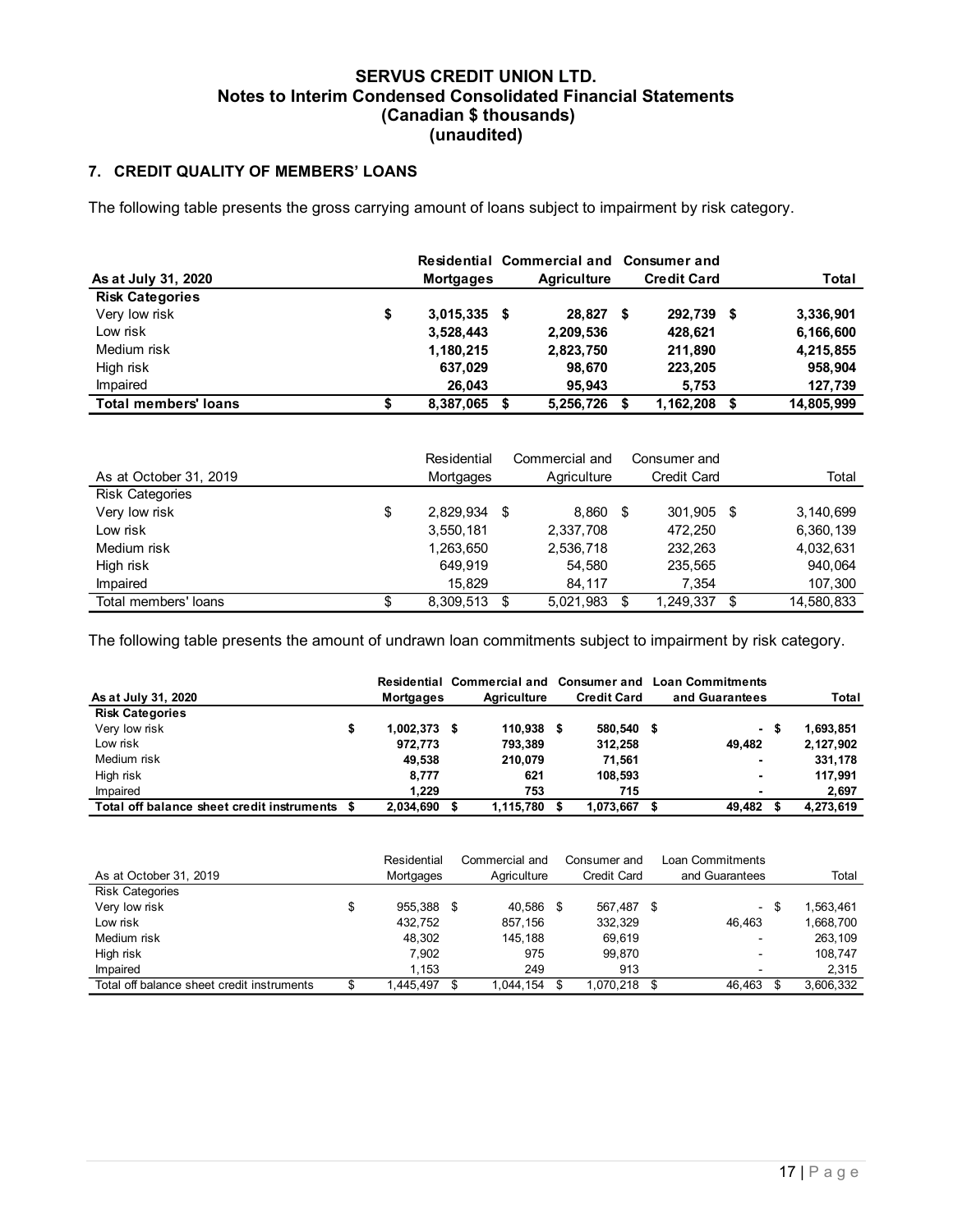#### 7. CREDIT QUALITY OF MEMBERS' LOANS (CONTINUED)

| 7. CREDIT QUALITY OF MEMBERS' LOANS (CONTINUED)                                          |               |                  | (Canadian \$ thousands)<br>(unaudited)                |                                           | <b>Notes to Interim Condensed Consolidated Financial Statements</b>                |                  |
|------------------------------------------------------------------------------------------|---------------|------------------|-------------------------------------------------------|-------------------------------------------|------------------------------------------------------------------------------------|------------------|
|                                                                                          |               |                  |                                                       |                                           |                                                                                    |                  |
| The following table outlines the ranges used for the categorization of risk assessments. |               |                  |                                                       |                                           |                                                                                    |                  |
|                                                                                          |               |                  | <b>Residential</b><br>Mortgage<br><b>Beacon Score</b> | <b>Credit Card</b><br><b>Beacon Score</b> | <b>Consumer &amp; Commercial &amp;</b><br><b>Agriculture</b><br><b>Risk Rating</b> |                  |
| <b>Risk Assessment</b>                                                                   |               |                  | Range                                                 | Range                                     | Range                                                                              |                  |
| Very low risk                                                                            |               |                  | $800 +$                                               | $800 +$                                   |                                                                                    |                  |
| Low risk                                                                                 |               |                  | 681 - 799                                             | 701 - 799                                 | $2$ and $3$                                                                        |                  |
| Medium risk                                                                              |               |                  | $625 - 680$                                           | $650 - 700$                               | 4, 5                                                                               |                  |
| High risk/impaired                                                                       |               |                  | 624 or less                                           | 649 or less                               | 6,7,8, and 9                                                                       |                  |
| Loans Past Due, as at July 31, 2020                                                      | Up to 30 Days |                  | 31 - 59 Days                                          | 60 to 89 Days                             | over 90 Days                                                                       | Total            |
| Stage 1                                                                                  |               |                  |                                                       |                                           |                                                                                    |                  |
| Residential mortgages<br>Commercial and agriculture                                      | \$            | 68,649 \$        | - \$                                                  | - \$                                      | $-$ \$                                                                             | 68,649           |
| Consumer and credit card                                                                 |               | 19,560<br>15,838 |                                                       | $\overline{\phantom{a}}$                  |                                                                                    | 19,560<br>15,838 |
| Stage 2                                                                                  |               |                  |                                                       |                                           |                                                                                    |                  |
| Residential mortgages                                                                    |               | 9,616            | 17,357                                                | 7,032                                     | 12,626                                                                             | 46,631           |
| Commercial and agriculture                                                               |               | 290              | 18,320                                                | 6,427                                     | 45,577                                                                             | 70,614           |
| Consumer and credit card                                                                 |               | 5,018            | 5,665                                                 | 2,201                                     | 484                                                                                | 13,368           |
| Stage3                                                                                   |               |                  |                                                       |                                           |                                                                                    |                  |
| Residential mortgages                                                                    |               |                  |                                                       |                                           | 25,843                                                                             | 25,843           |
| Commercial and agriculture                                                               |               | 52               | 165                                                   | 23                                        | 39,640                                                                             | 39,880           |
| Consumer and credit card<br><b>Total</b>                                                 | \$            | $119,023$ \$     | ٠.<br>$41,507$ \$                                     | $15,683$ \$                               | 5,674<br>$129,844$ \$                                                              | 5,674<br>306,057 |
|                                                                                          |               |                  |                                                       |                                           |                                                                                    |                  |
|                                                                                          |               |                  |                                                       |                                           |                                                                                    |                  |
| Loans Past Due, as at October 31, 2019<br>Stage 1                                        | Up to 30 Days |                  | 31 - 59 Days                                          | 60 to 89 Days                             | over 90 Days                                                                       | Total            |
| Residential mortgages                                                                    | \$            | 79,391 \$        | $-$ \$                                                | $-$ \$                                    | $-$ \$                                                                             | 79,391           |
| Commercial and agriculture                                                               |               | 45,263           | $\sim$                                                | $\sim$                                    | $\blacksquare$                                                                     | 45,263           |
| Consumer and credit card                                                                 |               | 19,001           |                                                       | $\sim$                                    | $\sim$                                                                             | 19,001           |
| Stage 2                                                                                  |               |                  |                                                       |                                           |                                                                                    |                  |
| Residential mortgages                                                                    |               | 38,037           | 39,277                                                | 12,909                                    | 12,428                                                                             | 102,651          |
| Commercial and agriculture                                                               |               | 360              | 46,956                                                | 1,357                                     | 10,299                                                                             | 58,972           |
| Consumer and credit card                                                                 |               | 10,768           | 11,586                                                | 4,313                                     | 440                                                                                | 27,107           |
| Stage3                                                                                   |               |                  |                                                       |                                           |                                                                                    |                  |
| Residential mortgages                                                                    |               |                  | $\overline{\phantom{a}}$                              | $\overline{\phantom{a}}$                  | 15,640                                                                             | 15,640           |
| Commercial and agriculture                                                               |               | 248              | 1,887                                                 | 5,577                                     | 48,470                                                                             | 56,182           |
| Consumer and credit card<br>Total                                                        | \$            | 193,068 \$       | $99,706$ \$                                           | $24,156$ \$                               | 7,209<br>$94,486$ \$                                                               | 7,209<br>411,416 |

The amount and types of collateral required depend on the Credit Union's assessment of members' credit quality and repayment capacity. Non-financial collateral taken by the Credit Union includes vehicles, residential real estate, real estate under development, business assets such as trade receivables, inventory, and property and equipment. The main types of financial collateral taken by the Credit Union include mortgage, cash, negotiable securities and investments. Guarantees are also taken to reduce credit exposure risk.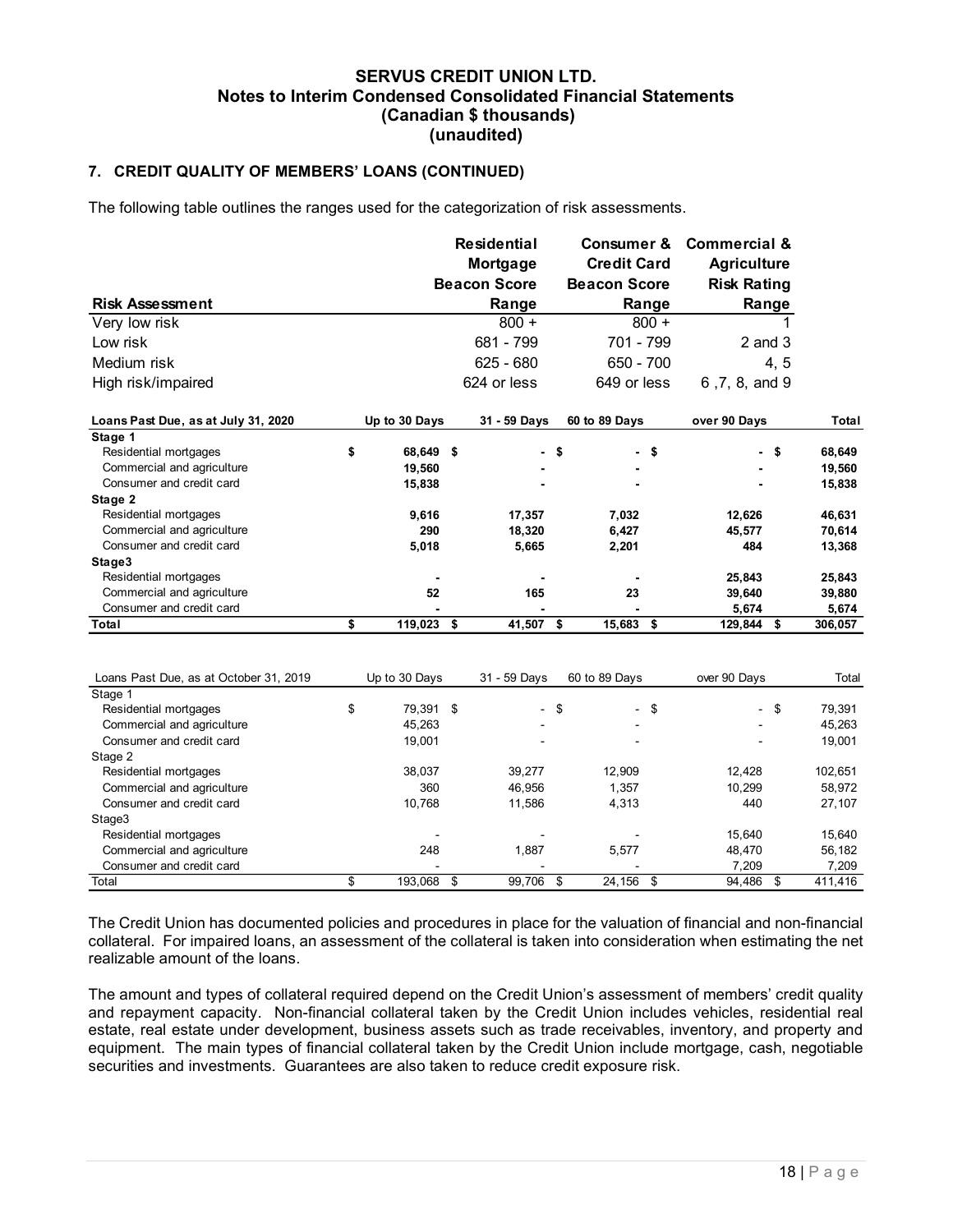# 7. CREDIT QUALITY OF MEMBERS' LOANS (CONTINUED)

| <b>Notes to Interim Condensed Consolidated Financial Statements</b> | <b>SERVUS CREDIT UNION LTD.</b><br>(Canadian \$ thousands) |                            |            |
|---------------------------------------------------------------------|------------------------------------------------------------|----------------------------|------------|
|                                                                     |                                                            |                            |            |
|                                                                     |                                                            |                            |            |
|                                                                     |                                                            |                            |            |
|                                                                     |                                                            |                            |            |
|                                                                     |                                                            |                            |            |
|                                                                     |                                                            |                            |            |
|                                                                     |                                                            |                            |            |
|                                                                     |                                                            |                            |            |
|                                                                     |                                                            |                            |            |
|                                                                     | (unaudited)                                                |                            |            |
| 7. CREDIT QUALITY OF MEMBERS' LOANS (CONTINUED)                     |                                                            |                            |            |
|                                                                     |                                                            |                            |            |
|                                                                     | As at                                                      |                            | As at      |
|                                                                     |                                                            |                            | October 31 |
|                                                                     | July 31                                                    |                            | 2019       |
| <b>Loans by Security</b>                                            | 2020                                                       |                            |            |
| Insured loans and mortgages                                         | \$<br>2,981,083                                            | $\boldsymbol{\mathsf{\$}}$ | 2,858,878  |
| Secured by mortgage                                                 | 10,310,286                                                 |                            | 10,039,077 |
| Secured by other                                                    | 984,619                                                    |                            | 1,135,922  |
| <b>Unsecured loans</b>                                              | 318,679                                                    |                            | 311,585    |
| Unsecured mastercard                                                | 211,332                                                    |                            | 235,371    |

## 8. PROPERTY AND EQUIPMENT

| July 31<br>October 31<br>2020<br>2019<br><b>Loans by Security</b><br>2,858,878<br>Insured loans and mortgages<br>\$<br>2,981,083<br>\$<br>10,310,286<br>10,039,077<br>Secured by mortgage<br>Secured by other<br>984,619<br>1,135,922<br>Unsecured loans<br>318,679<br>311,585<br>Unsecured mastercard<br>211,332<br>235,371<br>14,580,833<br><b>Total</b><br>\$<br>14,805,999<br>\$<br>Furniture,<br>Office<br>Equipment<br>Leasehold<br>and<br>Computer<br>Leased<br><b>Buildings Improvement</b><br><b>Vehicles</b><br><b>Equipment Equipment</b><br>Total<br>Land<br>Cost<br>Balance as at October 31, 2018<br>26,879<br>157,563<br>41,511<br>29,508<br>19,978<br>896<br>276,335<br>-\$<br>\$<br>-\$<br>\$<br>-\$<br>\$<br>- \$<br>275<br>Amalgamation additions<br>347<br>1,749<br>51<br>2,422<br>2,256<br>3,171<br>9,799<br>Additions<br>609<br>3,806<br>(43)<br>(2)<br>Disposals<br>(701)<br>(2,783)<br>(1,611)<br>(5, 732)<br>(635)<br>$\blacksquare$<br>Transfer to assets held for sale<br>(381)<br>(43)<br>(3, 848)<br>(3, 424)<br>Transfer to investment property<br>(141)<br>(141)<br>$\overline{\phantom{a}}$<br>$\blacksquare$<br>Other transfers<br>110<br>(31)<br>(141)<br>$\blacksquare$<br>\$<br>26,843<br>157,302 \$<br>30,238<br>22,083<br>853<br>278,804<br>Balance as at October 31, 2019<br>-\$<br>41,485<br>\$<br>\$<br>- \$<br>-\$<br>Additions<br>1,522<br>991<br>1,692<br>2,054<br>6,259<br>$\blacksquare$<br><b>Impairment Losses</b><br>(3)<br>(3)<br>$\overline{a}$<br>(2, 216)<br>(935)<br>(235)<br>(2,015)<br>(5,401)<br>Disposals<br>(489)<br>(1, 278)<br>(1,767)<br>Transfer to assets held for sale<br>$\blacksquare$<br>$\overline{\phantom{a}}$<br>Transfer to investment property<br>(34)<br>(34)<br>(853)<br>Transfer to leased assets<br>(853)<br>29,714<br>26,354<br>157,274 \$<br>40,461<br>23,202<br>Balance as at July 31, 2020<br>\$<br>\$<br>277,005<br>S<br>- \$<br>- \$<br>$\blacksquare$<br>- 5<br><b>Accumulated Depreciation</b><br>\$<br>$-$ \$<br>67,830 \$<br>28,807<br>22,156<br>14,587<br>19<br>133,399<br>Balance as at October 31, 2018<br>-\$<br>\$<br>\$<br>\$<br>243<br>947<br>Amalgamation additions<br>696<br>8<br>$\overline{\phantom{a}}$<br>4,901<br>1,960<br>2,251<br>2,399<br>212<br>11,723<br>Depreciation<br>(635)<br>Disposals<br>(518)<br>(2,624)<br>(1, 549)<br>(5, 326)<br>Transfer to assets held for sale<br>(1,731)<br>(40)<br>(1, 771)<br>Transfer from investment property<br>48<br>48<br>Other transfers<br>90<br>(121)<br>(31)<br>$\overline{\phantom{a}}$<br>Balance as at October 31, 2019<br>\$<br>$71,226$ \$<br>$30,132$ \$<br>22,076<br>231<br>138,989<br>$-$ \$<br>15,324<br>\$<br>\$<br>S<br>3,515<br>1,702<br>1,725<br>8,338<br>Depreciation<br>1,396<br>$\blacksquare$<br>$\blacksquare$<br>Disposals<br>(1,965)<br>(2, 183)<br>(841)<br>(192)<br>(5, 181)<br>$\overline{\phantom{a}}$<br>Transfer to assets held for sale<br>(428)<br>(428)<br>Transfer to leased assets<br>(231)<br>(231)<br>\$<br>Balance as at July 31, 2020<br>$-$ \$<br>74,121 \$<br>21,595<br>16,208 \$<br>29,563<br>141,487<br>- \$<br>-\$<br>- \$<br><b>Net Book Value</b><br>26,843<br>86,076<br>622<br>139,815<br>At October 31, 2019<br>11,353<br>8,162<br>6,759<br>26,354<br>83,153<br>8,119<br>6,994<br>At July 31, 2020<br>10,898<br>135,518<br>$\blacksquare$ |  |  | As at |  | As at |  |  |
|-------------------------------------------------------------------------------------------------------------------------------------------------------------------------------------------------------------------------------------------------------------------------------------------------------------------------------------------------------------------------------------------------------------------------------------------------------------------------------------------------------------------------------------------------------------------------------------------------------------------------------------------------------------------------------------------------------------------------------------------------------------------------------------------------------------------------------------------------------------------------------------------------------------------------------------------------------------------------------------------------------------------------------------------------------------------------------------------------------------------------------------------------------------------------------------------------------------------------------------------------------------------------------------------------------------------------------------------------------------------------------------------------------------------------------------------------------------------------------------------------------------------------------------------------------------------------------------------------------------------------------------------------------------------------------------------------------------------------------------------------------------------------------------------------------------------------------------------------------------------------------------------------------------------------------------------------------------------------------------------------------------------------------------------------------------------------------------------------------------------------------------------------------------------------------------------------------------------------------------------------------------------------------------------------------------------------------------------------------------------------------------------------------------------------------------------------------------------------------------------------------------------------------------------------------------------------------------------------------------------------------------------------------------------------------------------------------------------------------------------------------------------------------------------------------------------------------------------------------------------------------------------------------------------------------------------------------------------------------------------------------------------------------------------------------------------------------------------------------------------------------------------------------------------------------------------------------------------------------------------------------------------------------------------------------------------------------------------|--|--|-------|--|-------|--|--|
|                                                                                                                                                                                                                                                                                                                                                                                                                                                                                                                                                                                                                                                                                                                                                                                                                                                                                                                                                                                                                                                                                                                                                                                                                                                                                                                                                                                                                                                                                                                                                                                                                                                                                                                                                                                                                                                                                                                                                                                                                                                                                                                                                                                                                                                                                                                                                                                                                                                                                                                                                                                                                                                                                                                                                                                                                                                                                                                                                                                                                                                                                                                                                                                                                                                                                                                                           |  |  |       |  |       |  |  |
| 8. PROPERTY AND EQUIPMENT                                                                                                                                                                                                                                                                                                                                                                                                                                                                                                                                                                                                                                                                                                                                                                                                                                                                                                                                                                                                                                                                                                                                                                                                                                                                                                                                                                                                                                                                                                                                                                                                                                                                                                                                                                                                                                                                                                                                                                                                                                                                                                                                                                                                                                                                                                                                                                                                                                                                                                                                                                                                                                                                                                                                                                                                                                                                                                                                                                                                                                                                                                                                                                                                                                                                                                                 |  |  |       |  |       |  |  |
|                                                                                                                                                                                                                                                                                                                                                                                                                                                                                                                                                                                                                                                                                                                                                                                                                                                                                                                                                                                                                                                                                                                                                                                                                                                                                                                                                                                                                                                                                                                                                                                                                                                                                                                                                                                                                                                                                                                                                                                                                                                                                                                                                                                                                                                                                                                                                                                                                                                                                                                                                                                                                                                                                                                                                                                                                                                                                                                                                                                                                                                                                                                                                                                                                                                                                                                                           |  |  |       |  |       |  |  |
|                                                                                                                                                                                                                                                                                                                                                                                                                                                                                                                                                                                                                                                                                                                                                                                                                                                                                                                                                                                                                                                                                                                                                                                                                                                                                                                                                                                                                                                                                                                                                                                                                                                                                                                                                                                                                                                                                                                                                                                                                                                                                                                                                                                                                                                                                                                                                                                                                                                                                                                                                                                                                                                                                                                                                                                                                                                                                                                                                                                                                                                                                                                                                                                                                                                                                                                                           |  |  |       |  |       |  |  |
|                                                                                                                                                                                                                                                                                                                                                                                                                                                                                                                                                                                                                                                                                                                                                                                                                                                                                                                                                                                                                                                                                                                                                                                                                                                                                                                                                                                                                                                                                                                                                                                                                                                                                                                                                                                                                                                                                                                                                                                                                                                                                                                                                                                                                                                                                                                                                                                                                                                                                                                                                                                                                                                                                                                                                                                                                                                                                                                                                                                                                                                                                                                                                                                                                                                                                                                                           |  |  |       |  |       |  |  |
|                                                                                                                                                                                                                                                                                                                                                                                                                                                                                                                                                                                                                                                                                                                                                                                                                                                                                                                                                                                                                                                                                                                                                                                                                                                                                                                                                                                                                                                                                                                                                                                                                                                                                                                                                                                                                                                                                                                                                                                                                                                                                                                                                                                                                                                                                                                                                                                                                                                                                                                                                                                                                                                                                                                                                                                                                                                                                                                                                                                                                                                                                                                                                                                                                                                                                                                                           |  |  |       |  |       |  |  |
|                                                                                                                                                                                                                                                                                                                                                                                                                                                                                                                                                                                                                                                                                                                                                                                                                                                                                                                                                                                                                                                                                                                                                                                                                                                                                                                                                                                                                                                                                                                                                                                                                                                                                                                                                                                                                                                                                                                                                                                                                                                                                                                                                                                                                                                                                                                                                                                                                                                                                                                                                                                                                                                                                                                                                                                                                                                                                                                                                                                                                                                                                                                                                                                                                                                                                                                                           |  |  |       |  |       |  |  |
|                                                                                                                                                                                                                                                                                                                                                                                                                                                                                                                                                                                                                                                                                                                                                                                                                                                                                                                                                                                                                                                                                                                                                                                                                                                                                                                                                                                                                                                                                                                                                                                                                                                                                                                                                                                                                                                                                                                                                                                                                                                                                                                                                                                                                                                                                                                                                                                                                                                                                                                                                                                                                                                                                                                                                                                                                                                                                                                                                                                                                                                                                                                                                                                                                                                                                                                                           |  |  |       |  |       |  |  |
|                                                                                                                                                                                                                                                                                                                                                                                                                                                                                                                                                                                                                                                                                                                                                                                                                                                                                                                                                                                                                                                                                                                                                                                                                                                                                                                                                                                                                                                                                                                                                                                                                                                                                                                                                                                                                                                                                                                                                                                                                                                                                                                                                                                                                                                                                                                                                                                                                                                                                                                                                                                                                                                                                                                                                                                                                                                                                                                                                                                                                                                                                                                                                                                                                                                                                                                                           |  |  |       |  |       |  |  |
|                                                                                                                                                                                                                                                                                                                                                                                                                                                                                                                                                                                                                                                                                                                                                                                                                                                                                                                                                                                                                                                                                                                                                                                                                                                                                                                                                                                                                                                                                                                                                                                                                                                                                                                                                                                                                                                                                                                                                                                                                                                                                                                                                                                                                                                                                                                                                                                                                                                                                                                                                                                                                                                                                                                                                                                                                                                                                                                                                                                                                                                                                                                                                                                                                                                                                                                                           |  |  |       |  |       |  |  |
|                                                                                                                                                                                                                                                                                                                                                                                                                                                                                                                                                                                                                                                                                                                                                                                                                                                                                                                                                                                                                                                                                                                                                                                                                                                                                                                                                                                                                                                                                                                                                                                                                                                                                                                                                                                                                                                                                                                                                                                                                                                                                                                                                                                                                                                                                                                                                                                                                                                                                                                                                                                                                                                                                                                                                                                                                                                                                                                                                                                                                                                                                                                                                                                                                                                                                                                                           |  |  |       |  |       |  |  |
|                                                                                                                                                                                                                                                                                                                                                                                                                                                                                                                                                                                                                                                                                                                                                                                                                                                                                                                                                                                                                                                                                                                                                                                                                                                                                                                                                                                                                                                                                                                                                                                                                                                                                                                                                                                                                                                                                                                                                                                                                                                                                                                                                                                                                                                                                                                                                                                                                                                                                                                                                                                                                                                                                                                                                                                                                                                                                                                                                                                                                                                                                                                                                                                                                                                                                                                                           |  |  |       |  |       |  |  |
|                                                                                                                                                                                                                                                                                                                                                                                                                                                                                                                                                                                                                                                                                                                                                                                                                                                                                                                                                                                                                                                                                                                                                                                                                                                                                                                                                                                                                                                                                                                                                                                                                                                                                                                                                                                                                                                                                                                                                                                                                                                                                                                                                                                                                                                                                                                                                                                                                                                                                                                                                                                                                                                                                                                                                                                                                                                                                                                                                                                                                                                                                                                                                                                                                                                                                                                                           |  |  |       |  |       |  |  |
|                                                                                                                                                                                                                                                                                                                                                                                                                                                                                                                                                                                                                                                                                                                                                                                                                                                                                                                                                                                                                                                                                                                                                                                                                                                                                                                                                                                                                                                                                                                                                                                                                                                                                                                                                                                                                                                                                                                                                                                                                                                                                                                                                                                                                                                                                                                                                                                                                                                                                                                                                                                                                                                                                                                                                                                                                                                                                                                                                                                                                                                                                                                                                                                                                                                                                                                                           |  |  |       |  |       |  |  |
|                                                                                                                                                                                                                                                                                                                                                                                                                                                                                                                                                                                                                                                                                                                                                                                                                                                                                                                                                                                                                                                                                                                                                                                                                                                                                                                                                                                                                                                                                                                                                                                                                                                                                                                                                                                                                                                                                                                                                                                                                                                                                                                                                                                                                                                                                                                                                                                                                                                                                                                                                                                                                                                                                                                                                                                                                                                                                                                                                                                                                                                                                                                                                                                                                                                                                                                                           |  |  |       |  |       |  |  |
|                                                                                                                                                                                                                                                                                                                                                                                                                                                                                                                                                                                                                                                                                                                                                                                                                                                                                                                                                                                                                                                                                                                                                                                                                                                                                                                                                                                                                                                                                                                                                                                                                                                                                                                                                                                                                                                                                                                                                                                                                                                                                                                                                                                                                                                                                                                                                                                                                                                                                                                                                                                                                                                                                                                                                                                                                                                                                                                                                                                                                                                                                                                                                                                                                                                                                                                                           |  |  |       |  |       |  |  |
|                                                                                                                                                                                                                                                                                                                                                                                                                                                                                                                                                                                                                                                                                                                                                                                                                                                                                                                                                                                                                                                                                                                                                                                                                                                                                                                                                                                                                                                                                                                                                                                                                                                                                                                                                                                                                                                                                                                                                                                                                                                                                                                                                                                                                                                                                                                                                                                                                                                                                                                                                                                                                                                                                                                                                                                                                                                                                                                                                                                                                                                                                                                                                                                                                                                                                                                                           |  |  |       |  |       |  |  |
|                                                                                                                                                                                                                                                                                                                                                                                                                                                                                                                                                                                                                                                                                                                                                                                                                                                                                                                                                                                                                                                                                                                                                                                                                                                                                                                                                                                                                                                                                                                                                                                                                                                                                                                                                                                                                                                                                                                                                                                                                                                                                                                                                                                                                                                                                                                                                                                                                                                                                                                                                                                                                                                                                                                                                                                                                                                                                                                                                                                                                                                                                                                                                                                                                                                                                                                                           |  |  |       |  |       |  |  |
|                                                                                                                                                                                                                                                                                                                                                                                                                                                                                                                                                                                                                                                                                                                                                                                                                                                                                                                                                                                                                                                                                                                                                                                                                                                                                                                                                                                                                                                                                                                                                                                                                                                                                                                                                                                                                                                                                                                                                                                                                                                                                                                                                                                                                                                                                                                                                                                                                                                                                                                                                                                                                                                                                                                                                                                                                                                                                                                                                                                                                                                                                                                                                                                                                                                                                                                                           |  |  |       |  |       |  |  |
|                                                                                                                                                                                                                                                                                                                                                                                                                                                                                                                                                                                                                                                                                                                                                                                                                                                                                                                                                                                                                                                                                                                                                                                                                                                                                                                                                                                                                                                                                                                                                                                                                                                                                                                                                                                                                                                                                                                                                                                                                                                                                                                                                                                                                                                                                                                                                                                                                                                                                                                                                                                                                                                                                                                                                                                                                                                                                                                                                                                                                                                                                                                                                                                                                                                                                                                                           |  |  |       |  |       |  |  |
|                                                                                                                                                                                                                                                                                                                                                                                                                                                                                                                                                                                                                                                                                                                                                                                                                                                                                                                                                                                                                                                                                                                                                                                                                                                                                                                                                                                                                                                                                                                                                                                                                                                                                                                                                                                                                                                                                                                                                                                                                                                                                                                                                                                                                                                                                                                                                                                                                                                                                                                                                                                                                                                                                                                                                                                                                                                                                                                                                                                                                                                                                                                                                                                                                                                                                                                                           |  |  |       |  |       |  |  |
|                                                                                                                                                                                                                                                                                                                                                                                                                                                                                                                                                                                                                                                                                                                                                                                                                                                                                                                                                                                                                                                                                                                                                                                                                                                                                                                                                                                                                                                                                                                                                                                                                                                                                                                                                                                                                                                                                                                                                                                                                                                                                                                                                                                                                                                                                                                                                                                                                                                                                                                                                                                                                                                                                                                                                                                                                                                                                                                                                                                                                                                                                                                                                                                                                                                                                                                                           |  |  |       |  |       |  |  |
|                                                                                                                                                                                                                                                                                                                                                                                                                                                                                                                                                                                                                                                                                                                                                                                                                                                                                                                                                                                                                                                                                                                                                                                                                                                                                                                                                                                                                                                                                                                                                                                                                                                                                                                                                                                                                                                                                                                                                                                                                                                                                                                                                                                                                                                                                                                                                                                                                                                                                                                                                                                                                                                                                                                                                                                                                                                                                                                                                                                                                                                                                                                                                                                                                                                                                                                                           |  |  |       |  |       |  |  |
|                                                                                                                                                                                                                                                                                                                                                                                                                                                                                                                                                                                                                                                                                                                                                                                                                                                                                                                                                                                                                                                                                                                                                                                                                                                                                                                                                                                                                                                                                                                                                                                                                                                                                                                                                                                                                                                                                                                                                                                                                                                                                                                                                                                                                                                                                                                                                                                                                                                                                                                                                                                                                                                                                                                                                                                                                                                                                                                                                                                                                                                                                                                                                                                                                                                                                                                                           |  |  |       |  |       |  |  |
|                                                                                                                                                                                                                                                                                                                                                                                                                                                                                                                                                                                                                                                                                                                                                                                                                                                                                                                                                                                                                                                                                                                                                                                                                                                                                                                                                                                                                                                                                                                                                                                                                                                                                                                                                                                                                                                                                                                                                                                                                                                                                                                                                                                                                                                                                                                                                                                                                                                                                                                                                                                                                                                                                                                                                                                                                                                                                                                                                                                                                                                                                                                                                                                                                                                                                                                                           |  |  |       |  |       |  |  |
|                                                                                                                                                                                                                                                                                                                                                                                                                                                                                                                                                                                                                                                                                                                                                                                                                                                                                                                                                                                                                                                                                                                                                                                                                                                                                                                                                                                                                                                                                                                                                                                                                                                                                                                                                                                                                                                                                                                                                                                                                                                                                                                                                                                                                                                                                                                                                                                                                                                                                                                                                                                                                                                                                                                                                                                                                                                                                                                                                                                                                                                                                                                                                                                                                                                                                                                                           |  |  |       |  |       |  |  |
|                                                                                                                                                                                                                                                                                                                                                                                                                                                                                                                                                                                                                                                                                                                                                                                                                                                                                                                                                                                                                                                                                                                                                                                                                                                                                                                                                                                                                                                                                                                                                                                                                                                                                                                                                                                                                                                                                                                                                                                                                                                                                                                                                                                                                                                                                                                                                                                                                                                                                                                                                                                                                                                                                                                                                                                                                                                                                                                                                                                                                                                                                                                                                                                                                                                                                                                                           |  |  |       |  |       |  |  |
|                                                                                                                                                                                                                                                                                                                                                                                                                                                                                                                                                                                                                                                                                                                                                                                                                                                                                                                                                                                                                                                                                                                                                                                                                                                                                                                                                                                                                                                                                                                                                                                                                                                                                                                                                                                                                                                                                                                                                                                                                                                                                                                                                                                                                                                                                                                                                                                                                                                                                                                                                                                                                                                                                                                                                                                                                                                                                                                                                                                                                                                                                                                                                                                                                                                                                                                                           |  |  |       |  |       |  |  |
|                                                                                                                                                                                                                                                                                                                                                                                                                                                                                                                                                                                                                                                                                                                                                                                                                                                                                                                                                                                                                                                                                                                                                                                                                                                                                                                                                                                                                                                                                                                                                                                                                                                                                                                                                                                                                                                                                                                                                                                                                                                                                                                                                                                                                                                                                                                                                                                                                                                                                                                                                                                                                                                                                                                                                                                                                                                                                                                                                                                                                                                                                                                                                                                                                                                                                                                                           |  |  |       |  |       |  |  |
|                                                                                                                                                                                                                                                                                                                                                                                                                                                                                                                                                                                                                                                                                                                                                                                                                                                                                                                                                                                                                                                                                                                                                                                                                                                                                                                                                                                                                                                                                                                                                                                                                                                                                                                                                                                                                                                                                                                                                                                                                                                                                                                                                                                                                                                                                                                                                                                                                                                                                                                                                                                                                                                                                                                                                                                                                                                                                                                                                                                                                                                                                                                                                                                                                                                                                                                                           |  |  |       |  |       |  |  |
|                                                                                                                                                                                                                                                                                                                                                                                                                                                                                                                                                                                                                                                                                                                                                                                                                                                                                                                                                                                                                                                                                                                                                                                                                                                                                                                                                                                                                                                                                                                                                                                                                                                                                                                                                                                                                                                                                                                                                                                                                                                                                                                                                                                                                                                                                                                                                                                                                                                                                                                                                                                                                                                                                                                                                                                                                                                                                                                                                                                                                                                                                                                                                                                                                                                                                                                                           |  |  |       |  |       |  |  |
|                                                                                                                                                                                                                                                                                                                                                                                                                                                                                                                                                                                                                                                                                                                                                                                                                                                                                                                                                                                                                                                                                                                                                                                                                                                                                                                                                                                                                                                                                                                                                                                                                                                                                                                                                                                                                                                                                                                                                                                                                                                                                                                                                                                                                                                                                                                                                                                                                                                                                                                                                                                                                                                                                                                                                                                                                                                                                                                                                                                                                                                                                                                                                                                                                                                                                                                                           |  |  |       |  |       |  |  |
|                                                                                                                                                                                                                                                                                                                                                                                                                                                                                                                                                                                                                                                                                                                                                                                                                                                                                                                                                                                                                                                                                                                                                                                                                                                                                                                                                                                                                                                                                                                                                                                                                                                                                                                                                                                                                                                                                                                                                                                                                                                                                                                                                                                                                                                                                                                                                                                                                                                                                                                                                                                                                                                                                                                                                                                                                                                                                                                                                                                                                                                                                                                                                                                                                                                                                                                                           |  |  |       |  |       |  |  |
|                                                                                                                                                                                                                                                                                                                                                                                                                                                                                                                                                                                                                                                                                                                                                                                                                                                                                                                                                                                                                                                                                                                                                                                                                                                                                                                                                                                                                                                                                                                                                                                                                                                                                                                                                                                                                                                                                                                                                                                                                                                                                                                                                                                                                                                                                                                                                                                                                                                                                                                                                                                                                                                                                                                                                                                                                                                                                                                                                                                                                                                                                                                                                                                                                                                                                                                                           |  |  |       |  |       |  |  |
|                                                                                                                                                                                                                                                                                                                                                                                                                                                                                                                                                                                                                                                                                                                                                                                                                                                                                                                                                                                                                                                                                                                                                                                                                                                                                                                                                                                                                                                                                                                                                                                                                                                                                                                                                                                                                                                                                                                                                                                                                                                                                                                                                                                                                                                                                                                                                                                                                                                                                                                                                                                                                                                                                                                                                                                                                                                                                                                                                                                                                                                                                                                                                                                                                                                                                                                                           |  |  |       |  |       |  |  |
|                                                                                                                                                                                                                                                                                                                                                                                                                                                                                                                                                                                                                                                                                                                                                                                                                                                                                                                                                                                                                                                                                                                                                                                                                                                                                                                                                                                                                                                                                                                                                                                                                                                                                                                                                                                                                                                                                                                                                                                                                                                                                                                                                                                                                                                                                                                                                                                                                                                                                                                                                                                                                                                                                                                                                                                                                                                                                                                                                                                                                                                                                                                                                                                                                                                                                                                                           |  |  |       |  |       |  |  |
|                                                                                                                                                                                                                                                                                                                                                                                                                                                                                                                                                                                                                                                                                                                                                                                                                                                                                                                                                                                                                                                                                                                                                                                                                                                                                                                                                                                                                                                                                                                                                                                                                                                                                                                                                                                                                                                                                                                                                                                                                                                                                                                                                                                                                                                                                                                                                                                                                                                                                                                                                                                                                                                                                                                                                                                                                                                                                                                                                                                                                                                                                                                                                                                                                                                                                                                                           |  |  |       |  |       |  |  |
|                                                                                                                                                                                                                                                                                                                                                                                                                                                                                                                                                                                                                                                                                                                                                                                                                                                                                                                                                                                                                                                                                                                                                                                                                                                                                                                                                                                                                                                                                                                                                                                                                                                                                                                                                                                                                                                                                                                                                                                                                                                                                                                                                                                                                                                                                                                                                                                                                                                                                                                                                                                                                                                                                                                                                                                                                                                                                                                                                                                                                                                                                                                                                                                                                                                                                                                                           |  |  |       |  |       |  |  |
|                                                                                                                                                                                                                                                                                                                                                                                                                                                                                                                                                                                                                                                                                                                                                                                                                                                                                                                                                                                                                                                                                                                                                                                                                                                                                                                                                                                                                                                                                                                                                                                                                                                                                                                                                                                                                                                                                                                                                                                                                                                                                                                                                                                                                                                                                                                                                                                                                                                                                                                                                                                                                                                                                                                                                                                                                                                                                                                                                                                                                                                                                                                                                                                                                                                                                                                                           |  |  |       |  |       |  |  |
|                                                                                                                                                                                                                                                                                                                                                                                                                                                                                                                                                                                                                                                                                                                                                                                                                                                                                                                                                                                                                                                                                                                                                                                                                                                                                                                                                                                                                                                                                                                                                                                                                                                                                                                                                                                                                                                                                                                                                                                                                                                                                                                                                                                                                                                                                                                                                                                                                                                                                                                                                                                                                                                                                                                                                                                                                                                                                                                                                                                                                                                                                                                                                                                                                                                                                                                                           |  |  |       |  |       |  |  |
|                                                                                                                                                                                                                                                                                                                                                                                                                                                                                                                                                                                                                                                                                                                                                                                                                                                                                                                                                                                                                                                                                                                                                                                                                                                                                                                                                                                                                                                                                                                                                                                                                                                                                                                                                                                                                                                                                                                                                                                                                                                                                                                                                                                                                                                                                                                                                                                                                                                                                                                                                                                                                                                                                                                                                                                                                                                                                                                                                                                                                                                                                                                                                                                                                                                                                                                                           |  |  |       |  |       |  |  |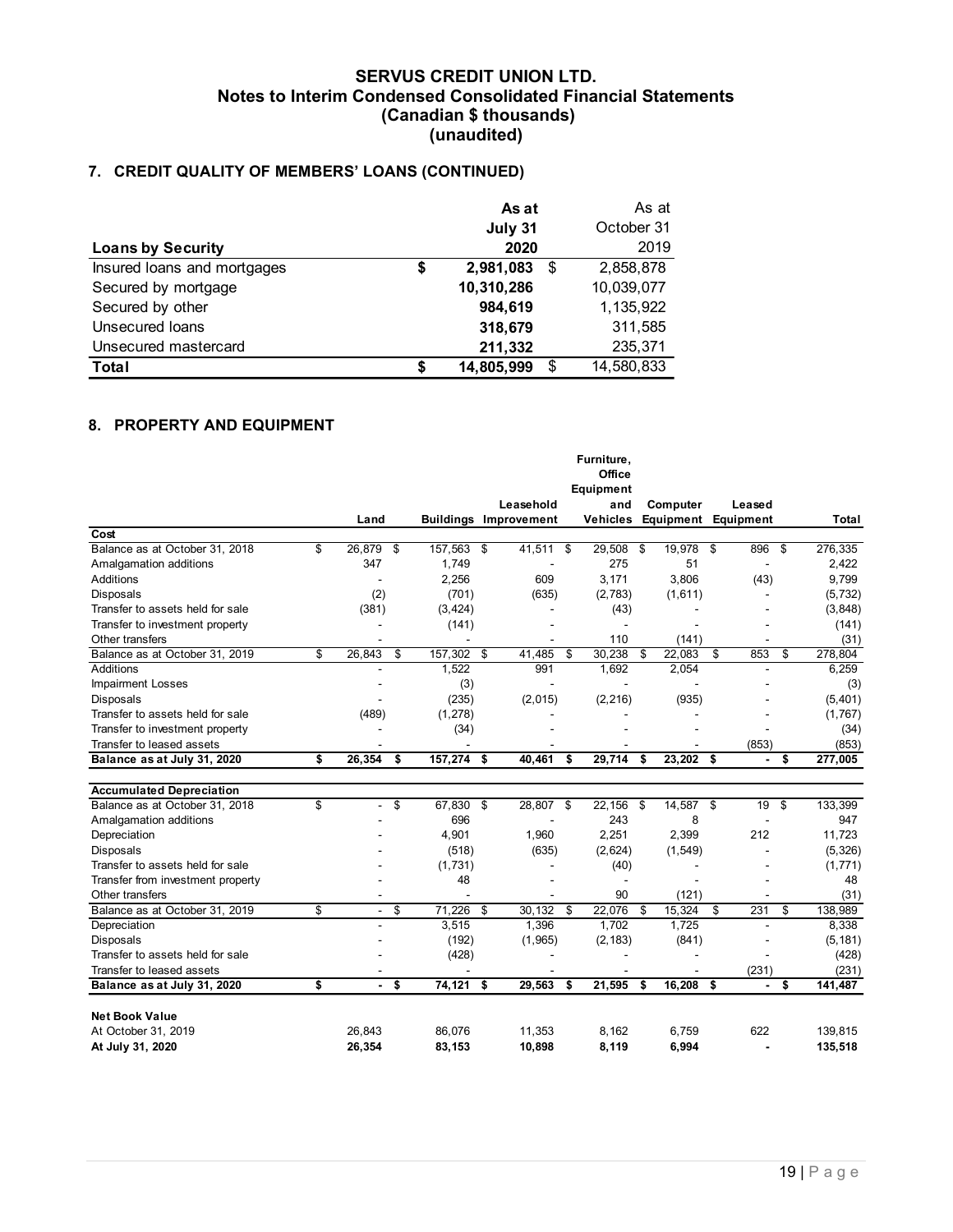## 9. LEASED ASSETS

|                                                                   | Land             |      | <b>Buildings</b> | Other<br>Equipment       | Computer<br>Equipment              | Total                              |
|-------------------------------------------------------------------|------------------|------|------------------|--------------------------|------------------------------------|------------------------------------|
| Cost<br>Balance as at October 31, 2019                            | \$               |      | $-$ \$           | \$                       |                                    |                                    |
| Transition adjustment (1)<br>Note 3                               | 2,871            | - \$ | 51,373           | $\sim$<br>492            | $-$ \$<br>$\overline{\phantom{a}}$ | $\overline{\phantom{a}}$<br>54,736 |
| Balance as at November 1, 2019                                    | \$<br>$2,871$ \$ |      | 51,373 \$        | 492 \$                   | $-$ \$                             | 54,736                             |
|                                                                   | 6                |      | 5,051            | 43                       |                                    | 5,100                              |
| Additions                                                         | ٠                |      |                  | ٠                        | 853                                | 853                                |
|                                                                   |                  |      |                  | (15)                     | $\overline{\phantom{a}}$           | (2, 312)                           |
| Transfer from property and equipment<br>Disposals                 |                  |      | (2, 297)         |                          |                                    |                                    |
| Balance as at July 31, 2020                                       | \$<br>$2,877$ \$ |      | 54,127 \$        | 520 \$                   | 853<br>-\$                         | 58,377                             |
|                                                                   |                  |      |                  |                          |                                    |                                    |
| <b>Accumulated Depreciation</b><br>Balance as at October 31, 2019 | \$               | - \$ | -\$<br>$\sim$    | \$<br>$\sim$             | -\$<br>$\sim$                      | $\overline{\phantom{a}}$           |
| Depreciation                                                      | 107              |      | 4,258            | 50                       | 160                                | 4,575                              |
| Transfer from property and equipment                              |                  |      |                  | $\overline{\phantom{a}}$ | 231                                | 231                                |
| Disposals<br>Balance as at July 31, 2020                          |                  |      | (57)             | (1)                      |                                    | (58)<br>4,748                      |

| <b>Net Book Value</b> |       |        |     |     |        |
|-----------------------|-------|--------|-----|-----|--------|
| At July 31, 2020      | 2.770 | 49.926 | 471 | 462 | 53.629 |

The Credit Union does not currently have income from subleasing leased assets.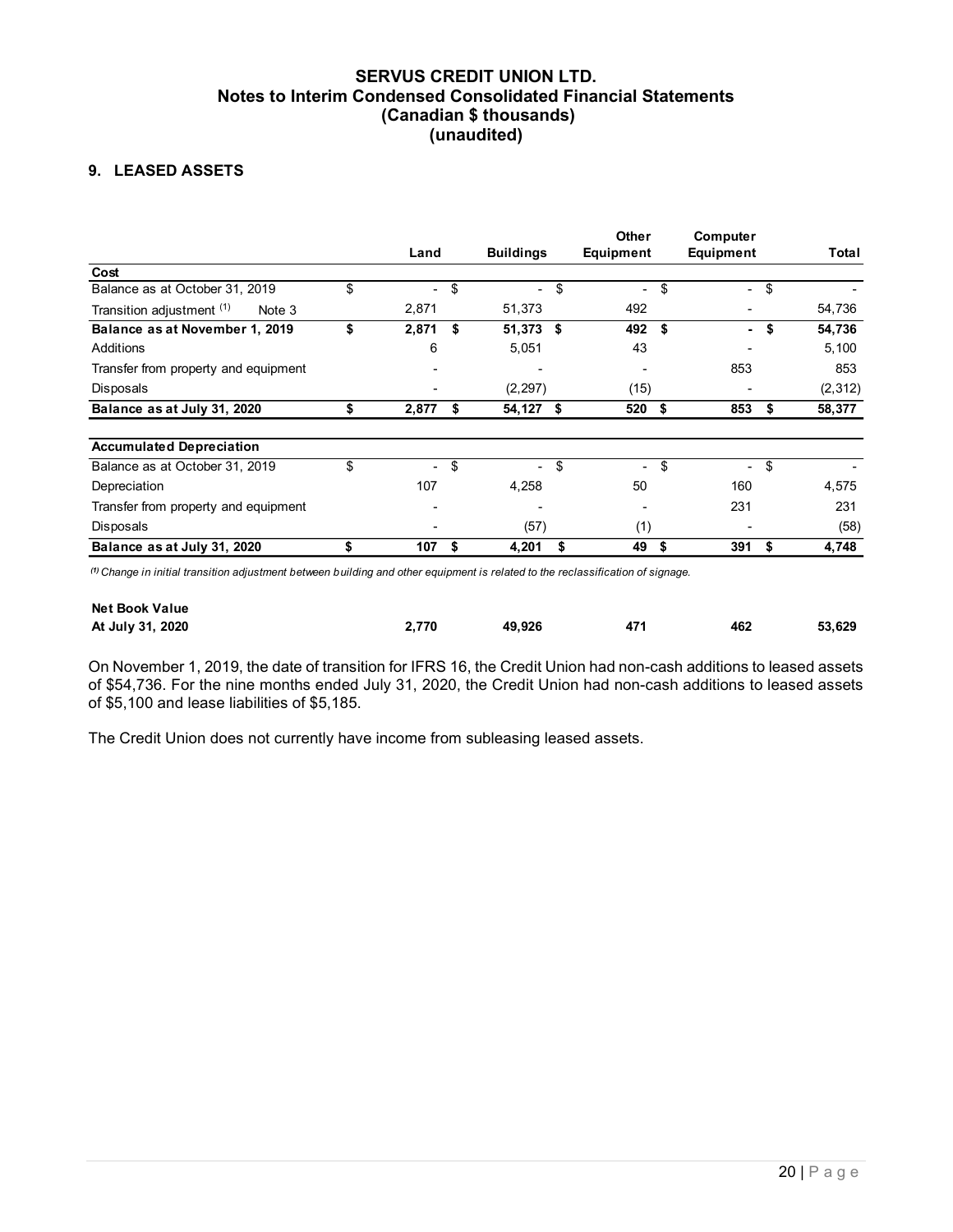## 10. DERIVATIVE FINANCIAL ASSETS AND LIABILITIES

|                                                                                           | <b>Equity-linked</b>     |     | <b>Interest Rate</b>   |      |           |
|-------------------------------------------------------------------------------------------|--------------------------|-----|------------------------|------|-----------|
| As at July 31, 2020                                                                       | <b>Options</b>           |     | <b>Swaps</b>           |      | Total     |
| <b>Derivative Financial Assets</b>                                                        |                          |     |                        |      |           |
| Gross financial assets before offsetting                                                  | \$<br>Ξ.                 | -\$ | 13,519 \$              |      | 13,519    |
| Gross financial liabilities before offsetting                                             |                          |     | (4, 916)               |      | (4, 916)  |
| Net derivative financial assets presented in the                                          |                          |     |                        |      |           |
| statement of financial position                                                           |                          |     | 8,603                  |      | 8,603     |
| Amounts not subject to enforceable netting arrangements                                   | 5,081                    |     |                        |      | 5,081     |
| Total                                                                                     | \$<br>$5,081$ \$         |     | $8,603$ \$             |      | 13,684    |
|                                                                                           |                          |     |                        |      |           |
| Derivative Financial Liabilities amounts not subject to<br>enforcable netting arangements | \$<br>4,984 \$           |     | $\blacksquare$         | - \$ | 4,984     |
| As at October 31, 2019                                                                    | Equity-linked<br>Options |     | Interest Rate<br>Swaps |      | Total     |
| <b>Derivative Financial Assets</b>                                                        |                          |     |                        |      |           |
|                                                                                           | $\blacksquare$           |     |                        |      |           |
| Gross financial assets before offsetting                                                  | \$                       | \$  | 17,722 \$              |      | 17,722    |
| Gross financial liabilities before offsetting                                             |                          |     | (16, 701)              |      | (16, 701) |
| Net derivative financial assets presented in the<br>statement of financial position       |                          |     | 1,021                  |      | 1,021     |

| Gross financial assets before offsetting<br>13,519 \$<br>13,519<br>\$<br>$-$ \$<br>Gross financial liabilities before offsetting<br>(4, 916)<br>(4, 916)<br>Net derivative financial assets presented in the<br>statement of financial position<br>8,603<br>8,603<br>Amounts not subject to enforceable netting arrangements<br>5,081<br>5,081<br>$5,081$ \$<br>$8,603$ \$<br>13,684<br>\$<br>Derivative Financial Liabilities amounts not subject to<br>enforcable netting arangements<br>4,984 \$<br>\$<br>4,984<br>- \$<br>Equity-linked<br>Interest Rate<br>As at October 31, 2019<br>Options<br>Swaps<br>Total<br><b>Derivative Financial Assets</b><br>Gross financial assets before offsetting<br>\$<br>$-$ \$<br>17,722 \$<br>17,722<br>Gross financial liabilities before offsetting<br>(16, 701)<br>(16, 701)<br>Net derivative financial assets presented in the<br>statement of financial position<br>1,021<br>1,021<br>Amounts not subject to enforceable netting arrangements<br>7,218<br>7,218<br>Total<br>\$<br>$7,218$ \$<br>$1,021$ \$<br>8,239<br>Derivative Financial Liabilities<br>\$<br>$\sqrt{3}$<br>$(10,091)$ \$<br>Gross financial assets before offsetting<br>(10,091)<br>$\blacksquare$<br>Gross financial liabilities before offsetting<br>11,881<br>11,881<br>Net derivative financial liabilities presented in the<br>1,790<br>statement of financial position<br>1,790<br>7,103<br>Amounts not subject to enforceable netting arrangements<br>7,103<br>\$<br>$7,103$ \$<br>$1,790$ \$<br>8,893<br>Total<br>The notional amounts of derivative financial instrument contracts maturing at various times are:<br>As at<br>As at<br>1 to $3$<br>3 to 12<br>1 to $5$<br>October 31<br>July 31<br>2019<br><b>Months</b><br><b>Months</b><br><b>Years</b><br>2020<br>Interest rate swaps<br>receive fixed, pay floating<br>1,000,000 \$ 2,000,000<br>$1,000,000$ \$<br>\$<br>$-$ \$<br>-5<br>Equity-linked options<br>28,500<br>17,525<br>46,025<br>76,405<br>1,046,025 \$ 2,076,405<br>$1,028,500$ \$<br>$17,525$ \$ | <b>Derivative Financial Assets</b> |        |  |  |  |
|--------------------------------------------------------------------------------------------------------------------------------------------------------------------------------------------------------------------------------------------------------------------------------------------------------------------------------------------------------------------------------------------------------------------------------------------------------------------------------------------------------------------------------------------------------------------------------------------------------------------------------------------------------------------------------------------------------------------------------------------------------------------------------------------------------------------------------------------------------------------------------------------------------------------------------------------------------------------------------------------------------------------------------------------------------------------------------------------------------------------------------------------------------------------------------------------------------------------------------------------------------------------------------------------------------------------------------------------------------------------------------------------------------------------------------------------------------------------------------------------------------------------------------------------------------------------------------------------------------------------------------------------------------------------------------------------------------------------------------------------------------------------------------------------------------------------------------------------------------------------------------------------------------------------------------------------------------------------------------------------------------------------------------------------------|------------------------------------|--------|--|--|--|
|                                                                                                                                                                                                                                                                                                                                                                                                                                                                                                                                                                                                                                                                                                                                                                                                                                                                                                                                                                                                                                                                                                                                                                                                                                                                                                                                                                                                                                                                                                                                                                                                                                                                                                                                                                                                                                                                                                                                                                                                                                                  |                                    |        |  |  |  |
|                                                                                                                                                                                                                                                                                                                                                                                                                                                                                                                                                                                                                                                                                                                                                                                                                                                                                                                                                                                                                                                                                                                                                                                                                                                                                                                                                                                                                                                                                                                                                                                                                                                                                                                                                                                                                                                                                                                                                                                                                                                  |                                    |        |  |  |  |
|                                                                                                                                                                                                                                                                                                                                                                                                                                                                                                                                                                                                                                                                                                                                                                                                                                                                                                                                                                                                                                                                                                                                                                                                                                                                                                                                                                                                                                                                                                                                                                                                                                                                                                                                                                                                                                                                                                                                                                                                                                                  |                                    |        |  |  |  |
|                                                                                                                                                                                                                                                                                                                                                                                                                                                                                                                                                                                                                                                                                                                                                                                                                                                                                                                                                                                                                                                                                                                                                                                                                                                                                                                                                                                                                                                                                                                                                                                                                                                                                                                                                                                                                                                                                                                                                                                                                                                  |                                    |        |  |  |  |
|                                                                                                                                                                                                                                                                                                                                                                                                                                                                                                                                                                                                                                                                                                                                                                                                                                                                                                                                                                                                                                                                                                                                                                                                                                                                                                                                                                                                                                                                                                                                                                                                                                                                                                                                                                                                                                                                                                                                                                                                                                                  |                                    |        |  |  |  |
|                                                                                                                                                                                                                                                                                                                                                                                                                                                                                                                                                                                                                                                                                                                                                                                                                                                                                                                                                                                                                                                                                                                                                                                                                                                                                                                                                                                                                                                                                                                                                                                                                                                                                                                                                                                                                                                                                                                                                                                                                                                  | Total                              |        |  |  |  |
|                                                                                                                                                                                                                                                                                                                                                                                                                                                                                                                                                                                                                                                                                                                                                                                                                                                                                                                                                                                                                                                                                                                                                                                                                                                                                                                                                                                                                                                                                                                                                                                                                                                                                                                                                                                                                                                                                                                                                                                                                                                  |                                    |        |  |  |  |
|                                                                                                                                                                                                                                                                                                                                                                                                                                                                                                                                                                                                                                                                                                                                                                                                                                                                                                                                                                                                                                                                                                                                                                                                                                                                                                                                                                                                                                                                                                                                                                                                                                                                                                                                                                                                                                                                                                                                                                                                                                                  |                                    |        |  |  |  |
|                                                                                                                                                                                                                                                                                                                                                                                                                                                                                                                                                                                                                                                                                                                                                                                                                                                                                                                                                                                                                                                                                                                                                                                                                                                                                                                                                                                                                                                                                                                                                                                                                                                                                                                                                                                                                                                                                                                                                                                                                                                  |                                    |        |  |  |  |
|                                                                                                                                                                                                                                                                                                                                                                                                                                                                                                                                                                                                                                                                                                                                                                                                                                                                                                                                                                                                                                                                                                                                                                                                                                                                                                                                                                                                                                                                                                                                                                                                                                                                                                                                                                                                                                                                                                                                                                                                                                                  |                                    |        |  |  |  |
|                                                                                                                                                                                                                                                                                                                                                                                                                                                                                                                                                                                                                                                                                                                                                                                                                                                                                                                                                                                                                                                                                                                                                                                                                                                                                                                                                                                                                                                                                                                                                                                                                                                                                                                                                                                                                                                                                                                                                                                                                                                  |                                    |        |  |  |  |
|                                                                                                                                                                                                                                                                                                                                                                                                                                                                                                                                                                                                                                                                                                                                                                                                                                                                                                                                                                                                                                                                                                                                                                                                                                                                                                                                                                                                                                                                                                                                                                                                                                                                                                                                                                                                                                                                                                                                                                                                                                                  |                                    |        |  |  |  |
|                                                                                                                                                                                                                                                                                                                                                                                                                                                                                                                                                                                                                                                                                                                                                                                                                                                                                                                                                                                                                                                                                                                                                                                                                                                                                                                                                                                                                                                                                                                                                                                                                                                                                                                                                                                                                                                                                                                                                                                                                                                  |                                    |        |  |  |  |
|                                                                                                                                                                                                                                                                                                                                                                                                                                                                                                                                                                                                                                                                                                                                                                                                                                                                                                                                                                                                                                                                                                                                                                                                                                                                                                                                                                                                                                                                                                                                                                                                                                                                                                                                                                                                                                                                                                                                                                                                                                                  |                                    |        |  |  |  |
|                                                                                                                                                                                                                                                                                                                                                                                                                                                                                                                                                                                                                                                                                                                                                                                                                                                                                                                                                                                                                                                                                                                                                                                                                                                                                                                                                                                                                                                                                                                                                                                                                                                                                                                                                                                                                                                                                                                                                                                                                                                  |                                    |        |  |  |  |
|                                                                                                                                                                                                                                                                                                                                                                                                                                                                                                                                                                                                                                                                                                                                                                                                                                                                                                                                                                                                                                                                                                                                                                                                                                                                                                                                                                                                                                                                                                                                                                                                                                                                                                                                                                                                                                                                                                                                                                                                                                                  |                                    |        |  |  |  |
|                                                                                                                                                                                                                                                                                                                                                                                                                                                                                                                                                                                                                                                                                                                                                                                                                                                                                                                                                                                                                                                                                                                                                                                                                                                                                                                                                                                                                                                                                                                                                                                                                                                                                                                                                                                                                                                                                                                                                                                                                                                  |                                    |        |  |  |  |
|                                                                                                                                                                                                                                                                                                                                                                                                                                                                                                                                                                                                                                                                                                                                                                                                                                                                                                                                                                                                                                                                                                                                                                                                                                                                                                                                                                                                                                                                                                                                                                                                                                                                                                                                                                                                                                                                                                                                                                                                                                                  |                                    |        |  |  |  |
|                                                                                                                                                                                                                                                                                                                                                                                                                                                                                                                                                                                                                                                                                                                                                                                                                                                                                                                                                                                                                                                                                                                                                                                                                                                                                                                                                                                                                                                                                                                                                                                                                                                                                                                                                                                                                                                                                                                                                                                                                                                  |                                    |        |  |  |  |
|                                                                                                                                                                                                                                                                                                                                                                                                                                                                                                                                                                                                                                                                                                                                                                                                                                                                                                                                                                                                                                                                                                                                                                                                                                                                                                                                                                                                                                                                                                                                                                                                                                                                                                                                                                                                                                                                                                                                                                                                                                                  |                                    |        |  |  |  |
|                                                                                                                                                                                                                                                                                                                                                                                                                                                                                                                                                                                                                                                                                                                                                                                                                                                                                                                                                                                                                                                                                                                                                                                                                                                                                                                                                                                                                                                                                                                                                                                                                                                                                                                                                                                                                                                                                                                                                                                                                                                  |                                    |        |  |  |  |
|                                                                                                                                                                                                                                                                                                                                                                                                                                                                                                                                                                                                                                                                                                                                                                                                                                                                                                                                                                                                                                                                                                                                                                                                                                                                                                                                                                                                                                                                                                                                                                                                                                                                                                                                                                                                                                                                                                                                                                                                                                                  |                                    |        |  |  |  |
|                                                                                                                                                                                                                                                                                                                                                                                                                                                                                                                                                                                                                                                                                                                                                                                                                                                                                                                                                                                                                                                                                                                                                                                                                                                                                                                                                                                                                                                                                                                                                                                                                                                                                                                                                                                                                                                                                                                                                                                                                                                  |                                    |        |  |  |  |
|                                                                                                                                                                                                                                                                                                                                                                                                                                                                                                                                                                                                                                                                                                                                                                                                                                                                                                                                                                                                                                                                                                                                                                                                                                                                                                                                                                                                                                                                                                                                                                                                                                                                                                                                                                                                                                                                                                                                                                                                                                                  |                                    |        |  |  |  |
|                                                                                                                                                                                                                                                                                                                                                                                                                                                                                                                                                                                                                                                                                                                                                                                                                                                                                                                                                                                                                                                                                                                                                                                                                                                                                                                                                                                                                                                                                                                                                                                                                                                                                                                                                                                                                                                                                                                                                                                                                                                  |                                    |        |  |  |  |
|                                                                                                                                                                                                                                                                                                                                                                                                                                                                                                                                                                                                                                                                                                                                                                                                                                                                                                                                                                                                                                                                                                                                                                                                                                                                                                                                                                                                                                                                                                                                                                                                                                                                                                                                                                                                                                                                                                                                                                                                                                                  |                                    |        |  |  |  |
|                                                                                                                                                                                                                                                                                                                                                                                                                                                                                                                                                                                                                                                                                                                                                                                                                                                                                                                                                                                                                                                                                                                                                                                                                                                                                                                                                                                                                                                                                                                                                                                                                                                                                                                                                                                                                                                                                                                                                                                                                                                  |                                    |        |  |  |  |
|                                                                                                                                                                                                                                                                                                                                                                                                                                                                                                                                                                                                                                                                                                                                                                                                                                                                                                                                                                                                                                                                                                                                                                                                                                                                                                                                                                                                                                                                                                                                                                                                                                                                                                                                                                                                                                                                                                                                                                                                                                                  |                                    |        |  |  |  |
|                                                                                                                                                                                                                                                                                                                                                                                                                                                                                                                                                                                                                                                                                                                                                                                                                                                                                                                                                                                                                                                                                                                                                                                                                                                                                                                                                                                                                                                                                                                                                                                                                                                                                                                                                                                                                                                                                                                                                                                                                                                  | $\overline{\$}$<br><b>Total</b>    | $-$ \$ |  |  |  |

|                                                    | 1 to 3<br><b>Months</b>  | 3 to 12<br><b>Months</b> | 1 to 5<br>Years | As at<br>July 31<br>2020 |      | As at<br>October 31<br>2019 |
|----------------------------------------------------|--------------------------|--------------------------|-----------------|--------------------------|------|-----------------------------|
| Interest rate swaps<br>receive fixed, pay floating | - \$                     | 1,000,000 \$             | - \$            | 1,000,000                | - \$ | 2,000,000                   |
| Equity-linked options                              | $\overline{\phantom{a}}$ | 28.500                   | 17.525          | 46,025                   |      | 76,405                      |
| Total                                              | $\sim$                   | 1.028.500 \$             | 17,525          | 1,046,025                | - 5  | 2,076,405                   |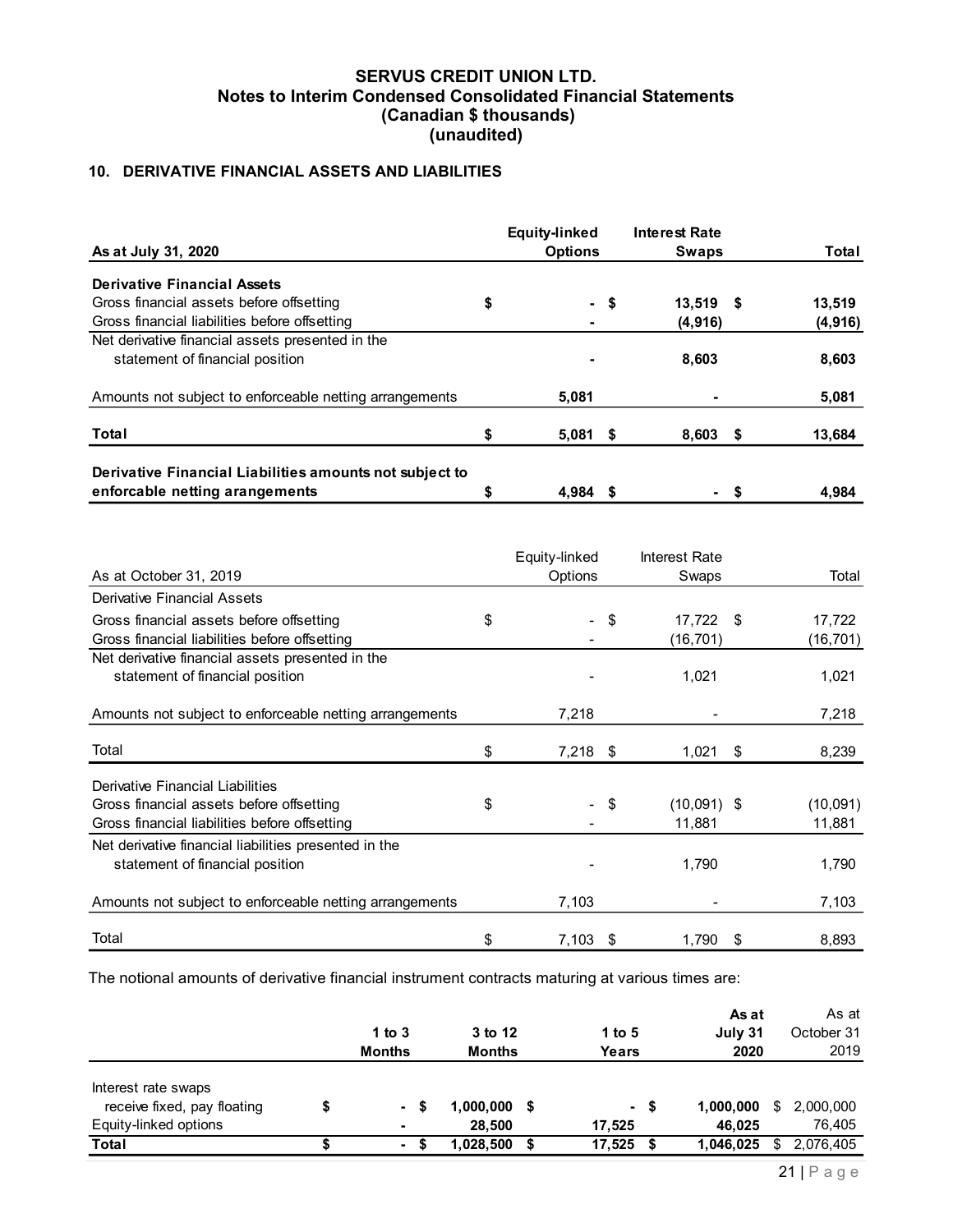#### 10. DERIVATIVE FINANCIAL ASSETS AND LIABILITIES (CONTINUED)

#### Equity-linked Options

#### Interest Rate Swaps

#### 11. FAIR VALUE OF FINANCIAL INSTRUMENTS

| <b>Equity-linked Options</b><br>Equity-linked options are used to fix costs on term deposit products that pay a return to the deposit holder based<br>on the change in equity market indices. The embedded derivative in the term deposit product and the option<br>derivative are marked to market through interest income investments and have similar principal values and<br>maturity dates. The fair value of the equity-linked derivative contract is separately presented as part of derivative<br>instrument assets. |              |                                |                            |                                        |
|------------------------------------------------------------------------------------------------------------------------------------------------------------------------------------------------------------------------------------------------------------------------------------------------------------------------------------------------------------------------------------------------------------------------------------------------------------------------------------------------------------------------------|--------------|--------------------------------|----------------------------|----------------------------------------|
| <b>Interest Rate Swaps</b><br>Interest rate swaps are agreements where two counterparties exchange a series of interest payments based on<br>different interest rates applied to a notional amount.                                                                                                                                                                                                                                                                                                                          |              |                                |                            |                                        |
| Due to the fluctuations in interest rates, the fair value of interest rate swaps for the Credit Union may be<br>presented as an asset or liability on the interim condensed consolidated statement of financial position.                                                                                                                                                                                                                                                                                                    |              |                                |                            |                                        |
| 11. FAIR VALUE OF FINANCIAL INSTRUMENTS                                                                                                                                                                                                                                                                                                                                                                                                                                                                                      |              |                                |                            |                                        |
| The amounts set out in the table below represent the carrying amounts and fair values of the Credit Union's<br>financial instruments using the valuations and assumptions described below. The amounts do not include the fair<br>values of items that are not considered financial assets, such as property and equipment and investment in<br>associate.                                                                                                                                                                   |              |                                |                            |                                        |
| As at July 31, 2020                                                                                                                                                                                                                                                                                                                                                                                                                                                                                                          | <b>Note</b>  | <b>Carrying Value</b>          | <b>Fair Value</b>          | <b>Fair Value</b><br><b>Difference</b> |
| <b>Financial Instrument Assets</b>                                                                                                                                                                                                                                                                                                                                                                                                                                                                                           |              |                                |                            |                                        |
| Cash and cash equivalents                                                                                                                                                                                                                                                                                                                                                                                                                                                                                                    | а            | 160,738 \$<br>\$               | 160,738 \$                 |                                        |
|                                                                                                                                                                                                                                                                                                                                                                                                                                                                                                                              |              |                                |                            |                                        |
| Interest bearing deposits with financial                                                                                                                                                                                                                                                                                                                                                                                                                                                                                     |              |                                |                            |                                        |
| institutions                                                                                                                                                                                                                                                                                                                                                                                                                                                                                                                 | c, f         | 1,869,611                      | 1,870,295                  | 684                                    |
| Assets at amortized cost                                                                                                                                                                                                                                                                                                                                                                                                                                                                                                     | е            | 6                              | 6                          |                                        |
| Assets at fair value through profit or loss<br>Members' loans                                                                                                                                                                                                                                                                                                                                                                                                                                                                | d            | 13,955                         | 13,955                     |                                        |
| Other                                                                                                                                                                                                                                                                                                                                                                                                                                                                                                                        | b, c, f<br>а | 14,742,343                     | 14,876,692                 | 134,349                                |
| <b>Total financial instrument assets</b>                                                                                                                                                                                                                                                                                                                                                                                                                                                                                     |              | 12,909<br>16,799,562           | 12,909<br>16,934,595       | 135,033                                |
|                                                                                                                                                                                                                                                                                                                                                                                                                                                                                                                              |              |                                |                            |                                        |
| <b>Financial Instrument Liabilities</b>                                                                                                                                                                                                                                                                                                                                                                                                                                                                                      |              |                                |                            |                                        |
| Members' deposits                                                                                                                                                                                                                                                                                                                                                                                                                                                                                                            | b,c          | 13,891,176                     | 13,937,230                 | (46, 054)                              |
| Liabilities at fair value through profit or loss                                                                                                                                                                                                                                                                                                                                                                                                                                                                             | d            | 4,984                          | 4,984                      |                                        |
| <b>Borrowings</b>                                                                                                                                                                                                                                                                                                                                                                                                                                                                                                            | a            | 200,000                        | 200,000                    |                                        |
| Securitization liabilities                                                                                                                                                                                                                                                                                                                                                                                                                                                                                                   | c            | 1,268,702                      | 1,311,469                  | (42, 767)                              |
| Payables and other financial liabilities<br><b>Total financial instrument liabilities</b>                                                                                                                                                                                                                                                                                                                                                                                                                                    | a            | 185,930<br>\$<br>15,550,792 \$ | 185,930<br>$15,639,613$ \$ | (88, 821)                              |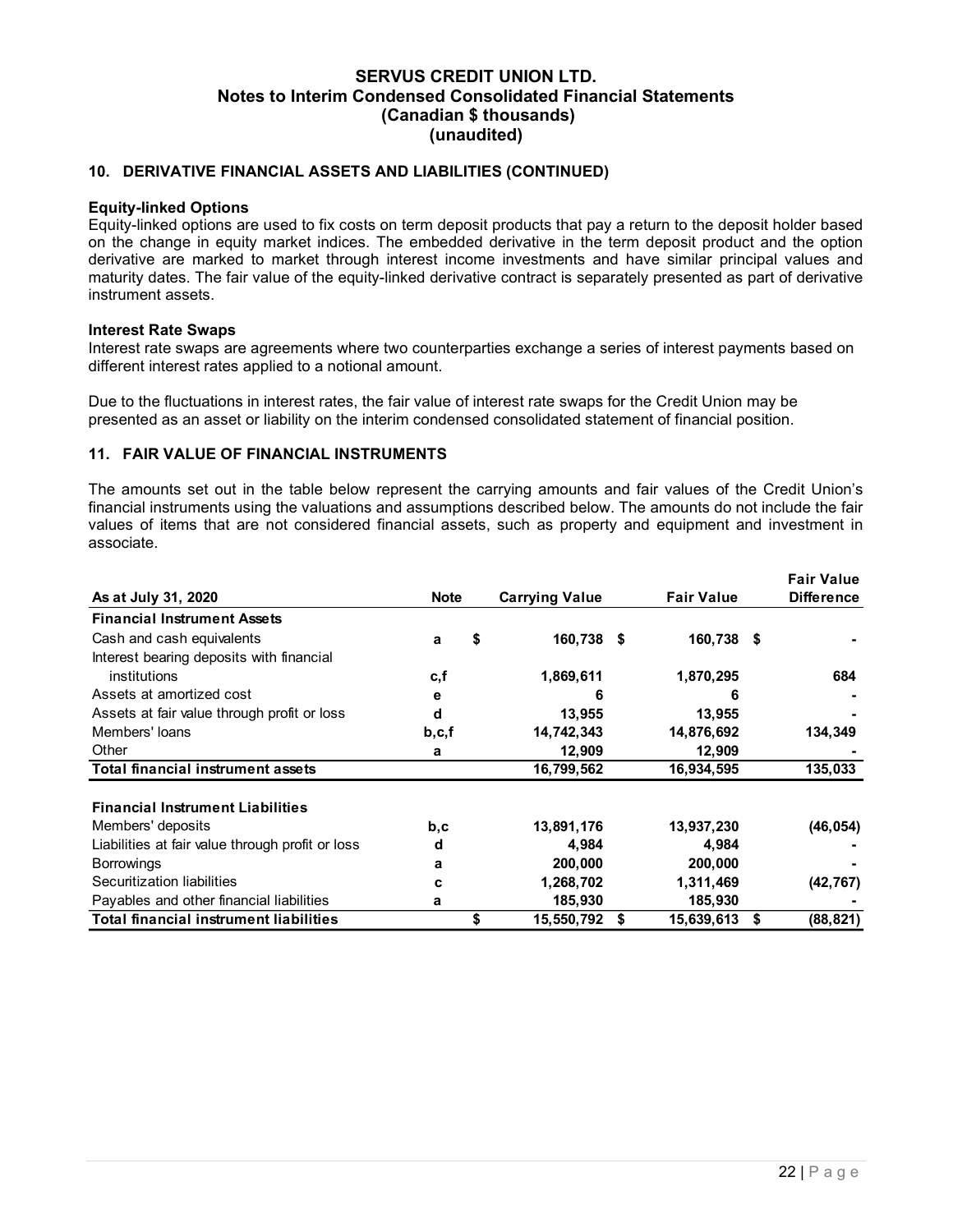## 11. FAIR VALUE OF FINANCIAL INSTRUMENTS (CONTINUED)

| 11. FAIR VALUE OF FINANCIAL INSTRUMENTS (CONTINUED) | (unaudited) |                      |                      |                                 |
|-----------------------------------------------------|-------------|----------------------|----------------------|---------------------------------|
| As at October 31, 2019                              | Note        | Carrying Value       | Fair Value           | Fair Value<br><b>Difference</b> |
| <b>Financial Instrument Assets</b>                  |             |                      |                      |                                 |
| Cash and cash equivalents                           | \$<br>a     | 107,760 \$           | 107,760 \$           |                                 |
| Interest bearing deposits with financial            |             |                      |                      |                                 |
| institutions                                        | c,f         | 1,198,634            | 1,198,748            | 114                             |
|                                                     | е           | 5                    | 5                    |                                 |
| Assets at amortized cost                            |             |                      |                      |                                 |
| Assets at fair value through profit or loss         | d           | 8,508                | 8,508                |                                 |
| Members' loans                                      | b, c, f     | 14,541,959           | 14,570,135           | 28,176                          |
| Other                                               | a           | 11,076               | 11,076               |                                 |
| Total financial instrument assets                   |             | 15,867,942           | 15,896,232           | 28,290                          |
| <b>Financial Instrument Liabilities</b>             |             |                      |                      |                                 |
|                                                     |             | 13, 131, 397         |                      |                                 |
| Members' deposits                                   | b,c<br>d    |                      | 13, 144, 699         | (13, 302)                       |
| Liabilities at fair value through profit or loss    | a           | 8,893<br>200,000     | 8,893<br>200,000     |                                 |
| <b>Borrowings</b><br>Securitization liabilities     | с           |                      |                      |                                 |
| Payables and other financial liabilities            | а           | 1,144,015<br>194,527 | 1,154,624<br>194,527 | (10, 609)                       |

(c) The estimated fair values of interest-bearing deposits with financial institutions, fixed-rate member loans, fixed-rate member deposits and securitization liabilities are determined by discounting the expected future cash flows of these loans and deposits based on yield curves of financial assets and liabilities with similar terms and credit risks.

(d) The fair values of derivative financial instruments are calculated based on valuation techniques using inputs reflecting market conditions at a specific point in time and may not be reflective of future fair values.

(e) The fair values of assets at amortized cost are assumed to equal their book values since a fair value adjustment cannot be supported because there is no available market to purchase the assets.

(f) Allowances use forward-looking information in the calculation of expected credit losses.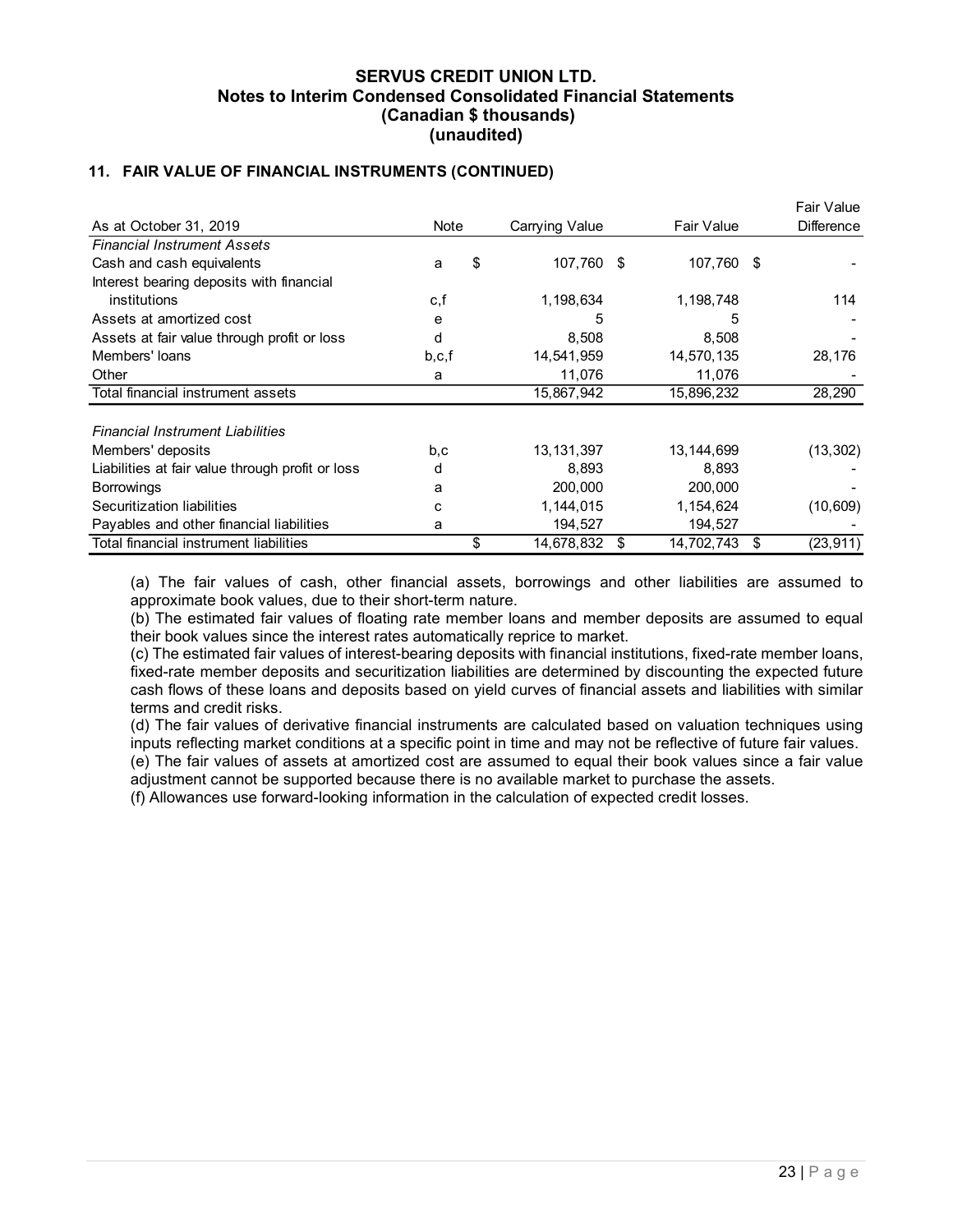# 11. FAIR VALUE OF FINANCIAL INSTRUMENTS (CONTINUED)

|                                                                              |                                                                                                                                                                                                                               |                                             | 11. FAIR VALUE OF FINANCIAL INSTRUMENTS (CONTINUED) |                      |                   |  |  |  |  |  |  |  |
|------------------------------------------------------------------------------|-------------------------------------------------------------------------------------------------------------------------------------------------------------------------------------------------------------------------------|---------------------------------------------|-----------------------------------------------------|----------------------|-------------------|--|--|--|--|--|--|--|
|                                                                              | The following table provides an analysis of the financial instruments that are measured subsequent to initial<br>recognition at fair value, grouped into Levels 1 to 3 based on the degree to which fair value is observable: |                                             |                                                     |                      |                   |  |  |  |  |  |  |  |
| As at July 31, 2020                                                          |                                                                                                                                                                                                                               | Level 1                                     | Level 2                                             | Level 3              | <b>Total</b>      |  |  |  |  |  |  |  |
| Derivative assets                                                            | \$                                                                                                                                                                                                                            | \$<br>÷.                                    | 13,684 \$                                           | \$<br>$\blacksquare$ | 13,684            |  |  |  |  |  |  |  |
| Investment shares in entities                                                |                                                                                                                                                                                                                               |                                             |                                                     | 43                   | 43                |  |  |  |  |  |  |  |
| Shares in Concentra Trust                                                    |                                                                                                                                                                                                                               |                                             |                                                     | 227                  | 227               |  |  |  |  |  |  |  |
| Financial assets held at fair value                                          | \$                                                                                                                                                                                                                            | $-$ \$                                      | 13,684 \$                                           | 270 \$               | 13,954            |  |  |  |  |  |  |  |
|                                                                              |                                                                                                                                                                                                                               |                                             |                                                     |                      |                   |  |  |  |  |  |  |  |
| Member shares - Series E<br>Derivative liabilities                           |                                                                                                                                                                                                                               |                                             | (435)                                               |                      | (435)             |  |  |  |  |  |  |  |
| Financial liabilities held at fair value                                     | \$                                                                                                                                                                                                                            | $-$ \$                                      | (4, 984)                                            | $-$ \$               | (4, 984)          |  |  |  |  |  |  |  |
|                                                                              |                                                                                                                                                                                                                               |                                             | $(5, 419)$ \$                                       |                      | (5, 419)          |  |  |  |  |  |  |  |
| Fair value measurements using Level 3 inputs                                 |                                                                                                                                                                                                                               |                                             |                                                     |                      |                   |  |  |  |  |  |  |  |
| Balance at October 31, 2019                                                  |                                                                                                                                                                                                                               |                                             |                                                     | \$                   | 269               |  |  |  |  |  |  |  |
| Purchases                                                                    |                                                                                                                                                                                                                               |                                             |                                                     |                      |                   |  |  |  |  |  |  |  |
| Balance at July 31, 2020                                                     |                                                                                                                                                                                                                               |                                             |                                                     | \$                   | 270               |  |  |  |  |  |  |  |
|                                                                              |                                                                                                                                                                                                                               |                                             |                                                     |                      |                   |  |  |  |  |  |  |  |
| As at October 31, 2019                                                       |                                                                                                                                                                                                                               | Level 1                                     | Level 2                                             | Level 3              | Total             |  |  |  |  |  |  |  |
| Derivative assets                                                            | \$                                                                                                                                                                                                                            | \$                                          | $8,239$ \$                                          | \$<br>$\sim$         | 8,239             |  |  |  |  |  |  |  |
| Investment shares in entities                                                |                                                                                                                                                                                                                               |                                             |                                                     | 42                   | 42                |  |  |  |  |  |  |  |
| Shares in Concentra Trust                                                    |                                                                                                                                                                                                                               |                                             |                                                     | 227                  | 227               |  |  |  |  |  |  |  |
| Financial assets held at fair value                                          | \$                                                                                                                                                                                                                            | $\overline{\$}$<br>$\overline{\phantom{0}}$ | $8,239$ \$                                          | 269<br>$\sqrt[6]{2}$ | 8,508             |  |  |  |  |  |  |  |
| Member shares - Series E                                                     |                                                                                                                                                                                                                               |                                             |                                                     |                      |                   |  |  |  |  |  |  |  |
| Derivative liabilities                                                       |                                                                                                                                                                                                                               |                                             | (418)<br>(8, 893)                                   |                      | (418)<br>(8, 893) |  |  |  |  |  |  |  |
|                                                                              | \$                                                                                                                                                                                                                            | $-$ \$                                      | $(9,311)$ \$                                        | $-$ \$               | (9, 311)          |  |  |  |  |  |  |  |
|                                                                              |                                                                                                                                                                                                                               |                                             |                                                     |                      |                   |  |  |  |  |  |  |  |
| Financial liabilities held at fair value                                     |                                                                                                                                                                                                                               |                                             |                                                     |                      |                   |  |  |  |  |  |  |  |
|                                                                              |                                                                                                                                                                                                                               |                                             |                                                     |                      |                   |  |  |  |  |  |  |  |
| Fair value measurements using Level 3 inputs                                 |                                                                                                                                                                                                                               |                                             |                                                     |                      |                   |  |  |  |  |  |  |  |
| Balance at October 31, 2018<br>Remeasurement due to accounting policy change |                                                                                                                                                                                                                               |                                             |                                                     | \$                   | 301               |  |  |  |  |  |  |  |
| Balance as at November 1, 2018                                               |                                                                                                                                                                                                                               |                                             |                                                     |                      | 301               |  |  |  |  |  |  |  |
| Fair value through profit and (loss)                                         |                                                                                                                                                                                                                               |                                             |                                                     |                      | (39)              |  |  |  |  |  |  |  |
| Purchases                                                                    |                                                                                                                                                                                                                               |                                             |                                                     |                      | 11                |  |  |  |  |  |  |  |
| Sales                                                                        |                                                                                                                                                                                                                               |                                             |                                                     |                      | (4)               |  |  |  |  |  |  |  |